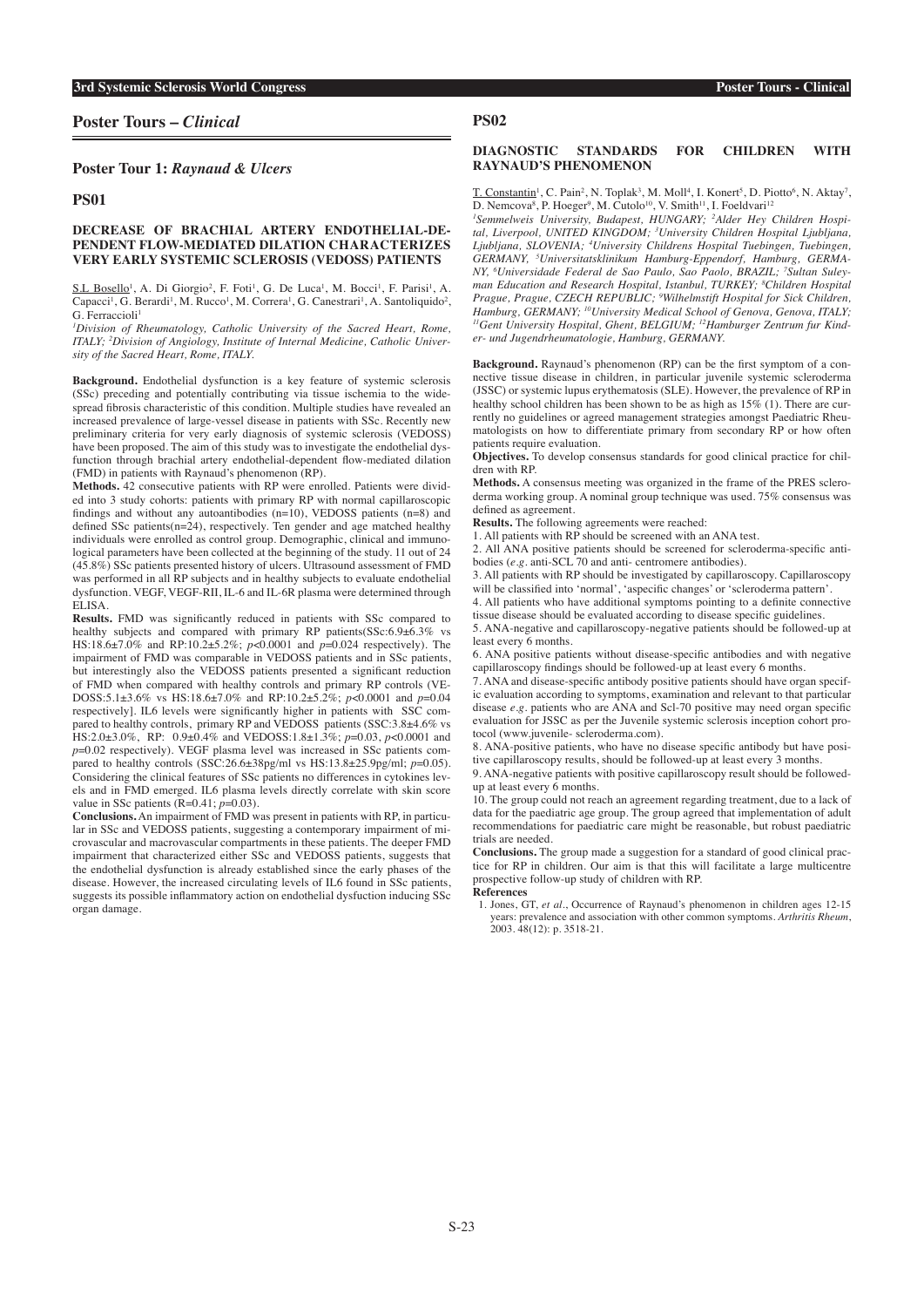### **ANTI-ENDOTHELIAL CELL ANTIBODIES AS BIOMARKER OF SEVERE VASCULAR MANIFESTATIONS IN SYSTEMIC SCLEROSIS**

C. Muñoz Vahos<sup>1</sup>, C. Goldenstein-Schainberg<sup>2</sup>, V.S. Viana<sup>2</sup>, S. Carrasco<sup>2</sup>, E.P. Leon<sup>2</sup>, E. Bonfa<sup>2</sup>, G. Vasquez<sup>1</sup>, P.D. Sampaio-Barros<sup>2</sup>

*1 Division of Rheumatology, Facultad de Medicina, Universidad de Antioquia, Medellín, COLOMBIA; 2 Division of Rheumatology, Faculdade de Medicina da Universidade de São Paulo, São Paulo, BRAZIL.*

**Background.** Systemic sclerosis (SSc) is a connective tissue disease of unknown etiology characterized by vasculopathy. Vascular injury occurs early in the course of disease, and previous studies suggest a primary role of anti-endothelial cell antibodies (AECA). The aim of the present study was to assess the association between AECA and the occurrence of severe vascular events in SSc patients.

**Methods.** Fifty-eight SSc patients with severe vascular manifestations (19 with digital ulcers and amputation, 36 with symptomatic pulmonary arterial hypertension and 3 with scleroderma renal crisis), 62 SSc patients without severe vascular manifestations (20 with diffuse cutaneous SSc, 22 with limited cutaneous SSc and 20 with SSc sine scleroderma) and 60 healthy controls were included in this study. Sera were examined for the presence of IgG-AECA, using a cellular enzyme-linked immunosorbent assay (Cyto-ELISA). Human umbilical vein endothelial cells (HUVEC) were used as antigenic substrate for Cyto-ELISA.

**Results.** Serum IgG-AECA levels in SSc patients with severe vascular manifestations  $(p=0.0001)$  as well as in those without these manifestations  $(p=0.038)$ were significantly higher than in the control group. Subgroup analysis showed that only patients with digital ulcers and amputation  $(p=0.001)$  and those with symptomatic pulmonary arterial hypertension (*p*=0.019) had significantly higher levels of AECA compared to controls. The frequency of IgG-AECA was significantly higher (29%) in patients with major vascular events (47% in patients with digital ulcers and amputation, 22% in patients with symptomatic pulmonary arterial hypertension and 0% in patients with scleroderma renal crisis) than in patients without these events  $(13\hat{\%})$  (20% in patients with diffuse cutaneous SSc, 14% in patients with limited cutaneous SSc and 5% in patients with SSc sine scleroderma) ( $p=0.041$ ). Thirty-eight percent of patients with digital ulcers had these antibodies, versus  $6\%$  of those without digital ulcers  $(p=0.022)$ .

**Conclusion.** The strong association of IgG-AECA with major vascular events introduces these antibodies as an important serological biomarker for vascular disease severity in systemic sclerosis.

# **PS04**

### **NAILFOLD VIDEOCAPILLAROSCOPY AND OTHER PRE-DICTIVE FACTORS ASSOCIATED WITH NEW DIGITAL UL-CERS IN SYSTEMIC SCLEROSIS: RESULTS FROM THE CAP STUDY**

M. Cutolo<sup>1</sup>, A. Herrick<sup>2</sup>, O. Distler<sup>3</sup>, M. Becker<sup>4</sup>, E. Beltran<sup>5</sup>, P. Carpentier<sup>6</sup>, C. Ferri<sup>7</sup>, M. Inanç<sup>8</sup>, P.V. lachoyiannopoulos<sup>9</sup>, H. Chadha-Boreham<sup>10</sup>, E. Cottreel<sup>10</sup>, T. Pfister<sup>10</sup>, D. Rosenberg<sup>10</sup>, J. Torres<sup>10</sup>, V. Smith<sup>11</sup>

*1 Genova University, Rheumatology, Genova, ITALY; 2 University of Manchester, Rheumatology, Manchester, UNITED KINGDOM; 3 University Hospital Zurich, Rheumatology, Zurich, SWITZERLAND; 4 Charité University Hospital, Rheuma*tology and Immunology, Berlin, GERMANY, <sup>5</sup>Hospital la Fe, Valencia, SPAIN, tology and Immunology, Berlin, GERMANY, <sup>5</sup>Hospital la Fe, Valencia, SPAIN,<br><sup>6</sup>La Tronche Hospital, Vascular Medicine, Grenoble, FRANCE; <sup>7</sup>University *of Modena & Reggio E, Rheumatology, Modena, ITALY; 8 Istanbul University, Rheumatology, Istanbul, TURKEY; 9 Athens University, Pathophysiology, Athens, GREECE; 10Actelion Pharmaceuticals Ltd., Allschwil, SWITZERLAND; 11Ghent University Hospital, Rheumatology, Ghent, BELGIUM.*

**Background.** Digital ulcers (DU) are painful, disabling and affect almost 50% of systemic sclerosis (SSc) patients. Nailfold videocapillaroscopy (NVC) noninvasively assesses SSc-related micro-angiopathy and may be useful in predicting  $\text{DI}$  (1–4).

**Objective.** To identify NVC variables and other factors which predict the occurrence of new DU in SSc patients.

**Methods.** International, prospective, cohort study in SSc patients, with two strata: DU-history and No-DU-history at enrollment. The No-DU-history patients had to be diagnosed within the last two years. Eligibility was not restricted by medication use. Baseline clinical characteristics including locally evaluated, standardized NVC (fingers II-V) were collected. Patients were followed up to 6 months for new DU. Univariable and Multivariable Logistic Regression (ULR and MLR) was performed to assess statistical significance (Wald Chi-square) of variables and their discriminatory ability (receiver operating characteristic area under the curve (ROC AUC). Internal model validation was performed by bootstrap method.

**Results.** Of the 623 patients enrolled (14 countries, 59 centers), 591 had data on DU-outcome [new DU (Cases) or no new DU (Non-cases)]. 468 (79%) patients had a DU history, of whom 103 (22%) developed new DU. 123 (21%) patients had no DU history, of whom 5 (4%) developed new DU. The present analysis focuses on the DU-history stratum (mean age 54.0 years, 79.5% females, 59.8% with limited cutaneous SSc).

Three baseline variables were selected in the final prognostic model: i) Mean number of capillaries/millimeter (middle finger, dominant hand) of 3.8 (95%CL 3.5, 4.2) in Cases and 4.7 (4.5, 4.9) in Non-cases (Wald *p*<0.001; ROC AUC=0.614 [95%CL 0.553, 0.674]); ii) Mean number of DU 1.8 (95%CL 1.2, 2.4) in Cases and 0.6 (0.4, 0.7) in Non-cases (Wald *p*<0.001, ROC AUC=0.678 [95%CL 0.622, 0.734]); iii) Critical digital ischemia present in 14.6% of Cases and in 3.3% of Non-cases (Wald p<0.001; ROC AUC=0.556 [95%CL 0.521, 0.592]); The prognostic model had a ROC AUC of 0.738 (95%CL 0.681, 0.795). Bootstrap results were consistent with the final model.

**Conclusions.** NVC imaging and assessment are feasible in international multicenter studies. The model for DU prediction in SSc patients with a history of DU uses number of capillaries (middle finger, dominant hand), current number of DU, and current critical digital ischemia. The model may add to the available tools for the early detection of SSc patients at high risk of developing new DU. **References**

- 1. Cutolo, *Nature Rev Rheumatol* 2010;6:578. 2. Smith, *Ann Rheum Dis* 2011;70:180.
- 
- 3. Sebastiani, *Ann Rheum Dis* 2012;71:67.
- 4. Smith, *Ann Rheum Dis* 2012;71:1636.

#### **PS05**

### **MICRORNA-34A AND MICRORNA-155 IN RAYNAUD PHE-NOMENON: POSSIBLE EPIGENETIC BIOMARKERS OF EN-DOTHELIAL DYSFUNCTION IN SYSTEMIC SCLEROSIS.**

S. Alivernini, S. Bosello, G. De Luca, M. Bocci, S. Canestri, F. Foti, C. Di Mario, B. Tolusso, G. Ferraccioli

*Division of Rheumatology, Catholic University of the Sacred Heart, Rome, ITALY.*

**Aim of the study.** MicroRNAs(miRs) are a novel class of post-transcriptional regulators implicated in the pathogenesis of distinct human pathologies. MiR-34a and miR-155 were found to be related to endothelial senescence and inflammation. The aim of this study was to investigate the expression of miR-34a and miR-155 in peripheral blood mononuclear cells(PBMCs) in Systemic sclerosis(SSc).

**Methods.** Twenty-seven consecutive patients with Raynaud phenomenon(RP) were enrolled in this exploratory study. Patients were divided into 3 study cohorts: patients with primary RP (n=8), early SSc patients(eSSc) (n=9) fulfilling the proposed Very Early Diagnosis Of Systemic Sclerosis (VEDOSS) criteria and definite SSc patients (n=10) respectively. Gender and age matched healthy individuals (n=7) were enrolled as a control group. Demographic, clinical and immunological parameters have been collected at the beginning of the study. Expression of miR-34a and miR-155 was evaluated by qPCR on PBMCs. To identify miR-34a HumanTargetScan cross-referenced was employed. Identified targets were verified by qPCR. VEGF, VEGF-RII, IL-6 and IL-6R plasma levels were determined through ELISA.

**Results.** MiR-155 is overexpressed either in PBMCs of SSc (*p*=0.04) and eSSc  $(p=0.0002)$  compared to healthy controls. MiR-34a expression is increased only in SSc compared to healthy controls  $(p=0.013)$ . Patients with primary RP did not differ for miR-155 and miR-34a expression from healthy controls (*p*>0.05). Anti-Scl70+SSc patients have significantly higher expression of miR-34a in PBMCs compared to anti-centromere+SSc patients ( $p=0.04$ ). Furthermore, SSc patients with active and/or previous digital ulcers have significantly higher miR-34a expression compared to patients without ulcers  $(p=0.01)$ . Finally the expression of miR-34a directly correlated with skin score value (R=0.52,  $p=0.032$ ) in both SSc and eSSc patients and with IL-6 plasma levels (R=0.42,  $p=0.01$ ). IL-6 receptor (IL6-R) was selected as target of miR-34a. IL6-R gene expression was significantly higher in eSSc patients compared to SSc ( $p=0.02$ ). VEGF plasma levels were significantly higher in SSc patients compared to healthy control( $p=0.01$ ) as well as IL-6 plasma levels (*p*=0.02).

**Conclusions.** The increased expression of miR-34a and miR-155 in PBMCs differentiates SSc patients from RP patients. The overexpression of miR-155 was already found in eSSc, suggesting a possible endothelium impairment since the early phases of the disease. The increased expression of miR-34a in PBMCs of SSc patients, together with the down regulation of its target gene, IL6-R, characterize the subsequent vascular impairment and specific organ involvement associated to increased IL-6 circulating levels. Therefore miRNAs expression analysis could be an useful tool to differentiate between primary and SSc associated RP.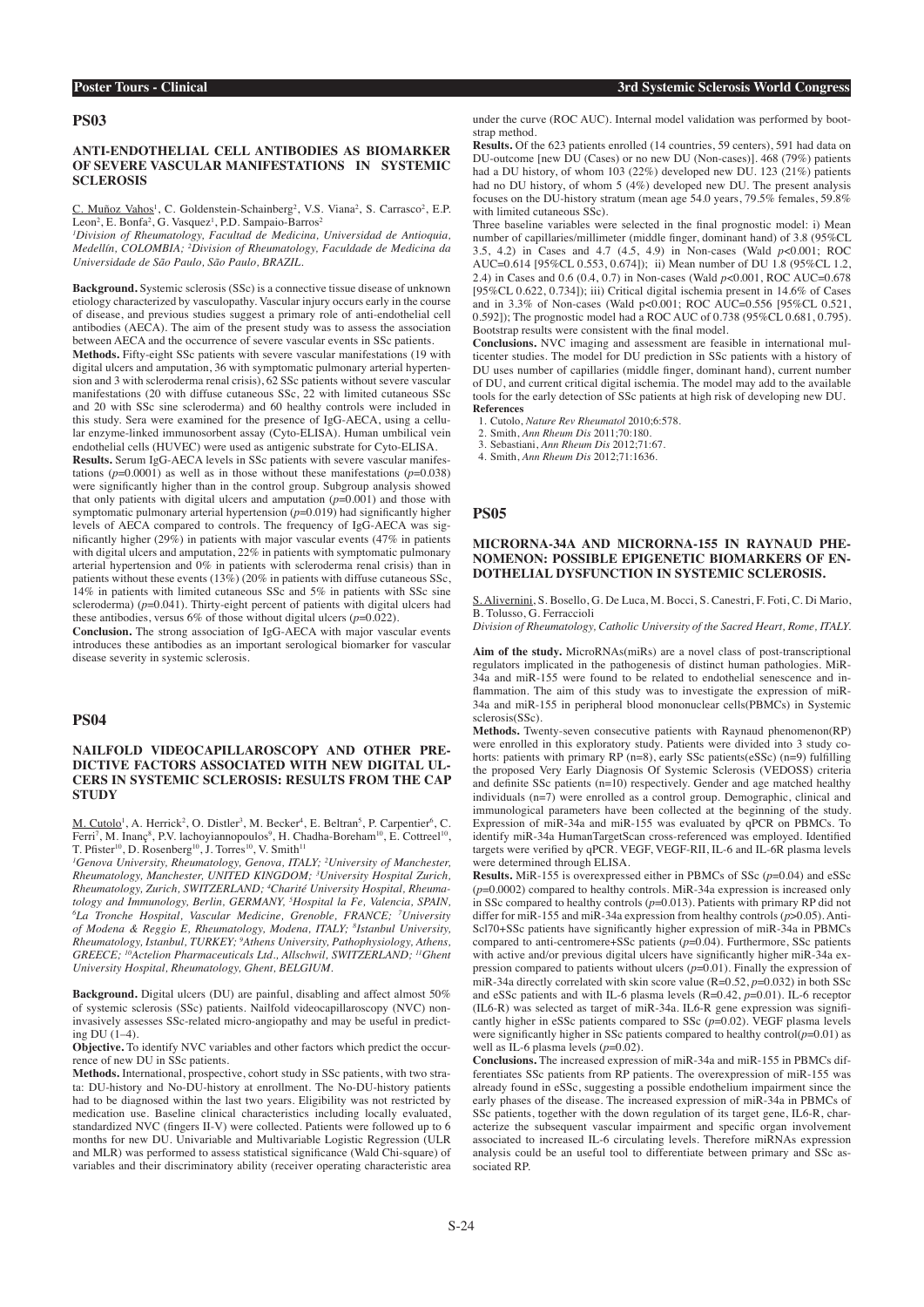### **PHOSPHODIESTERASE-5 INHIBITORS FOR THE TREAT-MENT OF SECONDARY RAYNAUD'S PHENOMENON: SYSTEMATIC REVIEW AND META-ANALYSIS OF RAND-OMIZED TRIALS**

M. Roustit<sup>1</sup>, S. Blaise<sup>2,3</sup>, Y. Allanore<sup>4</sup>, P.H. Carpentier<sup>2,3</sup>, E. Caglayan<sup>5</sup>, J.-L. Cra- $\text{cowski}^{1,2}$ 

*1 Clinical Pharmacology Unit, Grenoble University Hospital, Grenoble, FRANCE, 2 Univ. Grenoble-Alpes, Grenoble, FRANCE; 3 Vascular Medicine Department, Grenoble University Hospital, Grenoble, FRANCE; 4 Rheumatology Department, Hopital Cochin & Univ Paris Descartes, Paris, FRANCE; 5 Klinik III fur Innere Medizine, Uniklinik Koln, Koln, GERMANY.*

**Introduction.** Recent controlled trials have assessed the efficacy of phosphodiesterase-5 (PDE-5) inhibitors in secondary Raynaud's Phenomenon (RP). However, the conclusions are conflicting and whether these drugs are effective remains unclear. The objective of this systematic review and meta-analysis was to determine the efficacy of PDE-5 inhibitors on the Raynaud's Condition score (RCS), the frequency and the duration of attacks.

**Methods.** A systematic review of articles was performed (sources included Medline, Embase, Web of Science, the Cochrane Central Register of Controlled Trials). Only double-blind, randomized, controlled trials (RCTs) were included. Study selection was done independently by 2 authors using predefined data fields, including study quality indicators. The PRISMA statement guidelines were followed.

**Results.** Six RCTs were included (1 with sildenafil, 1 with modified-release sildenafil, 3 with tadalafil and 1 with vardenafil). PDE-5 inhibitors significantly decrease mean RCS by -0.46  $[-0.74; -0.17]$   $(p=0.002)$ , the daily frequency of ischaemic attacks by -0.49 [-0.71;-0.28] (*p*<0.0001), and daily duration of RP attacks by -14.62  $[-20.25; -9]$  min  $(p<0.0001)$ .

**Conclusion.** This meta-analysis shows that PDE-5 inhibitors significantly improve RCS, frequency and duration of RP attacks as compared with placebo in secondary RP. However, this effect is moderate and seems to be comparable to that of CCBs.

**Poster Tour 2:** *Raynaud & Ulcers*

# **PS07**

### **CHARACTERIZATION OF LOWER LIMB CUTANEOUS ULCERS IN SYSTEMIC SCLEROSIS: THE ANALYSIS OF 554 LESIONS**

**J. Blagojevic<sup>1</sup>**, G. Piemonte<sup>2</sup>, L. Benelli<sup>2</sup>, F. Braschi<sup>2</sup>, G. Fiori<sup>2</sup>, G. Carnesecchi<sup>2</sup>, S. Guiducci<sup>2</sup>, G. Lepri<sup>2</sup>, S. Bellando Randone<sup>2</sup>, M. Matucci Cerinic<sup>2</sup>

*1 Department of Rheumatology, University of Florence/University of Siena, Florence, ITALY; 2 Department of Rheumatology, University of Florence, Florence, ITALY.*

Cutaneous ulcers represent one of the most frequent complications in course of systemic sclerosis (SSc). The upper limb ulcers have been evaluated and characterized extensively, but there are only few studies on the lower limb ulcers. **Aim.** The aim of the study was to assess prevalence, features and pathogenesis of the lower limb ulcers in course of SSc.

**Materials and Methods.** Sixty consecutive SSc patients with lower limb cutaneous lesions were enrolled. All patients performed accurate health examination and evaluation of cutaneous lesions, routine blood tests, videocapillaroscopy and arterial and venous lower limb Color Doppler Ultrasonography. Arteriography was performed in patients with occlusive peripheral arterial disease diagnosed at Ultrasonography.

**Results.** In the lower limbs, 554 different types of lesions were observed. The mean time to healing was 157.5±192 days (median 90 days): the lesions recurred in 25.5% of cases.

Lesions were classified in hyperkeratosis, ulcers and gangrenes. Three hundred forty one (61.6%) hyperkeratoses, 208 (37.5%) ulcers and 5 (0.9%) gangrenes were observed. Ulcers were subsequently divided in: pure ulcers, ulcers secondary to hyperkeratosis and ulcers secondary to calcinosis. One hundred sixty two (77.8%) pure ulcers, 32 (11.1%) ulcers secondary to hyperkeratosis and 32 (11.1%) of ulcers secondary to calcinosis were observed.

Pure ulcers were divided in pure microvascular ulcers 66 (40.7%), venous 58 (35.8%), macrovascular 10 (6.2%) and mixed ulcers 28 (17.3%). Distribution of arterial, venous and lymphatic pathology is shown in table I. Time to healing of the lower limb ulcers correlated inversely to the frequency of medications  $(p<0.000)$ , as expected. The presence of infection was associated to a significantly longer time to healing (*p*<0,003).Time to healing correlated also to duration of Raynaud phenomenon ( $p<0.04$ ) and to duration of SSc ( $p<0.000$ ).

Rate of recurrence correlated to Raynaud phenomenon (*p*<0,000) and disease duration (0,000).

Risk of amputation was associated with presence of critical peripheral arterial disease (*p*<0.05), with duration of Raynaud phenomenon (*p*<0.000) and with disease duration (*p*<0.000).

**Conclusions.** Our data indicate that lower limb lesions have often a multifactorial pathogenesis in SSc. This is the first study that characterized extensively a large number of lower limb cutaneous lesions in SSc. The comprehension of characteristics and pathogenesis of these lesions is essential for their correct management.

#### **Table I.**

| Peripheral arterial disease (haemodinamically significant | $17(28.3\%)$ |
|-----------------------------------------------------------|--------------|
| Critical peripheral arterial disease                      | 6 $(10\%)$   |
| Monckeberg medial sclerosis                               | 4 $(0.7\%)$  |
| Venous insufficiency/Post-phlebitic syndrome              | 18 (30%)     |
| Lymphoedema                                               | $13(21.7\%)$ |

#### **PS08**

### **CLINICAL FEATURES AND CHARACTERISTICS OF PA-TIENTS WITH DIGITAL ULCERS (DU) IN SYSTEMIC SCLE-ROSIS (SSC) IN THE CZECH REPUBLIC: DATA FROM THE DUO REGISTRY**

R. Becvar<sup>1</sup>, M. Matucci-Cerinic<sup>2</sup>, C.P. Denton<sup>3</sup>, B. Schwierin<sup>4</sup>, C. Du Roure<sup>4</sup>, D. Rosenberg<sup>4</sup>, M. Scott<sup>4</sup>, T. Krieg<sup>5</sup>, L. Guillevin<sup>6</sup>

*1 Institute of Rheumatology, Prague, CZECH REPUBLIC; 2 University of Florence, Florence, ITALY; 3 Royal Free Hospital, London, UNITED KINGDOM; 4 Actelion Pharmaceuticals Ltd., Allschwil, SWITZERLAND; 5 University of Cologne, Cologne, GERMANY; 6 Hôpital Cochin, Paris, FRANCE.*

**Objectives.** The aim was to describe disease characteristics of SSc patients with DU and their treatment in the Czech Republic at the time of enrolment.

**Methods.** In participating centres all patients with current or a history of SSc/ DU who have given written consent in accordance with the Czech regulations are enrolled. Here we report on the demographics and treatment of these patients. **Results.** Czech patients (n=81) enrolled in the DUO Registry from April 2008 to March 2013, were mostly female (n, %, 71, 87.7%). The disease of the patients was classified as limited SSc in 56.8%, as diffuse SSc in 28.4% and as overlap SSc/mixed connective tissue disease 13.6%. The proportion of patients with at least one ongoing DU at enrolment was 67.9%. DU associated interventions on fingers that were done in the past included upper limb sympathectomy (21%), debridement (23.5%) and surgical amputation (13.6%). Complications that were experienced in the past were mainly gangrene (29.6%), soft tissue infection requiring systemic antibiotics (19.8%), and rarely osteomyelitis (6.2%). At enrolment in the registry, analgesics and anti-inflammatories were administered to 84% of the patients, whereas prostacyclines only to 16%, and endothelin receptor antagonists (ERA) only to  $6.2\%$ . Among the topical treatments used (24.7%), topical antibiotics were the most  $(17.3\%)$ , followed by non-adhering dressing  $(8.6\%)$ . Dry dressing was applied only in 3.7% and hydrocolloids in 2.5%.

Discussion. Considering disease subsets, in the Czech Republic overlap SSc/ mixed CTD were more frequent but diffuse subset occurred much less frequent compared to the whole DUO population, were the diffuse subset was  $40\%$  (3). The proportion of patients with at least one ongoing DU was higher than in Germany but lower than in France, UK and Italy. Sympathectomy, debridement, and surgical amputation were performed much more often compared to Germany, France, UK and Italy. When evaluating complications, gangrene was more frequent in Czech patients compared to the four countries. Occurrence of soft tissue infection requiring antibiotics was similar only with the Italian population. Treatment with ERA is comparable only with the UK cohort.

**Conclusions.** The data from the Czech part of the DUO Registry reflect certain national specificities and approaches to the management of SSc patients. The observed differences in other EU countries in patients and disease characteristics, and in management modalities may be also due to selection biases. These findings draw attention to the need for a more harmonised European approach in establishing better management of SSc/DU patients.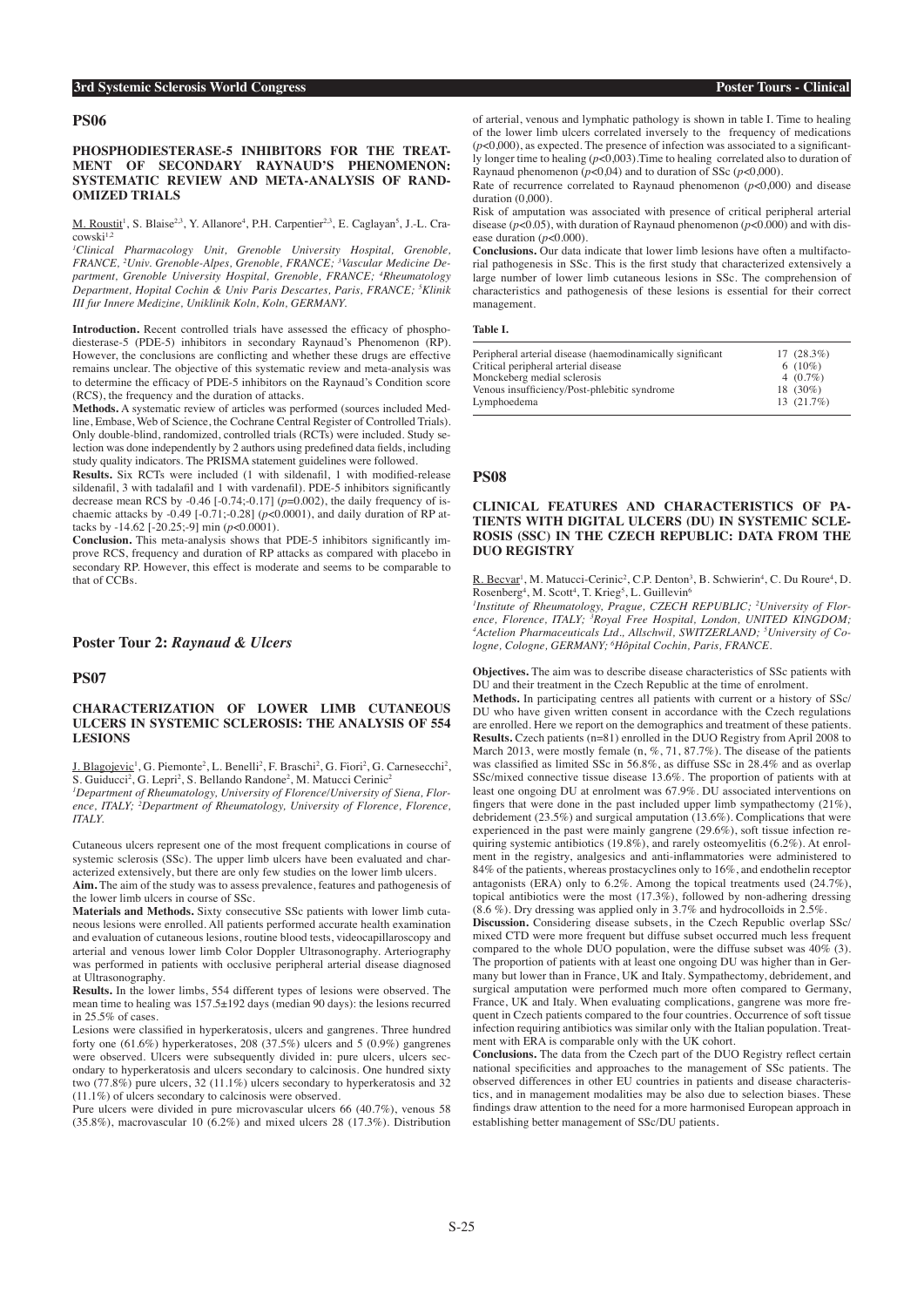#### **Poster Tours - Clinical 3rd Systemic Sclerosis World Congress**

#### **PS09**

### **PREDICTORS OF DIGITAL ULCERS IN PATIENTS WITH SECONDARY RAYNAUD PHENOMENON: CORRELATION BETWEEN CLINICAL AND HEMODYNAMIC FEATURES, CAPILLAROSCOPY, ENDOTHELIUM DYSFUNCTION AND ANGIOGENESIS BIOMARKERS.**

I. Silva<sup>1</sup>, I. Almeida<sup>2</sup>, C. Vasconcelos<sup>2</sup>

*1 Serviço de Angiologia e Cirurgia Vascular HSA CHP, Porto, PORTUGAL, 2 Unidade de Imunologia Clinica, Porto, PORTUGAL.*

**Background/Purpose.** Digital Ulcers (DU) are a major disabling complication of Systemic Sclerosis (SSc) interfering with personal and professional life of our patients. The aim of our study was to analyze functional dysfunction of endothelium, capillaroscopy and angiogenesis biomarkers inpatients with SSc, with or without peripheral microvascular complications, in order to try to predict the development of digital ulcers in these patients.

**Methods.** This is a prospective study of a cohort of patients attending our Raynaud´sClinic (n108). Demographic and epidemiological data, autoimmuneserological screening, inflammatory protein screening, Flow mediated dilation(FMD) and end diastolic volume (EDV), capillaroscopy, Endothelin-1(ET-1), ADMA, VEGF andEndoglin were analyzed and compared to a control group  $(n31)$ . Statistical calculations were performed using SPSS (v 20.0). Comparison and distribution between groups were performedusing Kruskal-Wallis test. The Mann-Witney test was used to compare continuous variables wit nominal variables. A p value 0.05 was considered significant.

**Results.** Flow mediated dilation (FMD) was reduced in patients with digital ulcers. The brachial artery diameter at 60 s after cuff deflation had statistical differences (P0.001) between SSc patients with digital ulcers compared to SSc patients without DU or primaryRaynaud phenomenon(RP). End diastolic volume was significantly different between groups (P0.001) suggesting an increase in peripheral resistance in patients with DU. FMD was more reduced in patients with late pattern(Cutolos classification) in capillaroscopy and a statistical differences (P0.001) between early and late pattern (P0.007) was found. Endothelin-1 and ADMA were increased in patients with DU (P0.001) which might explain an excessive vasoconstrictor tone in these patients in association with occlusion of distal digital circulation (avascular areas in capillaroscopy) leading to the reducedFMD in patients with DU. VEGF was increased in SSc patients without DU, we found no difference with primary RP (P0.168). A statistical differences  $(P0.002)$  between patients with DU and SSc patients with no DU or with primary RP was found in VEGF. Endoglin was increased in patients with DU (*p*0,001). Patients with Cutolos late pattern in capillaroscopy had a increase in the angiostatic biomarker endoglin in comparison with the other groupsp <0,005).

**Conclusion.** In our cohort, we identified patients at risk of developing DUs: Ssc 70 positive, decreased FMD and low EDV, late pattern of Cutolos classification, increased ET-1, ADMA and endoglin and a reduced VEGF.Microvascular lesions and an increase in the peripheral resistance associated to endothelial dysfunction and a impaired angiogenesis with an imbalance in favor of increased angiostatic biomarkers may be behind the underlingmechanism of DU.

# **PS10**

### **IONTOPHORESIS OF TREPROSTINIL AS A TREATMENT OF ISCHEMIC DIGITAL ULCERS IN SYSTEMIC SCLEROSIS: A PROOF-OF-CONCEPT STUDY**

M. Roustit<sup>1</sup>, F. Gaillard-Bigot<sup>1</sup>, S. Blaise<sup>2,3</sup>, F. Stanke-Labesque<sup>4</sup>, C. Cracowski<sup>1</sup>, C. Seinturier<sup>3</sup>, J.-F. Jourdil<sup>4</sup>, B. Imbert<sup>3</sup>, P.H. Carpentier<sup>2,3</sup>, J.-L. Cracowski<sup>1,2</sup>

*1 Clinical Pharmacology Unit, Grenoble University Hospital, Grenoble, FRANCE; 2 Univ. Grenoble-Alpes, Grenoble, FRANCE; 3 Vascular Medicine Department, Grenoble University Hospital, Grenoble, FRANCE; 4 Laboratory of Pharmacology, Grenoble University Hospital, Grenoble, FRANCE.*

**Objectives.** Ischemic digital ulcers (DUs) are a complication of systemic sclerosis (SSc). Intravenous prostanoids are the only approved treatment for active DUs but they induce dose limiting side effects. Iontophoresis is a non-invasive drug delivery method that could be an alternative to i.v. treatment. Our primary objective was to evaluate the effect of treprostinil iontophoresis on digital skin blood flow in patients with SSc. First we performed pharmacokinetic and incremental dose studies in healthy subjects.

**Methods.** Three consecutive studies were conducted: first, twelve healthy volunteers received treprostinil and placebo by iontophoresis on the forearm. Intradermal and plasma drug concentrations were assessed over 8h. Then, a placebocontrolled, double-blind incremental dose study assessed the safety and the effect of treprostinil on the digital skin blood flow of 22 healthy subjects. The highest dose was then compared with placebo in a double-blind study including 12 SSc patients.

**Results.** The pharmacokinetic study showed that peak dermal concentration was reached at 2h, while the drug was undetected in the plasma. On the finger pad, skin blood flow was higher with treprostinil than at the placebo site with a single dose of 240 mC/cm<sup>2</sup> in healthy subjects (AUC0-4h were 29703±23460 and 18426±18365%BL.min, respectively; *p*=0.006) as well as in SSc patients (AUC0-4h were 47826±43941 and 30000±27543%BL.min, respectively; *p*=0.023) (Figure). The procedure was safe.

**Conclusions.** Digital iontophoresis of treprostinil was feasible and well tolerated. It increased skin perfusion in healthy participants and in patients, suggesting that iontophoresis of treprostinil could be tested as a treatment for SSc-related DUs.



**Figure** 

#### **PS11**

### **EVALUATION OF THE EFFICACY OF SILDENAFIL ON TIME TO HEALING IN PATIENTS WITH SCLERODERMA AND IS-CHAEMIC DIGITAL ULCERS (SEDUCE): PATIENTS' CHAR-ACTERISTICS AT BASELINE**

E. Hachulla<sup>1</sup>, P. Carpentier<sup>2</sup>, C. Agard<sup>3</sup>, E. Chatelus<sup>4</sup>, P. Jego<sup>5</sup>, L. Mouthon<sup>6</sup>, V. Queyrel<sup>7</sup>, A.L Fauchais<sup>8</sup>, U. Pasturel-Michon<sup>9</sup>, P.Y Hatron<sup>1</sup>, P. Clerson<sup>10</sup>

*1 Médecine Interne, CHRU Lille, Lille, France; 2 Médecine Vasculaire, CHU Grenoble, Grenoble, France; 3 Médecine Interne, Hôpital Hôtel Dieu, Nantes, France; 4 Rhumatologie, Hôpital Hautepierre, Strasbourg, France; 5 Médecine Interne, CHR Rennes Sud, Rennes, France; 6 Médecine Interne, Hopital Cochin, Paris, France; 7 Médecine Interne, CHU Nice, Nice, France; 8 Médecine Interne, CHU Limoges, Limoges, France; 9 Médecine Vasculaire, Hôpital Saint Joseph, Paris, France; 10Orgamétrie Biostatistiques, Roubaix, FRANCE.*

**Background/Objective.** Intravenous iloprost is usually considered in the treatment of ischaemic digital ulcers (DUs) in patients with systemic sclerosis (SSc) despite low evidence on DUs healing in a recent meta-analysis (1). Three small RCTs comparing various PDE-5 inhibitors to placebo suggested DUs healing (2- 4), but this was not the primary endpoint.

**Methods.** SEDUCE was a randomized, placebo controlled, parallel groups study conducted in SSc patients with active fingers ischaemic DUs at inclusion. The aim of SEDUCE was to evaluate the efficacy of a 12-week period with sildenafil 20mg TID or a placebo on time to DUs healing. Patient's characteristics, history of SSc and history of digital ulcerative disease including complications and treatments were collected at baseline.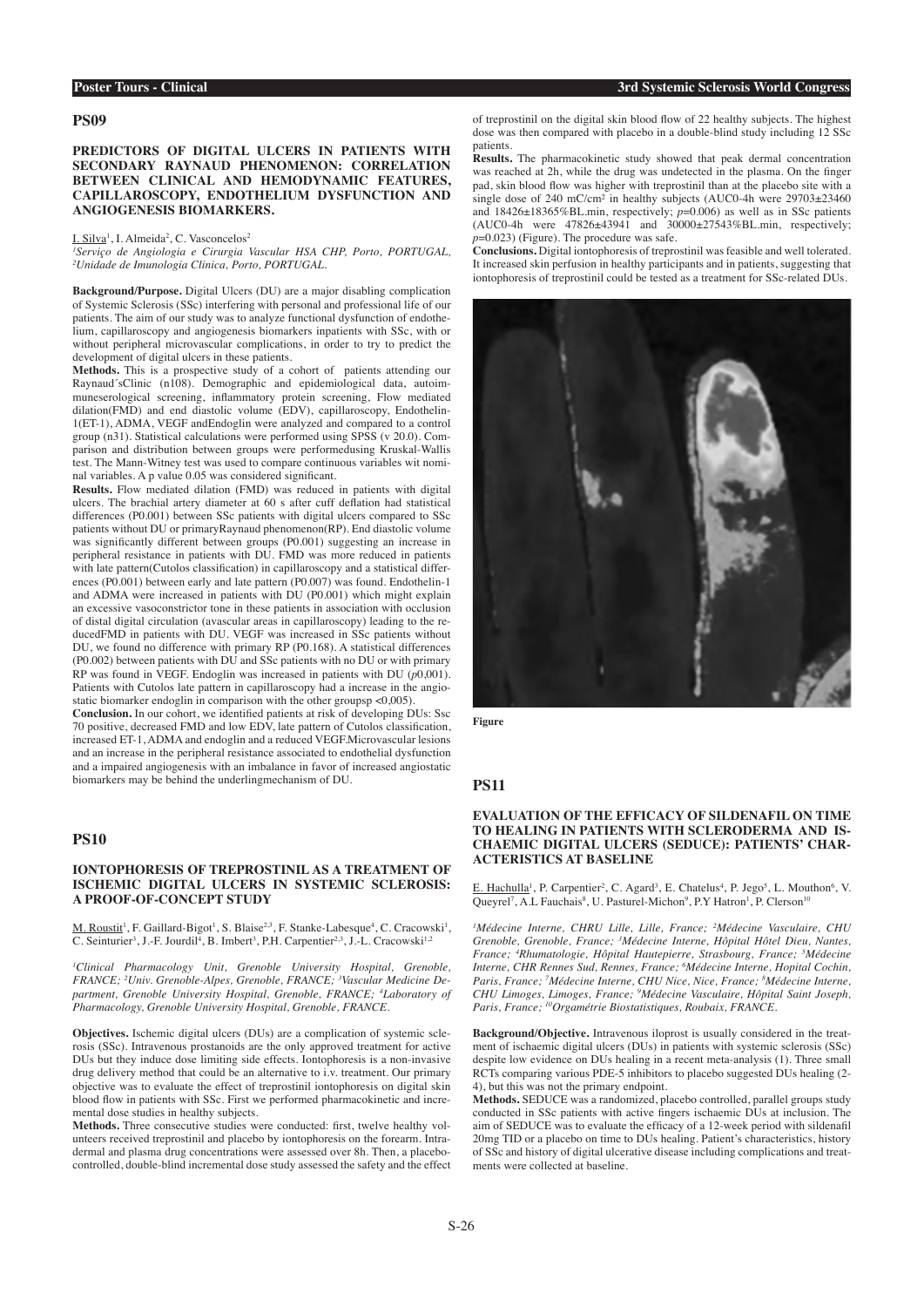### **3rd Systemic Sclerosis World Congress Poster Tours - Clinical**

**Results.** 84 patients (64 females, age 49.4±13.7 years) were randomized in the study. Phenotypes were diffuse cutaneous SSc in 40 (40.8%), limited cutaneous SSc in 36 (43.4%) and limited SSc in 7 (8.4%). Modified Rodnan skin score was 13.1±8.5. All patients had a history of Raynaud phenomenon (RP) and first non-RP ScS symptom occurred  $10.1\pm7.5$  years before baseline. 34 patients had interstitial lung disease (extensive in 8), 4 had history of renal crisis, and 2 had pulmonary hypertension. DLco was 59.0±17.7%. Ischaemic DUs disease evolved for  $7.4\pm6.2$  years with a mean number of  $2.4\pm1.8$  DUs at baseline. This was the first DUs episode for 8 patients (9.6%) but 51 (61.4%) had a history of 5 or more DUs episodes. 73.5% have had a DUs episode within the 12 previous months. Sympathectomy was noticed in the history in 7 patients and 9 patients have had amputation (self-amputation in 8 and surgical amputation in 2). 49 patients had a history of intravenous iloprost for DUs (15 during the 6 previous months). 39 patients ever had endothelin receptors antagonists that were on-going in 27 (32.5%) at entry in the study. The last randomized patient finished the study in August 2013. The results of the study are expected for the first trimester of 2014. Conclusion. Patients included in the SEDUCE study had severe active DUs. **References**

 1. Tingey T, Shu J, Smuczek J, Pope J. *Arthritis Care Res* (Hoboken). 2013;65:1460- 71.

2. Fries R, Shariat K, von Wilmowsky H, Bohm M. *Circulation* 2005;112:2980-5.

3. Herrick AL, van den Hoogen F, *et al. Arthritis Rheum* 2011;63:775-82.

4. Shenoy PD, Kumar S, Jha LK *et al. Rheumatology* (Oxford) 2010;49:2420-8.

# **PS12**

### **LASER SPECKLE CONTRAST ANALYSIS TECHNIQUE FOR THE FOLLOW-UP OF DIGITAL ULCERS IN SYSTEMIC SCLEROSIS PATIENTS.**

B. B. Ruaro, A. Sulli, T. Cannavale, E. Bernero, M.A. Cimmino, B. Seriolo, M. Cutolo

*Research Laboratory and Academic Division of Clinical Rheumatology, Department of Internal Medicine, University of Genoa, Genoa, ITALY.*

**Background.** The decrease of blood perfusion and the risk of digital ulcers are typical aspects of systemic sclerosis (SSc) (1,2). The care of digital ulcers includes both local and systemic treatments (3).

**Objective.** The aim of this study was to monitor the evolution of digital ulcers with laser speckle contrast analysis (LASCA) technique, in SSc patients treated for ten days with advanced local medications.

**Methods.** We enrolled five SSc patients with digital ulcers of recent onset (mean age  $61\pm5$  years, mean disease duration 7 $\pm5$  years). At the beginning of the observation (T0) blood perfusion (BP) was evaluated in all patients at the level of the dorsal and palmar surface of whole hand with LASCA (4). Different regions of interest (ROI) were created at the level of fingertip, periungual and ulcer regions. The perfusion was measured in perfusion units (PU) (4). All patients were treated with local dressing, that are elastic and appropriate also for small lesions and curved surfaces. Before applying the dressing the ulcer was cleaned to remove fibrin, to promote granulation of and to prevent the penetration of bacteria into the tissue. The dressing was replaced every 2 days. The patients continued their systemic therapy with acetylsalicylic acid, proton pump inhibitor and antihypertensive drugs. After 10 days of treatment (T1) LASCA was repeated, with the same modalities reported above.

**Results.** A statistically significant increase of BP was observed between T0 and T1 in the ROIs created at the level of the ulcer area (T0 42.54 PU, T1 58.91 PU, respectively, *p*=0.04), while no statistically significant diffenence of BP was observed between T0 and T1 at fingertips and periungual levels. We also observed a positive correlation between BP at the level of the fingertip and BP at the level of the ulcer area at both T0 (r=0.92, *p*=0.03) and T1 (r=0.87, *p*=0.05). During treatment the ulcers improved and the necrotic tissue was gradually replaced by granulation tissue.

**Conclusions.** This is the first study evaluating the evolution of blood perfusion at the level of digital ulcers with the LASCA technique. LASCA gives a quantifiable and objective evaluation of perfusion of the ulcer area during treatment. **References**

1. Cutolo M, *et al. J Rheumatol* 2010;37:1174-80.

2. Rosato E, *et al. Rheumatology* 2011; 50: 1654-8.

3. Steen V, *et al. Rheumatology* 2009; 48: 19-24.

4. Ruaro B, *et al. Ann Rheum Dis* 2013; Aug 16, [Epub ahead of print].

**Poster Tour 3:** *Pulmonary/Interstitial Lung Disease*

### **PS13**

### **PULMONARY FIBROSIS INDUCED BY BLEOMYCIN IS DRIV-EN BY HIGH COLLAGEN V AND TGF-<BETA> SYNTHESIS**

V. Martins, D.B Lopes, M Antunes, A.P.P Velosa, W.R Teodoro, E.R Parra, V.L Capelozzi

*Faculty of Medicine, USP, São Paulo, BRAZIL.*

**Background.** Fibrosing lung diseases are a serious problem to health and are highly ranked among chronic degenerative diseases due to its morbidity. Our group has already observed an important participation of collagen V (COLV) in different types of pulmonary fibrosis, such as systemic sclerosis and idiopathic pulmonary fibrosis. In this context, the better characterization, not only of this extracellular matrix (ECM) component but also of the others ECM components in the experimental models is necessary to identify their interactions. The aim of this study was to evaluate the participation of COLV fibers and TGFβ- in experimental model of pulmonary fibrosis induced by bleomycin (BLM).

**Methods.** For induction of pulmonary fibrosis, groups of male mice C57Bl/6 (n=5-6), aged 4 to 6 weeks-old with 20-25g, were administered by intratracheal route with bleomycin (BLM) (0.1U/mouse). Sterile saline was used as control. For analysis, mice were sacrificed 14 (early stage) and 21 (late stage) days after induction of pulmonary fibrosis. Lungs were removed for routine histology, immunohistochemistry and histomorphometry. All experimental procedures were performed according to the guidelines of the Ethical Committee of the Faculty of Medicine of University of São Paulo (FMUSP), São Paulo, Brazil (process code 372/11).

**Results.** A significant higher amount of COLV was found in late stage of BLM when compared to control group (9.74±0.67 vs. 5.14±1.08; *p*<0.001) and between early and late stages  $(2.27 \pm 0.67 \text{ vs. } 9.74 \pm 0.67; p < 0.001)$ . An increase in TGF-β expression was observed in early stage of pulmonary fibrosis when compared to control (22.28±1.05 vs. 1.42±0.49; *p*<0.001) and also between late stage versus controls  $(34.86\pm2.32 \text{ vs. } 1.42\pm0.49; p<0.001)$ . A significant difference between the early and late stages of pulmonary fibrosis was observed as well (22.28±1.04 vs. 34.86±2.32, *p*<0.001). Higher amounts of COLI and COLIII were observed in early  $(41.56 \pm 8.38; 32.09 \pm 4.81;$  respectively,  $p < 0.05$ ) and late stage in BLM (15.26±1.57; 21.69±3.05; respectively, *p*<0.05) when compared with control group. In addition, higher amounts were observed in total collagen evaluated by 4-hidroxyproline in BLM group when compared to control (33.09 ±5.76, early stage; 42.06±1.55, late stage; *p* p<0.0003).

**Conclusion.** The higher amounts of COLV and TGF-β that we observed in the last stage of pulmonary injury produced by BLM probably are important components that contribute to the maintenance of the remodeling process evolution. These data suggest that strategies aimed at preventing the effect of this ECM component may have a greater impact in patients with pulmonary fibrosis. Financial Support: FAPESP, CNPq.

# **PS14**

### **DISTORTED LUNG FRAMEWORK IS RELATED TO IL-17+ CELLS IMMUNOEXPRESSION IN SYSTEMIC SCLEROSIS**

A. Pereira Velosa, M.A Paiva, P.C Andrade, M.P Rangel, R.B Christmann, E.M Eher, S.M Fernezlian, E.R Parra, W.R Teodoro, V.L Capelozzi *Faculty of Medicine, USP, São Paulo, BRAZIL.*

**Background.** Although the role of immune dysfunction in the pathogenesis of systemic sclerosis (SSc) is generally accepted, the exact pathways that cause immune dysfunction in SSc remain to be elucidated. Alterations in cellular immunity have been typified by aberrant T cells biology in tissues as well as in the peripheral blood of SSc patients. Investigators have documented an increased number of IL-17+ cells in peripheral blood, in bronchoalveolar lavage and in skin tissue of patients with SSc. More recently, IL-17+ cells have been associated to collagen overexpression in fibroblast of patients with scleroderma.

**Objectives.** Considering that the prognosis of SSc is associated to lung compromising, the aim of this study was to evaluate the expression of IL-17+ cells in the pulmonary fibrosis process of these patients.

Patients and methods. Lung biopsies were obtained from 14 female patients with SSc (age range  $26-56$  y, mean  $44.1$  y): 9 patients had limited SSc, and 5 patients had diffuse SSc according to the American College of Rheumatology criteria. Control samples were collected from necropsies of 6 individuals without pulmonary pathology. The study was approved by the local ethical committee (CAPPesq 0960/08). The samples were fixed in formalin and then embedded in paraffin. The collagen I, III and V deposit in pulmonary interstitium was evalu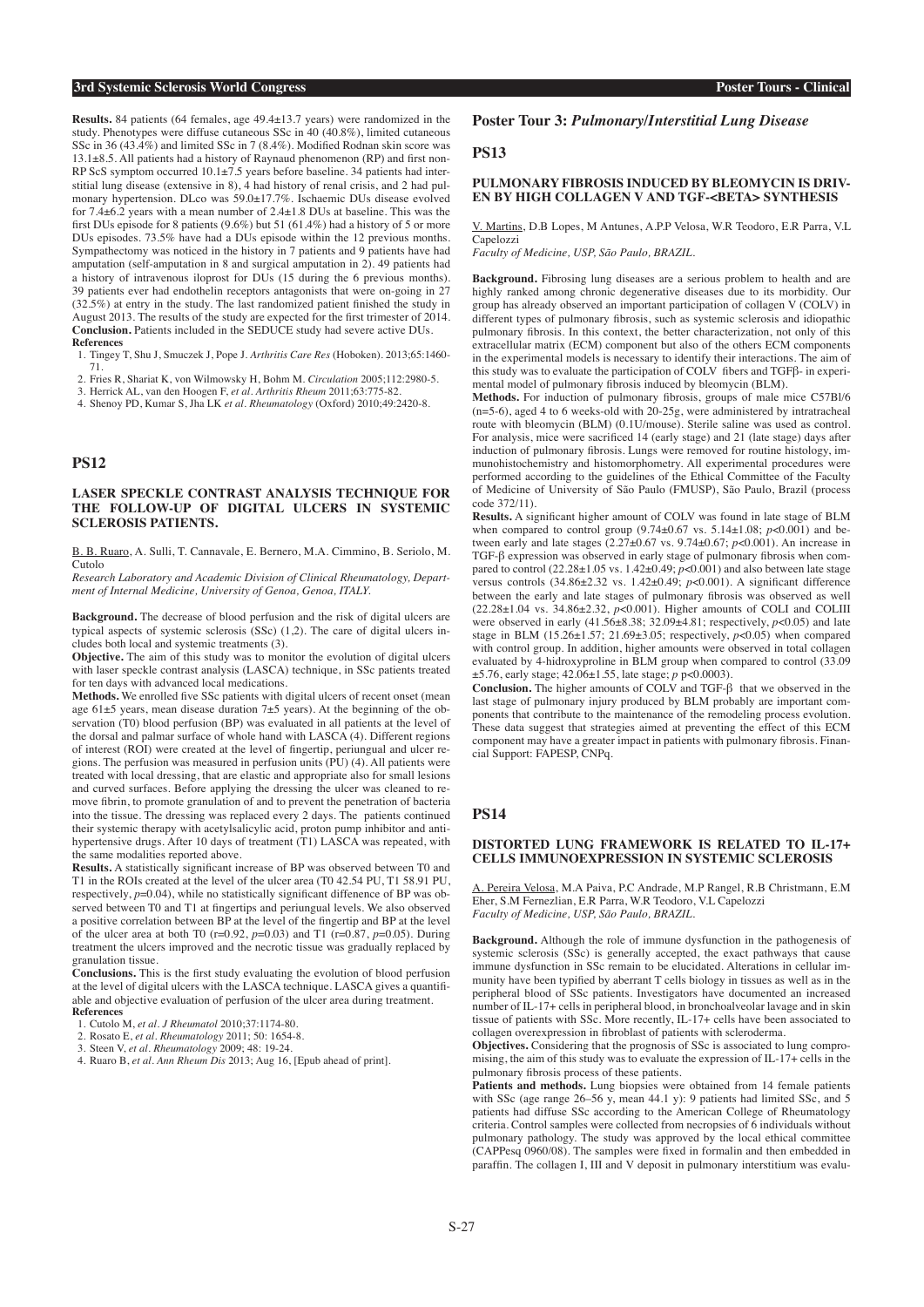ated by immunofluorescence and quantified by image analysis using the software Image-Pro Plus 6.0. IL17+ cells were immunostained by immunohistochemistry with diaminobendine substrate system and evaluated by the point counting method.

**Results.** Alveolar septa was 4.7-fold greater in SSc when compared to controls. There was no difference in thickened alveolar septa and collagen content between limited and diffuse SSc. However, in both SSc forms, collagen I was higher expressed than collagen III and V (44.49±0.93% vs. 39.75±2.75%, *p*=0.011; 44.49±0.93% vs. 40.62±0.702%, *p*=0.002). The amount of IL-17+ cells in the pulmonary interstitium was higher in SSc patients when compared to controls  $(3.455 \pm 0.36\% \text{ vs. } 1.72 \pm 0.19\%, p=0.01)$ . Limited and diffuse SSc presented the same amounts of IL-17+ cells.

**Conclusions.** Distorted lung framework found in SSc is associated to IL-17+ cells immunoexpression, thus suggesting that this cytokine is involved in altered pathway of SSc pulmonary fibrosis and may represent a promissory immune therapeutic target.

Financial support: FAPESP, Federico Foundation.

# **PS15**

### **DOES MYCOPHENOLATE MOFETIL (MMF) HAVE AN EF-FECT ON PULMONARY HEMODYNAMICS? OBSERVATIONS FROM THE PULMONARY HYPERTENSION ASSESSMENT AND RECOGNITION OF OUTCOMES IN SCLERODERMA (PHAROS) COHORT**

<u>L. Saketkoo</u><sup>1</sup>, M. Lammi<sup>1</sup>, J. Gordon<sup>2</sup>, P. Lauto<sup>1</sup>, V. Steen<sup>3</sup>

*1 Louisiana State University Health Sciences Center, New Orleans, USA; 2 Hospital for Special Surgery, New York, USA; 3 Georgetown University, Washington DC, USA.*

**Background.** Systemic sclerosis (SSc) related pulmonary hypertension (PH) carries a high mortality; with SSc pulmonary arterial hypertension (PAH) having a 4x higher mortality then idiopathic PAH. It is unknown whether immunosuppressant (IS) drugs, particularly mycophenoloate mofetil (MMF), have any effect on vascular remodeling in SSc PH since it has not been formally studied. This analysis looks at the possible effects of MMF in SSc patients who have developed PH.

**Methods.** PHAROS is a prospective registry designed to provide substantive data to recognize aspects of PH unique to SSc. Patients were stratified by history of MMF or No IS use (no MMF or other immunosuppressant drugs) at the time of the diagnosis of PH by right heart catheterization (RHC). Calculations are derived from non-parametric analyses using Mann-Whitney and Fisher's Exact as applicable followed by regression analyses.

**Results.** There were 39 SSc patients who had received MMF (mean duration 0.92 years) and 203 patients receiving No IS prior to diagnosis of PH. Patients treated with MMF when compared to the No IS group, were more likely to be younger, have diffuse SSc and have shorter disease duration. Patients treated with MMF had a significantly lower mean pulmonary artery pressure (mPAP) and pulmonary vascular resistance (PVR) with no difference in pulmonary capillary wedge pressure (PCWP) (Table I). However, stratified analyses between diffuse and limited SSc patients on MMF revealed no significant differences in mPAP, PVR, PCWP nor in FVC, TLC, FEV/FVC nor DLCO (Table II). In the group as a whole, MMF  $(p=0.046)$  and SSc subtype  $(p=0.01)$  were the only independent determinants of mPAP when adjusted for differences in age, FVC and disease duration.

**Table I.** Comparison between SSc patients on No IS medications and MMF at time of first RHC. Continuous variables are reported as median, interquartile range; categorical values are proportional.

|                                   | No IS            | <b>MMF</b>       | $p$ -value |
|-----------------------------------|------------------|------------------|------------|
| $\mathbf{n}$                      | 203              | 39               |            |
| Age                               | 60(52.68)        | 54 (47.63)       | $*0.0143$  |
| Sex $(\%$ female)                 | 84%              | 65%              | 0.6491     |
| $N$ (%) Limited SSc               | 144 $(71\%)$     | 14(35%)          | $*<0.0001$ |
| Time from 1st SSc Symptom (years) | 11.2(5.3, 21.0)  | 6.9(3.0, 10.3)   | $*0.0004$  |
| mPAP                              | 33 (28.44)       | 29(25.35)        | $*0.0016$  |
| <b>PVR</b>                        | 355 (242, 692)   | 222 (162, 344)   | $*0.0006$  |
| <b>PCWP</b>                       | 11(8.14)         | 11(9.15)         | 0.7036     |
| <b>FVC</b>                        | 78.1 (64.88)     | 68.9 (48.84)     | $*0.0298$  |
| TLC                               | 76.5 (66.93)     | 62.8 (47.80)     | $*0.0002$  |
| <b>FEV/FVC</b>                    | 81 (75.87)       | 87 (81.93)       | $*0.0048$  |
| DLCO                              | 37.5 (30.50)     | 34.3 (28.39)     | 0.0929     |
| FVC:DI.CO                         | 1.94(1.6, 2.4)   | 1.85(1.4, 2.5)   | 0.6908     |
| 6MWD                              | 338.3 (238, 428) | 396.2 (343, 475) | $*0.0298$  |

**Conclusions.** Patients treated with MMF compared to the No IS group had lower mPAP and PVR at time of the diagnosis of PH with no difference between groups in PCWP. Differences in mPAP between groups were not explained by differences in age, FVC, or disease duration. These data suggest that MMF could potentially play a role in pulmonary artery remodeling and modifying the severity of PH. These findings warrant prospective controlled investigations of MMF in SSc PH.

**Table II.** Comparison of patients on MMF by limited and diffuse subtypes.

|                                   | <b>IcSSs on MMF</b> | dcSSc on MMF     | $p$ -value |
|-----------------------------------|---------------------|------------------|------------|
| $\mathbf n$                       | 14                  | 23               |            |
| Age                               | 57.5 (50, 63.8)     | 51 (40, 63)      | 0.2185     |
| $Sex \, (\% \, female)$           | 64%                 | 67%              | 1.0        |
| Time from 1st SSc Symptom (years) | 8.4(6.9, 15.3)      | 4.1(2.6, 8.8)    | $*0.0176$  |
| Duration of MMF prior to RHC      | 0.47(0.18, 1.6)     | 0.55(0.15, 1.2)  | 0.9694     |
| mRSS                              | 3(2.5)              | 16(7.28)         | $*<0.0001$ |
| PH Meds at Time of RHC            | 36%                 | 65%              | 0.1014     |
| mPAP                              | 29(26.36)           | 29.0 (25.35)     | 0.7507     |
| <b>PVR</b>                        | 234 (140, 466)      | 222 (166, 340)   | 0.7495     |
| <b>PCWP</b>                       | 11.5(9.8, 16.5)     | 11.0(9.15)       | 0.7621     |
| <b>FVC</b>                        | 75.9 (57.2, 90.0)   | 61.7(45.5, 76.2) | 0.1039     |
| TLC                               | 68.9 (54.7, (46.8)  | 60.3(46.8, 77.9) | 0.1898     |
| FEV/FVC                           | 84.5 (79.0, 88.5)   | 87.0 (81.8, 93)  | 0.3181     |
| DLCO                              | 36.2 (31.4, 40.2)   | 32.5(25.2, 38.6) | 0.2862     |
| <b>FVC:DLCO</b>                   | 2.04(1.4, 2.6)      | 1.73(1.2, 2.3)   | 0.5168     |
| 6MWD                              | 417.1 (362, 502)    | 388.8 (241, 466) | 0.3384     |

#### **PS16**

### **DEVELOPMENT OF A COMPOSITE OUTCOME MEASURE FOR SYSTEMIC SCLEROSIS-RELATED INTERSTITIAL LUNG DISEASE**

E. Volkmann<sup>1</sup>, N. Li<sup>2</sup>, D. Tashkin<sup>1</sup>, D. Furst<sup>1</sup>, R. Elashoff<sup>2</sup>

*1 University of California, Los Angeles, Department of Medicine, Los Angeles, USA; 2 University of California, Los Angeles, Department of Biomathematics, Los Angeles, USA.*

**Background.** While clinical trials in SSc-ILD have traditionally used FVC as the primary outcome, combining individual outcomes may lead to a more comprehensive measure of treatment response and minimize the risk of type 1 error that can occur when multiple tests are performed on several individual outcomes. The purpose of the present study was to develop a composite outcome measure to assess treatment response in patients with SSc-ILD.

**Methods.** Using data from the SLS-I study comparing cyclophosphamide treatment versus placebo in 158 patients with SSc-ILD, we entered the following outcome variables into a multivariate regression model to determine which variables had a significant treatment effect at 12 months: change in FVC, TLC, Quantitative lung fibrosis (QLF) by HRCT and mRSS; and the Transitional dyspnea index (TDI). We subsequently combined the variables with significant treatment effects  $(p<0.05)$  in a principal component analysis to assess the difference between treatment groups.

**Results.** Of the 158 patients, 77 had complete outcome data and were included in this analysis. The multivariate model demonstrated significant treatment effects for the following outcome variables (estimate [SE]; p-value): change in FVC (4.4 [1.7]; *p*=0.01), change in QLF (-12.5 [3.8]; *p*=0.002), TDI (3.5 [0.8]; *p*<0.0001). Combining these 3 outcome variables, the first principal component explained 62% of the total variation in these variables. The regression model with the first principal component for these 3 variables as the composite outcome demonstrated a significant treatment effect favoring cyclophosphamide (R2=0.3;β=0.91;  $p$ <0.0001). When we combined only change in QLF and TDI, the first principal component explained 70% of the total variation in these outcome variables. The regression model using the first principal component for these 2 variables as the composite outcome also demonstrated a significant treatment effect favoring cyclophosphamide (R2=0.3;β=0.95; *p*<0.0001).

**Conclusion.** The composite outcome comprised of change in FVC, change in QLF, and TDI, demonstrated a significant treatment effect favoring cyclophosphamide for the treatment of SSc-ILD. Eliminating change in FVC from the composite outcome did not change the overall treatment effect. Both composite outcome measures demonstrated a more significant treatment effect than using FVC alone as the outcome measure. These findings suggest that combining a patient-reported outcome with a structural outcome into a single measure may serve as a more robust measure of treatment response compared with change in FVC or QLF alone. This model requires validation using another dataset.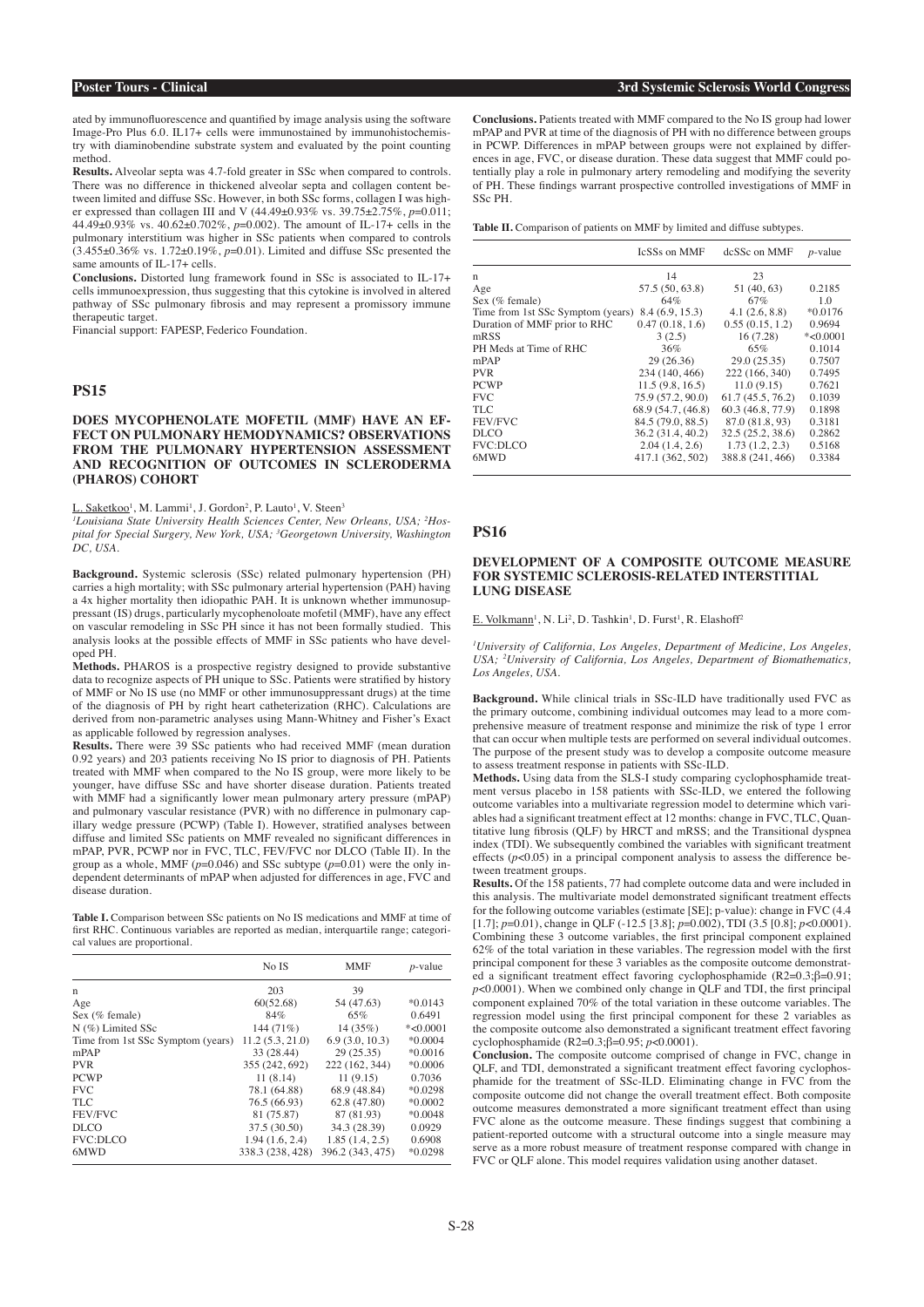### **LUNG ULTRASOUND FOR DETECTING INTERSTITIAL LUNG DISEASE IN PATIENTS WITH SYSTEMIC SCLEROSIS**

R. López Martínez<sup>1</sup>, R. Hassan<sup>1</sup>, L. Lubertino<sup>2</sup>, V. Cosentino<sup>1</sup>, M. Barth<sup>3</sup>, C. Saenz<sup>3</sup>, M. Binda<sup>2</sup>, <u>S. Montoya</u><sup>1</sup>, E. Kerzberg<sup>1</sup>

*1 Servicio de Reumatología. Hospital J.M. Ramos Mejía, Buenos Aires, ARGEN-TINA; 2 Servicio de Radiodiagnóstico. Hospital J.M. Ramos Mejía, Buenos Aires, ARGENTINA; 3 Servicio de Neumonología. Hospital J.M. Ramos Mejía, Buenos Aires, ARGENTINA.*

**Objective.** To determine whether LUS is a reliable tool for the detection of ILD in patients with SSc compared to the gold-standard, high-resolution computed tomography (HRCT).

Patients and Methods. Consecutive patients diagnosed with SSc (ACR 1980), whom as part of their clinical evaluation had undergone a HRCT for the past three months and did not have clinical signs of right heart failure and active pulmonary infection were studied.

A blind operator of clinical and tomographic medical history of patients achieved the LUS for the detection of B-lines with the method described by Gargani *et al.* using a 3.5 MHz convex transducer. The sum of artifacts found in anterolateral and posterior chest results in a score that measures the degree of interstitial lung involvement. A study of more than 10 B-lines was taken as positive.

It was considered that HRCT was positive for ILD when had at least groundglass opacity, lung fibrosis or honeycombing. The HRCT's were also objectively evaluated by an expert using the scoring proposed by Warrick *et al.* (0 to 30).

**Results.** A total of 34 patients were included, with a mean age of 51 years and a disease duration of  $6$  years on average. The 55% of the patients were limited disease and the 45% diffuse.

There was a statistically significant difference in the number of B-lines among patients with or without ILD on HRCT (113,04 $\pm$ 81,05 vs 11,90 $\pm$ 9,33; *p*<0,0001). A statistically significant positive linear correlation was found between the number of B-lines and the Warrick score (r 0,5569, *p*<0,0006). Also a significant negative correlation between LUS score and forced vital capacity was found (r  $-0.5509$   $p < 0.0070$ ).

The correlation between LUS and HRCT for individual patients was 85%, with a sensitivity of 100% (NPV 100%) and specificity of 50% (PPV 82.76%). A ROC curve analysis demonstrated the analytical relationship between the number of B-lines and the presence of ILD at HRCT (AUC 0.994, 95% CI 0.885 to 1.000, *p*<0.0001). A total number of B-lines >22 had a sensitivity of 100% and a specificity of 90%.

**Conclusions.** Lung ultrasonography is a valid method for the detection of ILD in SSc. Its high sensitivity and negative predictive value make it a powerful screening tool in these patients. However, its main limitation is the lack of specificity because B-lines may also be detected in cardiogenic pulmonary edema and parenchymal infectious sequelae.

# **PS18**

### **INTERSTITIAL LUNG DISEASE IN SYSTEMIC SCLEROSIS: CLINICAL PRESENTATION AND COURSE DIFFERENCES BETWEEN PM/SCL AND SCL-70 ANTIBODIES**

A. Guillen-Del Castillo, C.P. Simeon-Aznar, V. Fonollosa-Pla, S. Alonso-Vila, A. Fernandez-Codina, A. Selva-O'Callaghan, M. Vilardell-Tarres

*Department of Autoimmune Diseases - Hospital Universitari Vall d´Hebron, Universitat Autònoma de Barcelona, Barcelona, SPAIN.*

**Objectives.** To describe the characteristics of patients with Interstitial Lung Disease related to Systemic Sclerosis (ILD-SSc), with positive anti-PM/Scl antibody compared to a group with anti-Scl-70.

**Methods.** Sixty-three Spanish patients with ILD-SSc were selected in a retrospective observational study. ILD diagnosis was based in high-resolution computed tomography (HRCT), 14 had positivity for anti-PM/Scl antibody and 49 for anti-Scl-70. Clinical assessments, including pulmonary function test, were collected. Non-parametric tests and Kaplan-Meier curves were performed for statistical analysis.

**Results.** There were significant differences between anti-PM/Scl and anti-Scl-70 patients attending the first non-Raynaud phenomenon symptom at onset of SSc. Arthritis and puffy hands were the first symptoms in  $57.1\%$  of anti-PM/Scl patients  $(p<0.001)$ , whereas the thickening of skin was in the 55.1% of anti-Scl-70 group  $(p<0.001)$ . Diffuse subset was higher in anti-Scl-70 antibody (69.4% vs.  $7.1\%$ ,  $p<0.001$ ). There were no differences in age at ILD diagnosis nor the ba-

sal HRCT or forced vital capacity (FVC). Scl-70 patients had more peripheral vascular disease (100% vs. 78.6%, *p*=0.009) and gastrointestinal involvement (57.1% vs 88.9%, *p*<0.001). Inflammatory myopathy was associated to PM/ Scl antibody (71.4% vs 6.1%, *p*<0.001). Regarding the lung course, the time of follow-up since ILD diagnosis was similar in both groups. Any grade of dyspnea was less commonly presented in anti-PM/Scl patients (50.0 vs 73.4%, *p*=0.03). An increment of  $1.1\%$  in FVC% predicted was documented in the PM/Scl group, while in the anti-Scl-70 group a decrease of 10.9% was observed  $(p=0.004)$ . PM/ Scl patients had less percentage of significant worsening in FVC% (15.4% vs. 52.4%, *p*=0.01), with higher proportion of a significant improvement in FVC% than Scl-70 group (30.8% vs.  $7.1\%$ ,  $p=0.01$ ). Severe restrictive pattern (FVC < 50%) during follow-up was less frequently documented in PM/Scl patients (7.7% vs 42.9%, *p*=0.02). The progression-free survival (PFS) which endpoint was defined as death or a decline greater than 10% in FVC%, was higher in anti-PM/Scl patients after 10 years from diagnosis of ILD (76% vs 29%, *p*=0.04)

**Conclusions.** We have found that PM/Scl antibody is related to more inflammatory myopathy and less peripheral vascular disease and gastrointestinal involvement. The anti-PM/Scl patients had a stabilization of FVC during followup. Even a third part had an improvement higher than 10% in FVC. This group presented less severe restrictive pattern, and a better progression-free survival. Results in our study have shown similar outcomes to the previously published, which highlights that ILD-SSc has a different behaviour depending on the immunologic profile.

### **PS19**

### **LONG TERM FOLLOW-UP AFTER INTRAVENOUS CYCLO-PHOSPHAMIDE PULSE THERAPY FOR SCLERODERMA IN-TERSTITIAL LUNG DISEASE: RESULTS OF A SINGLE CENT-ER EXPERIENCE**

A. Balbir-Gurman<sup>1</sup>, M. Yigla<sup>2</sup>, L. Guralnik<sup>3</sup>, A. Rozin<sup>1</sup>, K. Toledano<sup>1</sup>, D. Markovits<sup>1</sup>, E. Hardak<sup>2</sup>, A. Solomonov<sup>2</sup>, R. Beshara<sup>1</sup>, A. Dagan<sup>1</sup>, M. Nahir<sup>1</sup>, Y. Braun-Moscovici<sup>1</sup>

*1 B. Shine Rheumatology Unit, The Bruce Rappaport Faculty of Medicine, Technion, Rambam Health Care Campus, Haifa, ISRAEL; 2 Division of Pulmonary Medicine, The Bruce Rappaport Faculty of Medicine, Technion, Rambam Health Care Campus, Haifa, ISRAEL; 3 Department of Diagnostic Imaging, The Bruce Rappaport Faculty of Medicine, Technion, Rambam Health Care Campus, Haifa, ISRAEL.*

**Objectives.** To analyze pulmonary function tests (FVC, DLCO), pulmonary artery pressure (PAP, ECHO-Doppler), and skin thickening (modified Rodnan' skin score, mRSS) at years 1,4,7 of follow-up after IV cyclophosphamide (CYC) treatment for active scleroderma interstitial lung disease (SSc-ILD: ground glass and/or pulmonary fibrosis on chest HRCT and reduction in FVC and/or DLCO for more than 10% during 2 consecutive visits).

**Results.** Among 230 SSc patients at our EUSTAR site, 42 had an active ILD. 28 patients started CYC before year 2007 and 17- before 2004). Age, disease duration, follow-up, and cumulative CYC doses were (mean  $\pm$  SD) 50.7 $\pm$ 12.7 years,  $16.3\pm17.9$  months,  $6.5\pm6$  years,  $8.96\pm3.8$  G. Eight patients died (6 -due to SSc). Three patients developed complications: 2-pneumonia, 1-hepatitis B reactivation and Kaposi sarcoma, 1-premature menopause. During the first year FVC remained stable, DLCO and mRSS declined significantly. Main changes in FVC, DLCO, and mRSS were observed in first 4 years after CYC treatment with mild additional reduction in the follows years. PAP elevation was more prominent between 4<sup>th</sup> and 7<sup>th</sup> years. Mean annual changes (in %) in FVC, DLCO, mRSS, and PAP during 0-4 years and 4-7 years were: FVC 3.2 and 0.4 (*p*<0.004), DLCO 4.6 and 0.9 (*p*<0.001), and mRSS 1.8 and 0.2 (*p*<0.002). Among presenting features (cough, dyspnea, lung crepitus, acute phase reactants, autoantibodies) only elevated CK correlated with FVC, DLCO and PAP (*p*=0.04, *p*=0.026, *p*=0.028) changes. Cumulative doses of CYC higher than 6G had no additional effects on changes in variables. Highest annual reduction in FVC and DLCO during first 4 years correlated with mortality ( $p=0.022$ ).

**Conclusions.** In SSc-ILD CYC infusions stabilized FVC during the 1st year but did not prevent further FVC and DLCO reduction as well as PAP elevation. CYC rapidly and significantly improved mRSS. Cumulative doses of CYC above 6G had not additional influence on FVC, DLCO, and mRSS reduction. Elevation of PAP became significant between 4th and 7th years of follow-up. CYC may be an effective induction therapy for SSc-ILD especially regarding lung volumes. The effect of CYC was lost in next years of follow-up. In the light of possible side effects it is a need for maintenance therapy with alternative DMARD after stabilization of pulmonary function tests with CYC. High annual rated of FVC and DLCO reduction might be an indication for more aggressive treatment early in the course of SSc-ILD.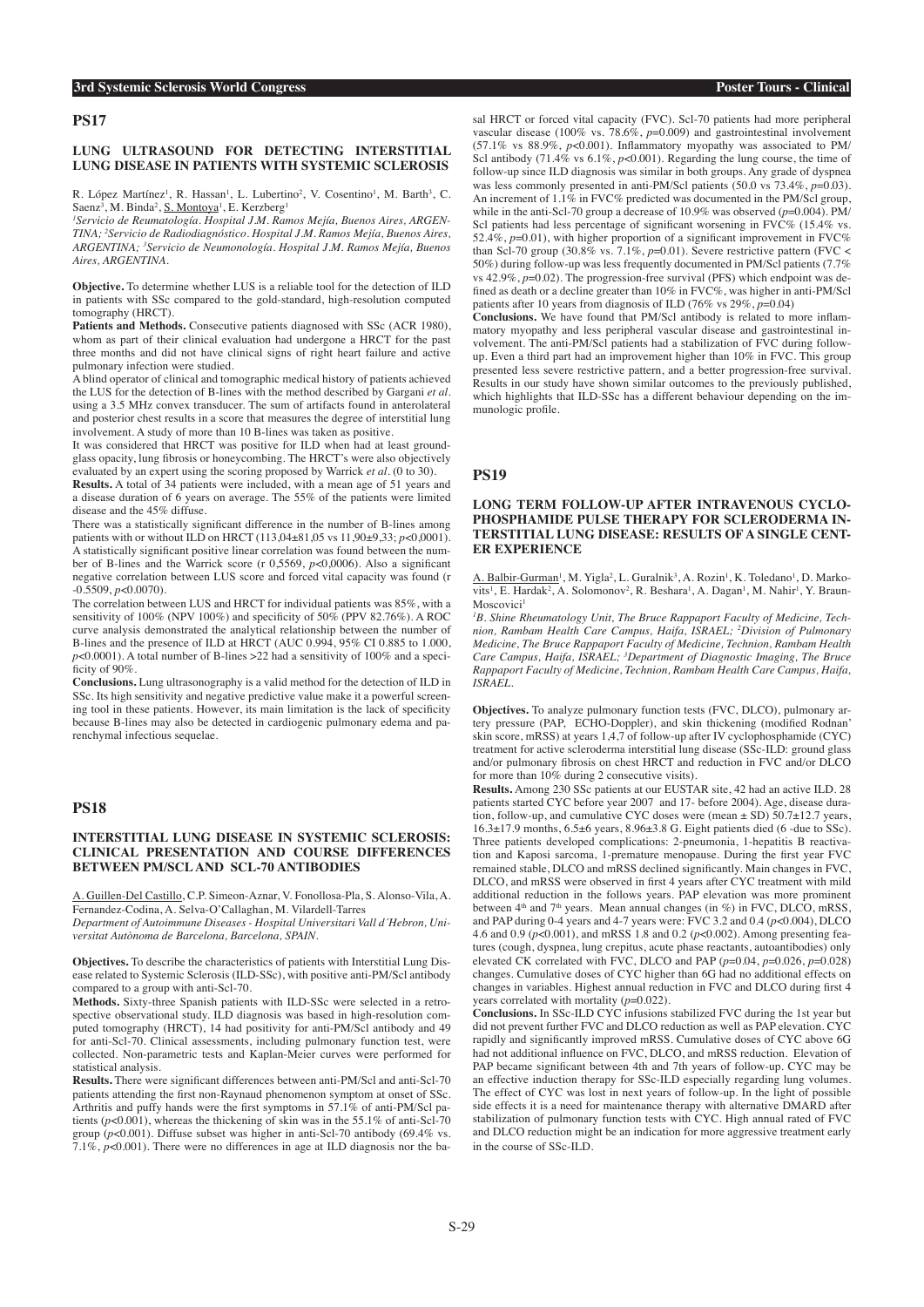## **Poster Tour 4:** *Pulmonary Arterial Hypertension*

### **PS20**

### **PULMONARY ARTERIAL HYPERTENSION (PAH) IN A CON-TEMPORARY DRUG REGISTRY: RESULTS OF THE VOLT STUDY WITH AN EMPHASIS ON PAH ASSOCIATED WITH CONNECTIVE TISSUE DISEASE (CTD)**

#### J J.L. Vachiéry<sup>1</sup>, J. Langley<sup>2</sup>, A.J. Peacock<sup>3</sup>, O. Sitbon<sup>4</sup>, N. Galiè<sup>5</sup>

*1 CUB - Hôpital Erasme, Brussels, BELGIUM; 2 GSK Pharmaceuticals, Brentford, UNITED KINGDOM; 3 Western Infirmary, Glasgow, UNITED KINGDOM; 4 Université Paris Sud, Le Kremlin-Bicètre, FRANCE; 5 University of Bologna, Bologna, ITALY.*

VOLT (VOL-ibris Tracking) was an observational, multicenter registry, collecting safety information on the endothelin receptor antagonist ambrisentan (AMB) use in clinical practice.

**Methods.** The primary objective was to assess the overall safety profile of ambrisentan in clinical practice. The study was powered to detect a doubling of aminotransferase elevation >3x the upper limit of normal (ULN), from  $1.5\%$  to 3% per annum. Information on adverse events (AEs), AMB exposure and reasons for stopping, use of other PAH medications, functional class, hospitalisations and death was also collected.

**Results.** Demographics are shown in Table I. The population was in line with PAH populations seen in registries and similar between the overall population and the CTD subgroup. Cumulative overall exposure was 2188 patient years, with a mean of  $2.2$  years/patient in the overall population, and  $2.0$  years/patient in the CTD-population. Exposure-adjusted rate of aminotransferase elevations >3xULN (ALT and/or AST, highest value given) was in line with the assumed background rate, and similar between the overall population (2% (95% CI: 1.5%,2.7%) and the CTD population (2.8% (95% CI: 1.5%,4.8%). The most common AEs reported (>10%) were oedema (24%), dyspnoea (15%), anaemia (12%) and heart failure (12%), and was similar in the CTD population (though 10% of CTD patients also experienced pneumonia). Hospitalisations and death occurred in 30% and 22% respectively of the overall population, and 26% and 27% respectively of the CTD-population.

**Conclusions.** The population recruited is consistent with a real life PAH population. The results suggest that the safety profile of ambrisentan in clinical practice is similar to that seen in randomised clinical trials, and that ambrisentan in CTD-PAH has a similar safety profile to the overall population.

|  |  |  | Table I. Baseline Demographics. |  |
|--|--|--|---------------------------------|--|
|--|--|--|---------------------------------|--|

| Characteristic                   | Overall Population<br>$(n=998)$ | CTD population<br>$(n=238)$ |            |  |
|----------------------------------|---------------------------------|-----------------------------|------------|--|
| Mean Age                         | 59.5                            | 62.3                        |            |  |
| Female                           | 667 (67%)                       | 207 (87%)                   |            |  |
| Race:                            |                                 |                             |            |  |
| White/Caucasian                  | 849 (85%)                       | 207(87%)                    |            |  |
| Missing                          | $113(11\%)$                     | 22(9%)                      |            |  |
| Other                            | 36(4%)                          | 9(4%)                       |            |  |
| Years since PAH diagnosis        | 2.9 years                       | 2.4 years                   |            |  |
| Diagnosis of PAH                 |                                 |                             |            |  |
| Idiopathic PAH                   | 446 (45%)                       | Limited Systemic            | 124(52%)   |  |
| Heritable PAH                    | $8 (< 1\%)$                     | Sclerosis (CREST)           |            |  |
| PAH associated                   | 418 (42\%)                      | Systemic Lupus              | $26(11\%)$ |  |
| with underlying                  |                                 | Erythematosus               |            |  |
| diseases                         |                                 | Mixed CTD                   | 18(8%)     |  |
| Missing                          | 126(13%)                        | Missing                     | 70 (29%)   |  |
| <b>Baseline Functional Class</b> | $N = 990$                       | $N = 235$                   |            |  |
| I                                | 22(2%)                          |                             | 5(2%)      |  |
| П                                | 258 (26%)                       |                             | 65(28%)    |  |
| Ш                                | 642 (65%)                       | 148 (63%)                   |            |  |
| IV                               | 68 (7%)                         | 17(7%)                      |            |  |

# **PS21**

### **AUTOANTIBODY PROFILE IN SYSTEMIC SCLEROSIS AS-SOCIATED PULMONARY HYPERTENSION**

 $V.$  Sobanski<sup>1</sup>, S. Nihtyanova<sup>1</sup>, B. Lynch<sup>1</sup>, B. Schreiber<sup>2</sup>, J. Harvey<sup>3</sup>, C. Handler<sup>2</sup>, C. Denton<sup>1</sup>, G. Coghlan<sup>2</sup>

*1 Centre For Rheumatology and Connective Tissue Diseases - Royal Free Hospi*tal - University College London, London, UNITED KINGDOM; <sup>2</sup>National Pul*monary Hypertension Unit - Royal Free Hospital - University College London, London, UNITED KINGDOM; 3 Department of Clinical Immunology - Royal Free Hospital - University College London, London, UNITED KINGDOM*

**Objectives.** Pulmonary hypertension (PH) is a severe complication of systemic sclerosis (SSc), affecting around 10% of patients. A recent meta-analysis showed an overall 3-year survival of 52% (1). The impact of autoantibody on clinical phenotype of PH-SSc patients is not completely established. This study aimed to describe and compare the type of PH and hemodynamic characteristics between different profiles of autoantibody in SSc patients.

**Methods.** Five hundred and forty tree patients diagnosed with PH on right heart catheterisation (mean pulmonary arterial pressure mPAP >=25mmHg) between 1998 and 2012 were retrieved from our local database. Anti-nuclear antibody (ANA) profiles (n=457) were retrieved from clinical immunology records (missing data in 86 patients).

**Results.** The distribution of ANA among SSc-PH patients was as follows: anticentromere antibody (ACA) 39%, anti-topoisomerase I (ATA) 12%, anti-RNA polymerase III (ARA) 6%, anti-U1RNP 6%, anti-U3RNP 5%, anti-PM/Scl 3%, anti-Th/To 3%. Seven percent of patients had multiples specificities or anti-dsD-NA or anti-Ro/SSa alone. Fifteen percent were ANA positive in immunofluorescence and ENA (extractable nuclear antigen) negative. Five percent were ANA negative. Types of PH in patients with different ANA are presented in Figure 1. In PAH-SSc patients (n=308), significant differences were found between ANA groups for: age at PAH diagnosis  $(p<0.001)$ , mPAP  $(p=0.025)$ , FVC  $(p<0.001)$ and DLCO ( $p$ <0.001). Patients with ACA, ATA, ENA negative and ANA negative had the highest means of age at PAH diagnosis; patients with anti-U3RNP and anti-PM/Scl had the lowest. Patients with ACA had a higher FVC than ATA and ENA negative patients (*p*<0.05). Patients with ATA and ENA negative had the lowest DLCO. There was a trend for lower mPAP in ATA than in ANA negative patients ( $p=0.091$ ). No other significant difference in hemodynamic characteristics was found between PAH-SSc patients.

**Conclusion.** PAH was the cause of PH in more than half of patients with ACA, anti-U3RNP anti-Th/To, ENA negative and ANA negative. In PAH-SSc, there were differences in age at PH diagnosis and pulmonary function tests between ANA groups. However, no difference was found in hemodynamic characteristics. **References**

 1. Lefèvre G *et al*. Survival and prognostic factors in systemic sclerosis-associated pulmonary hypertension: a systematic review and meta-analysis. *Arthritis Rheum*. 2013; 65(9): 2412-23.



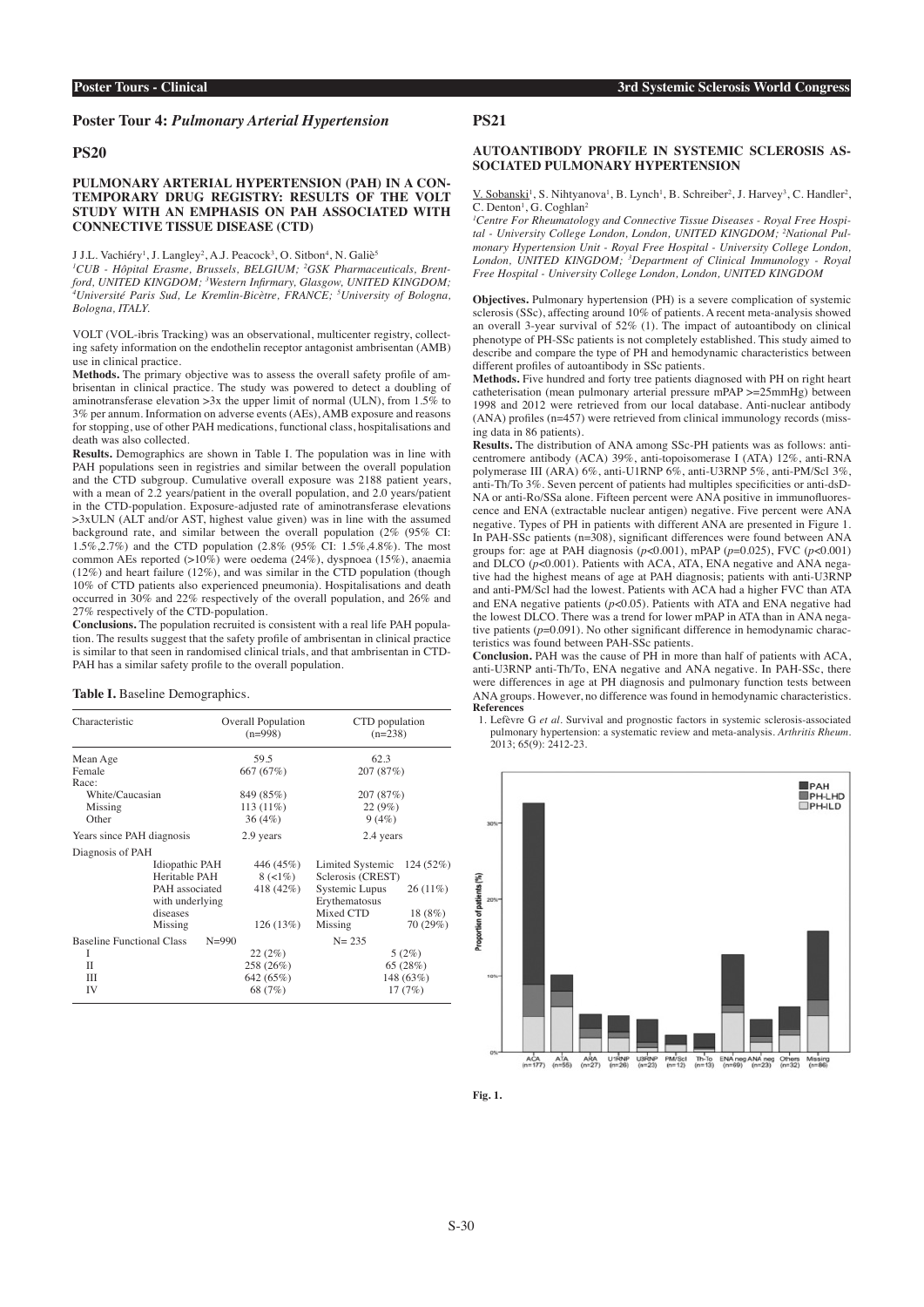### **RELEVANCE OF THE 6-MINUTE WALKING TEST IN AS-SESSING THE SEVERITY OF PULMONARY ARTERIAL HY-PERTENSION ASSOCIATED WITH SYSTEMIC SCLEROSIS, WITHOUT INTERSTITIAL LUNG DISEASE**

 $S.$  Sanges<sup>1</sup>, D. Launay<sup>1</sup>, O. Sitbon<sup>2</sup>, E. Hachulla<sup>1</sup>, L. Mouthon<sup>3</sup>, L. Guillevin<sup>3</sup>, L. Rottat<sup>2</sup>, P. Clerson<sup>4</sup>, J.F. Cordier<sup>5</sup>, G. Simonneau<sup>2</sup>, M. Humbert<sup>2</sup>

*1 Service de Médecine Interne, Centre de Référence de la Sclérodermie Systémique, Hôpital Claude Huriez, CHRU, Lille, FRANCE; 2 Service de Pneumologie, DHU Thorax Innovation, Hôpital Bicêtre, AP-HP, Le Kremlin-Bicêtre, FRANCE; 3 Service de Médecine Interne, Centre de Référence des Vascularites et de la Sclérodermie Systémique, Hôpital Cochin, Paris, FRANCE; 4 Orgamétrie, Roubaix, FRANCE; 5 Service de Pneumologie, Centre de Référence des Maladies Pulmonaires Rares, Hospices Civils de Lyon, Lyon, FRANCE.*

**Introduction.** In patients with idiopathic pulmonary arterial hypertension, 6-minute walking test (6MWT) correlates well with hemodynamic parameters and is a robust prognosis factor. In PAH associated with systemic sclerosis (SSc-PAH) however, data are more scarce and still a matter of debate. Various comorbidities caused by the underlying systemic disease may be confounding factors. Moreover, no study has evaluated the correlation between the 6MWT and the hemodynamics (*i.e.* the gold standard test to assess the severity of PAH) in this population yet. Our study aimed to assess whether there is a correlation between the 6MWT and the hemodynamic parameters measured during the right heart catheterization (RHC), in SSc-PAH patients without interstitial lung disease  $(II.D)$ .

**Methods.** We included 75 patients with SSc-PAH and without ILD on chest HRCT, prospectively enrolled in the French PAH Network. Several data were collected at baseline regarding the clinical status (age, sex, BMI, NYHA class), the 6WMT (total distance, HR and deltaHR,SaO2 and deltaSaO2, Borg score), the RHC (mRAP, mPAP, sPAP, dPAP, CO, CI, PVR, TPR, systolic stroke volume), the PFT (FEV1, FVC, TLC, DLCO/VA, PaO2, PaCO2) and the TTE. The correlation of the 6MWT total distance with each hemodynamic parameter, but also with other data, was studied by linear regression.

**Results.** Univariate analysis showed a statistically significant correlation between the 6MWT total distance (expressed in meters and in percentage of normal value) and all the RHC hemodynamic parameters, especially the mPAP  $(R^2=0.10$ , *p*=0.0045), CI (R²=0.20, *p*<0,0001) and PVR (R²=0.18, *p*=0,0001). A similar correlation was also found between 6WMT total distance (when expressed in percentage of normal value) and the NYHA class, FEV1 and FVC.

In multivariate analysis, the 6WMT total distance (expressed in meters) was significantly and independently correlated with the CI, dPAP, FVC, age and NYHA classes 3 and 4. Those 5 parameters accounted for 46% of the 6MWT total distance, the CI explaining the majority of the distance  $(R<sup>2</sup>=0,24)$ .

**Discussion.** To our knowledge, this study is the first to prove a correlation between the 6MWT total distance and the hemodynamic parameters of PAH severity, in SSc-PAH patients without ILD. It further establishes the relevance of this test in assessing the severity of the PAH in this population.

**Conclusion.** Although potentially confounding comorbities are frequent, the 6MWT remains a relevant way to assess the severity of the PAH in SSc patients without ILD. However, other factors are probably involved in the 6MWT total distance, since the studied parameters accounted for only half of it.

# **PS23**

### **COST SAVINGS WITH A BIOMARKER-BASED SCREENING ALGORITHM FOR PULMONARY ARTERIAL HYPERTEN-SION IN SYSTEMIC SCLEROSIS**

A. Quinlivan<sup>1,2</sup>, V. Thakkar<sup>1,2</sup>, W. Stevens<sup>1</sup>, D. Prior<sup>2</sup>, C. Rabusa<sup>1</sup>, P. Youssef<sup>3</sup>, E.  $G$ abbay<sup>4</sup>, J. Roddy<sup>4</sup>, J. Walker<sup>5</sup>, J. Zochling<sup>6</sup>, J. Sahhar<sup>7</sup>, P. Nash<sup>8</sup>, S. Lester<sup>9</sup>, C.

Hill°, M. Rischmueller°, S. Proudman <sup>0</sup>, <u>M. Nikpourland Bureure, And Bureure, B. New York Bureure, S. Vincent's Hospital, Melbourne, AUSTRALIA; <sup>2</sup>The University of Melbourne,</u> *Melbourne, AUSTRALIA; 3 Royal Prince Alfred Hospital, Sydney, AUSTRALIA; 4 Royal Perth Hospital, Perth, AUSTRALIA; 5 Flinders Medical Centre, Adelaide, AUSTRALIA; 6 Menzies Reseach Institute Tasmania, Hobart, AUSTRALIA; 7 Monash Medical Centre, Melbourne, AUSTRALIA; 8 Sunshine Coast Rheumatology, Sunshine Coast, AUSTRALIA; 9 The Queen Elizabeth Hospital, Adelaide, AUSTRALIA; 10Royal Adelaide Hospital, Adelaide, AUSTRALIA.*

**Background and aim.** Most screening models for pulmonary arterial hypertension (PAH) in systemic sclerosis (SSc) use transthoracic echocardiography (TTE) as a 'first tier' test. TTE is costly, requires expertise, and is limited by the absence of a TR jet and inestimable sPAP in up to 30% of patients. We have recently derived and validated a novel screening algorithm for SSc-PAH, based on serum NT-proBNP measurement combined with pulmonary function testing (PFT), which is highly sensitive and easy to use. In this study, our objective was to compare the accuracy and cost of SSc-PAH screening using this new algorithm (ASIGnew), with an existing TTE-based algorithm (ASIGold).

**Methods.** We included consecutive patients enrolled into the Australian Scleroderma Cohort Study who had undergone their first screening for pulmonary arterial hypertension using TTE and PFT between 2007 and 2012, and in whom serum had been collected for NT-proBNP measurement using the Elecsys immunoassay, at the time of screening or right heart catheterization (RHC). The existing Australian Scleroderma Interest Group SSc-PAH screening algorithm (ASIGold) recommends RHC for patients with sPAP >=40 mmHg on TTE or DLCO <=50% with FVC >85% predicted on PFT. In ASIGnew, patients screen positive if either DLCO <70% and FVC/DLCO >=1.8 on PFT, or NT-proBNP level is >=210 pg/ml. All patients who screen positive then undergo TTE followed by RHC. PAH was defined based on RHC as mPAP > 25mmHg at rest and PCWP <15mmHg. The cost of the tests was obtained from the Australian medical benefits schedule. We compared ASIGold and ASIGnew in terms of (i) the number of TTE and RHC required to diagnose one case of PAH and (ii) the total cost of screening, and the cost of diagnosing one case of PAH.

**Results.** The results of the application of the algorithms to 643 patients are presented in Table I. ASIGold missed 1 case of PAH detected by ASIGnew. ASIGnew resulted in 64% fewer TTE and 10% fewer RHC. ASIGnew resulted in a cost saving of \$88,084 for the 'first' PAH screen in this cohort of 643 patients. This is a cost saving of \$1,011.50 per case of PAH diagnosed.

**Conclusion.** Our biomarker-based SSc-PAH screening algorithm has better accuracy that the existing algorithm, reduces the number of TTE and RHC required, reduces the overall costs of screening, and reduces the cost of diagnosing each case of PAH.

Table I.  $\mathrm{ASIG}_{\mathrm{OLD}}$  and  $\mathrm{ASIG}_{\mathrm{NEW}}$  algorithms applied to 643 consecutive patients with SSc. NNS: number needed to screen. All costs are in Australian Dollars.

|                                        | $\mathrm{ASIG}_{\alpha \mathrm{D}}$ | $\text{ASIG}_{\text{NFW}}$ |
|----------------------------------------|-------------------------------------|----------------------------|
| Total number of patients               | 643                                 | 643                        |
| Number $(\%)$ screen +                 | 256 (40%)                           | 231 (36%)                  |
| $\%$ screen + with PAH on RHC          | 45%                                 | 50%                        |
| TTE required                           | 643                                 | 231                        |
| RHC required                           | 256                                 | 231                        |
| NNS to get one screen $+$              | 2.50                                | 2.78                       |
| Number of RHC to diagnose one case PAH | 5.50                                | 5.56                       |
| Total cost of screening and diagnosis  | \$851.917                           | \$727,833                  |
| Cost of diagnosis of one case of PAH   | \$7,311.70                          | \$6,300.20                 |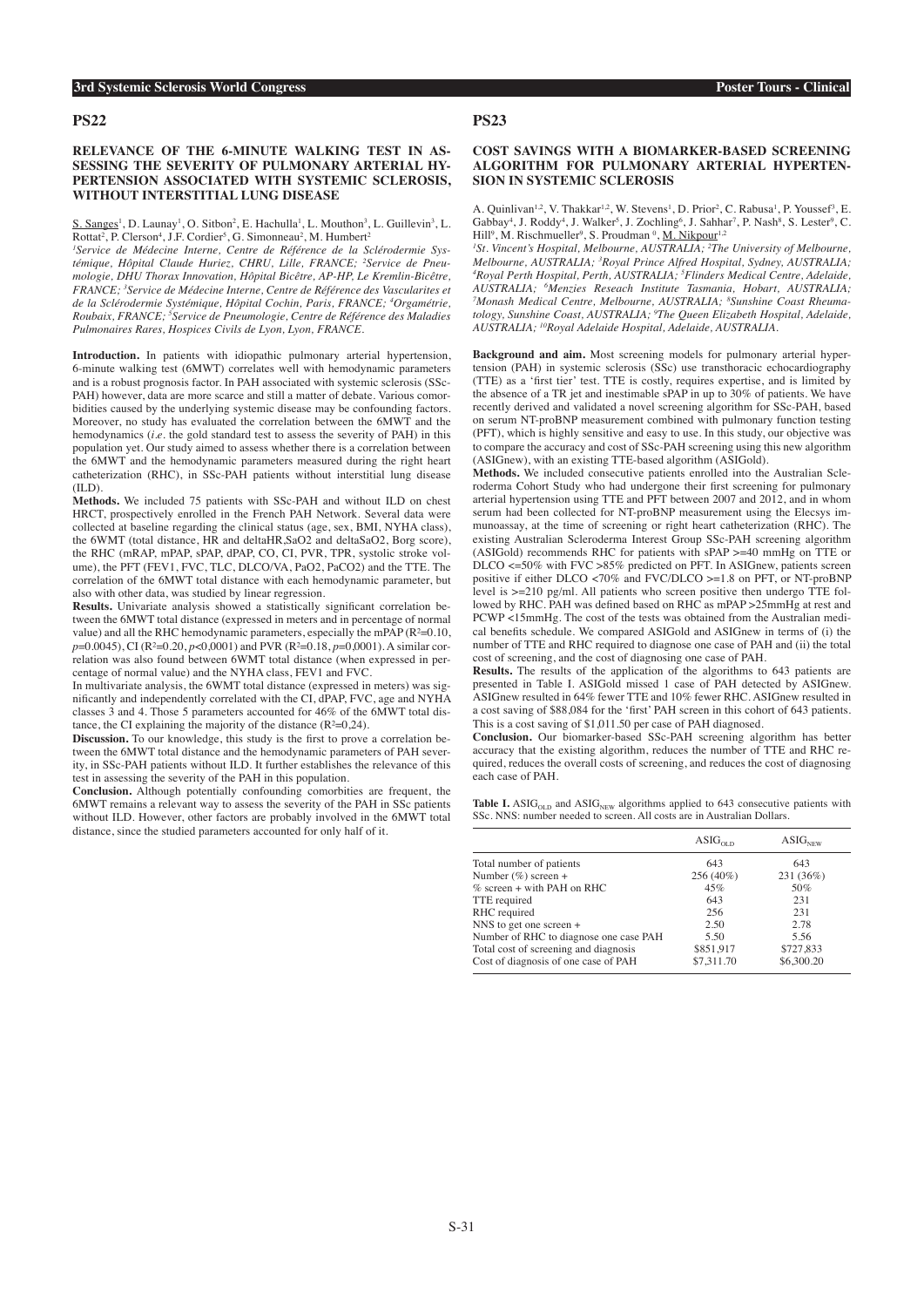#### **PS25**

### **VALUE OF SYSTOLIC PULMONARY ARTERIAL PRESSURE AS A PROGNOSTIC FACTOR OF DEATH IN SYSTEMIC SCLE-ROSIS EUSTAR POPULATION**

E. Hachulla<sup>1</sup>, P. Clerson<sup>2</sup>, P. Airò<sup>3</sup>, G. Cuomo<sup>4</sup>, Y. Allanore<sup>5</sup>, P. Caramaschi<sup>6</sup>, E. Rosata<sup>7</sup>, P.E Carreira<sup>8</sup>, V. Riccieri<sup>9</sup>, M. Sarraco<sup>10</sup>, C.P Denton<sup>11</sup>, G. Riemekasten<sup>12</sup>, M.R Pozzi<sup>13</sup>, S. Zeni<sup>14</sup>, C. Mihai<sup>15</sup>, S. Ullman<sup>16</sup>, O. Distler<sup>17</sup>, S. Rednic<sup>18</sup>, V. Smith<sup>19</sup>, U.A Walker<sup>20</sup>, M. Matucci Cerinic<sup>21</sup>, U. Müller-Ladner<sup>22</sup>, D. Launay<sup>1</sup> <sup>1</sup> National Scleroderma Reference Centre, Department of Internal Medicine, *Lille Nord de France University, Lille, FRANCE; 2 Orgamétrie biostatistiques, Roubaix, FRANCE; 3 UO Reumatologia e Immunologia Clinica, Spedali Civili, Brescia, ITALY; 4 Dipartimento Medicina Clinica e Sperimentale "F-Magrassi" II Policlinico U.O., Reumatologia, Via Pansini, 5, I-80131 Napoli, ITALY; 5 Rheumatology A dpt, Paris 5 University, Cochin Hospital, 27 rue Faubourg Saint-Jacques, 75014 Paris, FRANCE; 6 Rheumatology Unit, Azienda Ospedaliera Universitaria Integrata di Verona, Verona, ITALY; 7 Centro per la Sclerosi Sistemica - Dipartimento di Medicina Clinica, Università La Sapienza, Policlinico Umberto I, Roma, ITALY, Viale del Policlinico 155, 00185 Roma, ITALY; 8 Servicio de Reumatología, Hospital 12 de Octubre, Avda. De Córdoba, S/N, 28041 Madrid, SPAIN; 9 Divisione di Reumatologia, Università di Roma La Sapienza, Dipartimento di Clinica e Terapia medica applicata, Policlinico Umberto I, Viale del Policlinico 155, 00161 Roma, ITALY; 10Ospedale Mauriziano, Centro di Reumatologia, Largo Turati 62, 10128 Torino, ITALY; 11Centre for Rheumatology, Royal Free and University College London Medical School, Royal Free Campus, Rowland Hill Street, London NW3 2PF, UNITED KINGDOM; 12Department of Rheumatology, Charitè University Hospital, Schumannstr. 20/21, D-10117 Berlin, and German Rheumatism Research Centre, a Leibniz institute, GERMANY; 13Dipartimento di Medicina, Ospedale San Gerardo, Via Pergolesi 33, 20052 Monza (MI), ITALY; 14Dipartimento e Cattedra di Reumatologia, Università degli Studi di Milano, Istituto Ortopedico "Gaetano Pini", Piazza Cardinal Ferrari 1, 20122 Milano, ITALY; 15Department of Internal Medicine and Rheumatology Clinic, Ion Cantacuzino Clinical Hospital, Strada Ion Movila Street 5-7, 020475 Bucharest, ROMANIA; 16University Hospital of Copenhagen, Department of Dermatology D-40, HS-Bispebjerg Hospital, Bispebjerg Bakke 23, DK-2400 COPENHAGEN; 17Department of Rheumatology, University Hospital Zurich, Gloriastr, 25, CH-8032 Zurich, SWITZERLAND; 18Clinica Reumatologie, University of Medicine & Pharmacy, "Iuliu Hatieganu" Cluj, Str. Clinicilor nr. 2-4, 400006 Cluj-Napoca, ROMANIA; 19Ghent University Hospital, Department of Rheumatology, De Pintelaan 185, 9000 Gent, BELGIUM; 20Rheumatologische Universitätsklinik, Felix Platter Spital, Burgfelderstr.101, CH-4055 Basel SWIT-ZERLAND; 21University of Florence, Dept of Medicine, Section of Rheumatology, Villa Monna Tessa, Viale Pieraccini 18, 50139 Florence, ITALY; 22Lehrstuhl für Innere Medizin mit Schwerpunkt Rheumatologie der Justus-Liebig-Universität Giessen, Abteilung für Rheumatologie und Klinische Immunologie, Kerckhoff-Klinik Bad Nauheim, Benekestr. 2-8, D-61231 Bad Nauheim, GERMANY.*

**Objective.** To assess the prognostic value of systolic pulmonary artery pressure (sPAP) estimated by echocardiography in the multinational EULAR Scleroderma Trial and Research (EUSTAR) cohort.

**Methods.** Data of patients with echocardiography documented between January 1st 2005 to December 2011 31st were extracted from the EUSTAR database. Stenwise-forward multivariable statistical Cox PH analysis was used to examine the independent effect on survival of selected variables.

**Results.** Based on our selection criteria, 1476 patients were included in the analysis. 87% of patients were females, mean age was 56.3±13.5 years and 31% had diffuse systemic sclerosis (SSc). Mean duration of follow-up was 2.0±1.2 years (median 1.9 years). Taking index sPAP < 30 mmHg as reference, hazard ratio for death were 1.67 [95%CI 0.92-2.96] if index sPAP was between 30-36 mmHg, 2.37 [1.14-4.93] for sPAP between 36-40 mmHg, 3.72 [1.61-8.60] for sPAP between 40-50 mmHg and 9.75 [4.98-19.09] if sPAP was >50 mmHg. In a multivariable Cox model, sPAP and DLCo were independently associated with the risk of death (HR=1.833; 95%CI=[1.035-3.247] and HR=0.973; 95%CI=[0.955- 0.991] respectively).

**Conclusion.** An estimate sPAP above 36 mmHg at baseline echocardiography was significantly and independently associated with a reduced survival, regardless the presence or not of pulmonary hypertension based on right heart catheterization.

### **ABERRANT BMP SIGNALLING MAY CONTRIBUTE TO PUL-MONARY COMPLICATIONS IN A TGF DEPENDENT MURINE MODEL OF SCLERODERMA.**

A. Gilbane<sup>1</sup>, E.C Derrett-Smith<sup>1</sup>, A. Pearce<sup>1</sup>, C.P Denton<sup>1</sup>, A.M Holmes<sup>2</sup> <sup>1</sup> Centre for Rheumatology and Connective Tissue Diseases, Royal Free Campus, *UCL Medical School, London, UNITED KINGDOM; 2 Respiratory Disease Area, Novartis Horsham Research Centre, Horsham, West Sussex, UNITED KING-DOM.*

**Background.** Patients with pulmonary arterial hypertension associated with scleroderma (PAH-SSc) have a poorer prognosis compared to those with idiopathic (iPAH) or heritable (hPAH) forms of the disease, but the mechanisms that contribute to the development of PAH-SSc remain unclear. BMPRII mutations with concomitant effects on BMP signalling are an established cause of hPAH and some iPAH but these are not present in PAH-SSc.

**Method.** We investigated BMP signalling in the lung in the TRIIk-fib model of PAH-SSc in which TGF signalling is upregulated. The TRIIk-fib mouse develops a structural pulmonary vasculopathy with smooth muscle hypertrophy and raised right ventricular pressures. Experiments were performed on whole lung isolates and explant cultured fibroblasts (n=6) from the TRIIk-fib mouse and compared with wildtype littermate controls. Structural and biochemical analysis of components of the TGF superfamily and downstream signalling pathway was investigated by Western blot and immunohistochemistry and confirmed using qPCR measurement. Migration assays investigated the effects of PDGF-BB on lung fibroblasts from TRIIk-fib and WT controls (n=3). Confirmatory biochemical and functional studies on scleroderma fibroblasts were also performed.

**Results.** The TRIIk-fib model has increased levels of pSmad 2/3, indicative of enhanced TGF signalling. Consistent with an imbalance in the TGF/BMP axis we observed a significant reduction in BMPRII protein expression in the TRIIkfib model, both in whole lung isolates  $(p<0.05)$ , and explant cultured fibroblasts (*p*<0.05). A reduction of BMPRII was also observed in explant cultured lung fibroblasts from SSc patients compared to healthy controls. Murine fibroblasts exhibited a blunted response to BMP ligands ( $p$ <0.05). TRIIk-fib lung fibroblasts and SSc fibroblasts also exhibited enhanced migratory response compared controls (*p*<0.05).

**Conclusion.** In hPAH 70% of patients possess mutations in the BMPRII gene, which leads to a reduction in functional cell surface associated receptor. Here we demonstrate the TRIIk-fib transgenic murine model of PAH-SSc exhibits reduced expression of BMPRII as a reciprocal response to increased TGF signalling, with associated downstream signalling alterations independent of mutations in the BMPRII. We also show a similar trend in clinical material with a reduction of BMPRII in SSc fibroblasts and whole lung histology. Interestingly TRIIk-fib and SSc fibroblasts exhibit a heightened migratory response to PDGF-BB. Collectively our data suggests loss of BMPRII expression by non-genetic means may contribute to the development of PH in the TRIIk-fib mouse model by promoting an imbalance in the TGF/BMP axis and a similar mechanism may contribute to PAH in scleroderma.

### **PS26**

### **CHARACTERISATION OF LATE-OUTGROWTH ENDOTHE-LIAL PROGENITOR CELLS FROM SYSTEMIC SCLEROSIS PATIENTS**

R. Good, S. Trinder, S. Ahmed Abdi, R. Yu, C.P Denton, D. Abraham, A. Holmes *Centre for Rheumatology and Connective Tissue Diseases, London, UNITED KINGDOM.*

**Introduction.** Vascular complications associated with systemic sclerosis (SSc) including pulmonary arterial hypertension (PAH-SSc), result from endothelial damage and loss of barrier function. The causes of endothelial dysfunction are unclear, but the integrity of the endothelium is likely to be significantly diminished in SSc. Endothelial progenitor cells (EPCs) derived from peripheral blood mononuclear cells (PBMCs) express endothelial and haematopoietic markers. It is thought they home to sites of vascular injury and differentiate into endothelial cells and restore the barrier. In SSc patients circulating levels of EPCs are reduced. This study aimed to: (i) develop a robust method to isolate and grow healthy control (HC) and SSc EPCs from PBMCs. (ii) Compare the cellular functions of EPCs to mature endothelial cells.

**Methods.** Peripheral blood was taken from HC (n=10) and SSc donors (n=10). EPCs were cultured from PBMCs, and EPC colonies grown to passage 4. EPCs and human pulmonary artery endothelial cells (hPAECs) were seeded into transwell inserts and grown to confluence. Cells were incubated with TNF-α (10ng/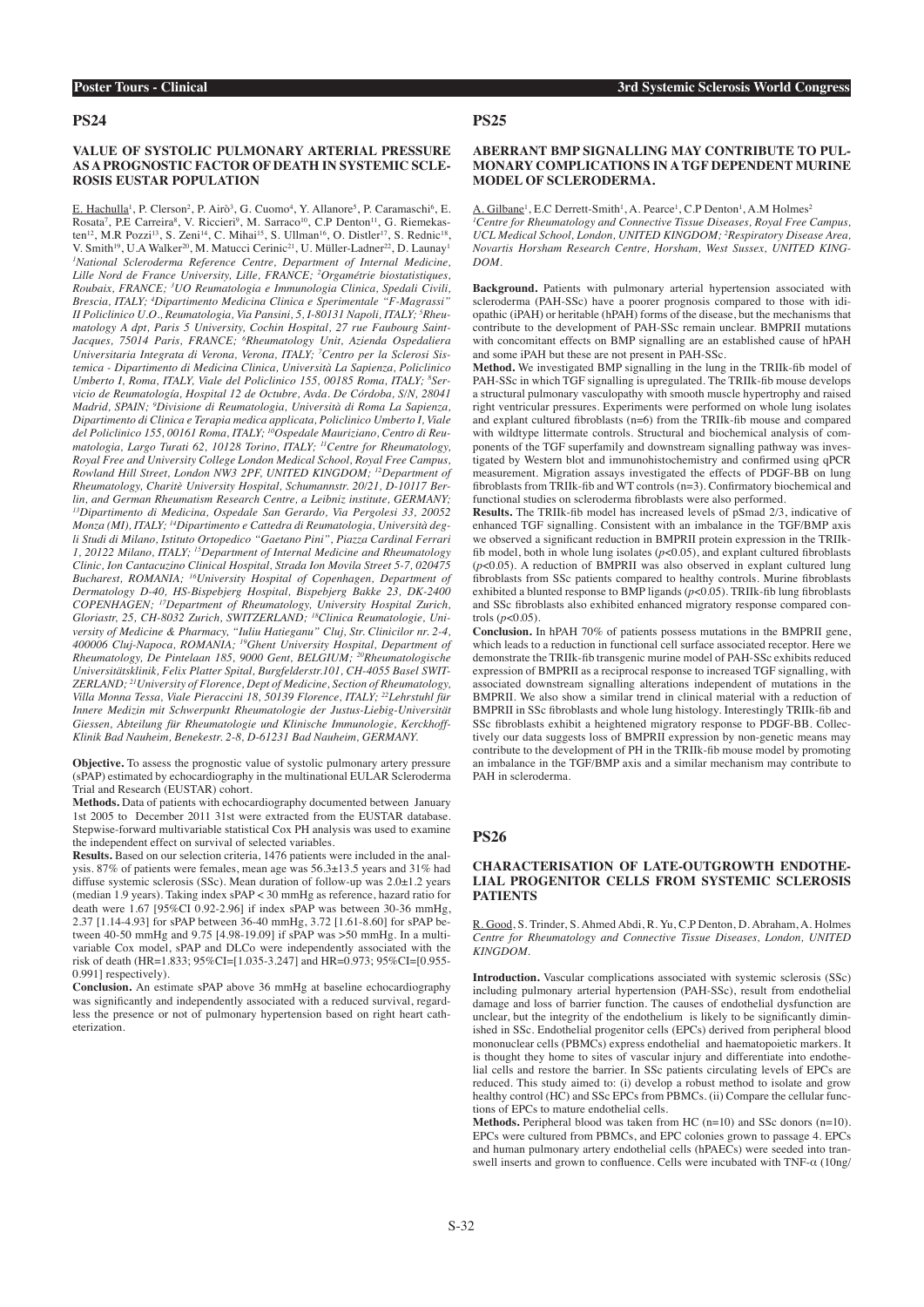#### **3rd Systemic Sclerosis World Congress Poster Tours - Clinical**

ml), and their capacity to form biological barriers and support immune cell influx was assessed using FITC-albumin (0.5mg/ml) and neutrophil transmigration. We further assessed the responses of EPCs to TNF-α stimulation by ELISA to quantify pro-inflammatory cytokine release.

**Results.** We demonstrate that EPCs form biological barriers with similar capabilities as mature hPAECs in vitro. TNF- $\alpha$  significantly enhanced permeability of EPCs (*p*<0.05) and hPAECs (*p*<0.05) monolayers. Consistent with EPCs possessing similar cellular activities as mature endothelial cells, TNFa stimulated neutrophil transmigration in monolayers of EPCs (*p*<0.05) and hPAECs (*p*<0.05) and enhanced the secretion of IL-8 in both EPCs  $(p<0.01)$  and hPAECs  $(p<0.05)$ . We sought to determine the frequency of EPC colony formation from PBMCs and found no significant difference in the capacity to form EPC colonies in HC and SSc patient PBMCs.

**Discussion.** We have developed a robust method for isolating EPCs from PB-MCs. We have demonstrated that endothelial progenitors can maintain an endothelial barrier consistent with that observed by mature hPAECs *in vitro.* We have established that EPCs respond to TNF- $\alpha$  in a similar manner to mature PAECs, secreting pro-inflammatory cytokines such as IL-8 and supporting neutrophil transmigration. We have shown no significant difference in the capacity of PBMCs from SSc patients to form EPC colonies compared to healthy control donors. The biological function and importance of EPCs from SSc patients in vasculopathy, restoration and maintenance of the endothelial barrier function remains unclear.

# **PS27**

## **AUTOANTIBODIES TARGETING ANGIOTENSIN TYPE 1 AND ENDOTHELIN TYPE A RECEPTORS AS BIOMARKERS AND MEDIATORS OF SYSTEMIC SCLEROSIS ASSOCIATED PULMONARY ARTERIAL HYPERTENSION**

M. Becker<sup>1</sup>, A. Kill<sup>2</sup>, M. Kutsche<sup>1</sup>, J. Günther<sup>2</sup>, A. Rose<sup>2</sup>, C. Tabeling<sup>3</sup>, M. Witzenrath<sup>3</sup>, A. Kühl<sup>4</sup>, H. Heidecke<sup>5</sup>, H. Ghofrani<sup>6</sup>, H. Tiede<sup>6</sup>, N. Nickel<sup>7</sup>, M. Hoeper<sup>7</sup>, I. Lukitsch<sup>8</sup>, M. Gollasch<sup>8</sup>, W. Kuebler<sup>9</sup>, S. Bock<sup>9</sup>, G.-R. Burmester<sup>1</sup>, D. Dragun<sup>8</sup>, G. Riemekasten<sup>1</sup>

<sup>1</sup>University Hopsital Charité, Dept. of Rheumatology, Berlin, GERMANY; <sup>2</sup>Ger*man Rheumatism Research Centre (DRFZ), Berlin, GERMANY; 3 University Hospital Charité, Department of Infectious Diseases and Respiratory Medicine, Berlin, GERMANY; 4 Univeristy Hospital Charité, Department of Infectology, Gastroenterology and Rheumatology, CBF, Berlin, GERMANY; 5 CellTrend GmbH, Luckenwalde, GERMANY; <sup>6</sup> University of Gießen and Marburg Lung Center (UGMLC), member of the German Center for Lung Research (DLZ), Giessen, GERMANY; 7 Department of Respiratory Medicine, Hannover Medical School, Hannover, GERMANY; 8 University Hospital Charité, Nephrology and Intensive Care Medicine, Berlin, GERMANY; 9 Keenan Research Centre, St. Michael's Hospital, Toronto and Dept. of Physiology, Toronto, CANADA.*

**Objective.** Systemic sclerosis (SSc) associated pulmonary arterial hypertension (PAH) portends worse outcome than other forms of PAH. Vasoconstrictive and vascular remodeling actions of Endothelin-1 (ET-1) and Angiotensin II (Ang II) via endothelin receptor type A (ETAR) and angiotensin receptor type-1 (AT1R) are implicated in PAH pathogenesis in general. We hypothesized that autoantibodies (Abs) targeting and activating AT1R and ETAR may contribute to SSc-PAH pathogenesis and tested their functional and biomarker relevance.

**Methods and Results.** Anti-AT1R and -ETAR Abs detected by ELISA were significantly higher and more prevalent in patients with SSc-PAH ( $n = 81$ ) and connective tissue disease(CTD)-associated PAH (CTD-PAH;  $n = 110$ ) as compared to other forms of PAH/PH ( $n = 106$ ). High anti-AT1R and anti-ETAR Abs predicted development of SSc-PAH and SSc–PAH-related mortality in a prospective analysis. Both autoantibodiesAbs increased endothelial cytosolic Ca2+ concentrations in isolated perfused rat lungs which could be blocked by respective specific receptor antagonists. Stimulation of third to fourth-generation intralobar pulmonary rat artery ring segments in a small vessel myograph with anti-AT1R and anti-ETAR Abs increased vasoconstrictive responses to Ang II and ET-1 and implicated cross-talk between both pathways demonstrated by reciprocal blockade with respective antagonists. Transfer of SSc-IgG containing both autoantibodies into healthy C57Bl/6J mice lead to more abundant vascular and epithelial alpha smooth muscle actin expression and inflammatory pulmonary arteriopathy. **Conclusions.** Anti-AT1R and ETAR Abs discriminate SSc-PAH/CTD-PAH from other forms of PH and serve as predictive and prognostic biomarker of SSc-PAH. Both antibodies contribute to SSc-PAH via increased vascular endothelial reactivity and induction of pulmonary arteriopathy.

#### **Poster Tour 5:** *Cardiac*

#### **PS28**

### **SUBCLINICAL BIVENTRICULAR SYSTOLIC FUNCTION IS IMPAIRED IN PATIENTS WITH SYSTEMIC SCLEROSIS: A SPECKLE TRACKING-BASED ECHOCARDIOGRAPHIC STUDY**

S.T Sahin<sup>1</sup>, S. Yurdakul<sup>2</sup>, N. Yilmaz<sup>3</sup>, Y. Cagatay<sup>3</sup>, S. Aytekin<sup>2</sup>, S. Yavuz<sup>3</sup>

*1 Istanbul Florence Nightingale Hospital, Cardiology, Istanbul, TURKEY; 2 Istanbul Bilim University, Faculty of Medicine, Cardiology, Istanbul, TURKEY; 3 Istanbul Bilim University, Faculty of Medicine, Rheumatology, Istanbul, TURKEY.*

**Background/Purpose.** Myocardial involvement is associated with poor prognosis in patients with systemic sclerosis (SSc). In the present study we aimed to evaluate subclinical left ventricular (LV) and right ventricular (RV) systolic dysfunction in SSc patients without any cardiovascular disease, by using a strain imaging method, "speckle tracking echocardiography" (STE).

**Methods.** Thirty-six SSc patients were screened, 7 patients were excluded because of ischemic heart disease. We studied 29 patients with SSc (diffuse/ limited: 15/14) and 20 age and sex-matched healthy controls(HC), without any cardiac disease and with preserved LV-EF. Conventional echocardiography and STE-based strain imaging were performed to assess biventricular deformation analyse. Association with anti-Scl 70 was sought in patients with SSc.

**Results.** In SSc patients (Female/Male: 25/4) the mean age was 47.7 years. Anti Scl-70 was positive in 13 (44.8%) patients. Left ventricular conventional echocardiographic measurements (LV end diastolic diameter, LV end systolic diameter and LV EF) were similar between SSc and HC. Regarding RV conventional parameters, right atrium was significantly enlarged, tricuspidal annular plane systolic excursion (TAPSE) was decreased and systolic pulmonary artery pressure was increased in SSc compared to HC ( $p$ <0.001). Both LV and RV longitudinal peak systolic strain/ strain rate were significantly impaired in SSc, demonstrating subclinical LV and RV systolic dysfunction  $(p<0.001)$  (Table).

We obtained significant positive correlation between TAPSE and RV longitudinal peak systolic strain/strain rate (r=0.744 and r=0.706, respectively,  $p=0.0001$ ). Systolic PAB was negatively correlated with both LV and RV longitudinal peak systolic strain/strain rate (LV:  $r = -0.552$  and  $r = -0.637$ , respectively,  $p < 0.001$  and RV:  $r=-0.547$  and  $r=-0.638$ , respectively,  $p=0.001$ ). Anti Scl -70 positive patients had impaired LV longitudinal peak systolic strain and strain rate values, compared to the others, however the difference did not reach statistical significance  $(13.01\pm1.26\%$  to  $13.04\pm1.90\%$ , *p*=0.96 for strain; 0.30 $\pm$ 0.06 1/s to 0.31 $\pm$ 0.15 1/s, *p*=0.79 for strain rate).

**Conclusion.** SSc is associated with myocardial systolic dysfunction. Deformation analysis by STE-based strain imaging is a novel promising modality allowing for detailed measurement of early deterioration in biventricular systolic function in patients with SSc.

**Table.** Conventional echocardiography and Speckle tracking echocardiography (STE) results of SSc patients and healthy controls.

|                                             | <b>SSc</b>     | HС             | $p$ value |
|---------------------------------------------|----------------|----------------|-----------|
| Right atrium (cm)                           | $3.71 + 0.30$  | $3.43 + 0.20$  | 0.004     |
| TAPSE (cm)                                  | $2.01 + 0.41$  | $2.82+0.54$    | 0.0001    |
| Systolic PAB (mmHg)                         | $34.13 + 8.96$ | $22.07 + 3.87$ | 0.0001    |
| LV longitudinal peak systolic strain $(\%)$ | $13.3 + 1.51$  | $18.87 + 3.78$ | 0.0001    |
| LV strain rate $(1/s)$                      | $0.31 + 0.11$  | $1.77 + 0.54$  | 0.0001    |
| RV longitudinal peak systolic strain $(\%)$ | $11.83 + 1.93$ | $14.19 + 2.29$ | 0.001     |
| RV strain rate $(1/s)$                      | $0.30 + 0.18$  | $2.66 + 0.4$   | 0.0001    |
|                                             |                |                |           |

Values were presented as mean +SD. 7APSE: tricuspidal annular plane systolic excursion; PAB: pumonary artery pressure; LV: left ventricle; RV: right ventricle.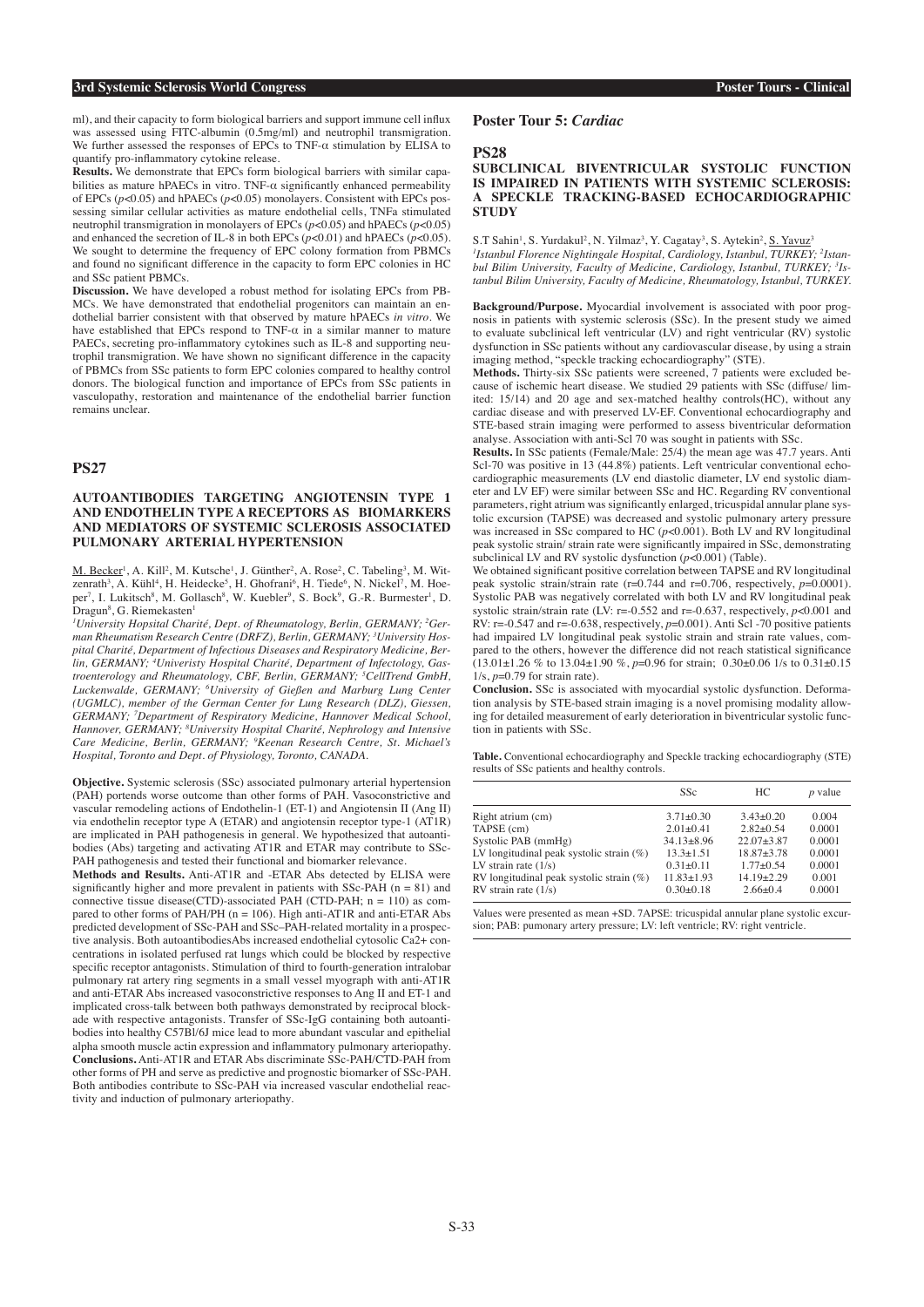### **IMPAIRED FUNCTIONAL CAPACITY IN PATIENTS WITH SYSTEMIC SCLEROSIS IS RELATED TO RIGHT VENTRICLE DYSFUNCTION**

E. Kucharz<sup>1</sup>, K. Mizia-Stec<sup>2</sup>, K. Gieszczyk<sup>2</sup>, A. Sikora-Puz<sup>2</sup>, M. Haberka<sup>2</sup>, M. Mizia<sup>2</sup>, J. Pajak<sup>2</sup>, J. Baron<sup>3</sup>, K. Gruszczynska<sup>3</sup>, M. Widuchowska<sup>1</sup>, M. Kopec-Medrek<sup>1</sup>, A. Kotulska<sup>1</sup>, Z. Gasior<sup>2</sup>

*1 Department of Internal Medicine and Rheumatology, Medical University of Silesia, Katowice, POLAND; 2 2nd Department of Cardiology, Medical University of Silesia, Katowice, POLAND; 3 Department of Radiology, Medical University of Silesia, Katowice, POLAND.*

**Objective.** Systemic sclerosis (SSc) is characterised by cardiovascular manifestations, which may affect patient's clinical symptoms. The study was designed to assess whether the impaired exercise tolerance in patients with SSc without overt cardiopulmonary complications is related to the left ventricle (LV) or right ventricle (RV) dysfunction and vascular remodeling.

**Methods.** Forty seven patients (F/M 36/11; age 51.7±9.9) with diagnosed SSc and clinical symptoms of the heart dysfunction (NYHA I/II) were enrolled into the study. In all the patients, pulmonary arterial hypertension (PAH), pulmonary fibrosis, left ventricle (LV) systolic dysfunction and valvular heart diseases were excluded. The following tests were performed: echocardiography, ultrasound vascular indexes: flow mediated dilatation, nitroglycerin mediated dilatation and arterial tonometry parameters: pulse wave velocity, pulse pressure and augmentation index. The above indexes were related to the 6 minute walk test (6MWT) results.

**Results.** The 6MWT mean value was 440.0±72m. The LV diastolic dysfunction parameters did not correlate with 6MWT. The RV systolic dysfunction (fraction area change<32%), decreased tricuspid annular plane systolic excursion (TAPSE <20mm) or low peak systolic velocity of lateral tricuspid annulus (TDI: RV S' <20cm/s) were found in 1 (2%), 5 (11 %), 43 (92%) patients, respectively. The 6MWT values correlated with TAPSE ( $r=0.318$ ,  $p=0.030$ ) and TDI: RV S' ( $r=$ 0.295, *p*=0.048). There were no significant correlations between ultrasound and arterial tonometry parameters and 6MWT values.

**Conclusion.** After exclusion of typical causes of low exercise capacity in SSc, the shortened 6MWT distance observed in this group seems to be related to the RV systolic impairment, which supports application of regular echocardiographic screening for early detection of the heart involvement in SSc patients.

# **PS30**

### **MMP12 CONTRIBUTES TO HEART AND SKIN FIBROSIS IN ANGIOTENSIN II MODEL**

. Stawski, P. Haines, M. Trojanowska

*Arthritis Center, Boston University School of Medicine, Boston, USA.*

**Background.** MMP12 is a macrophage-secreted elastase that is highly elevated in the serum and tissue of SSc patients. Angiotensin II (AngII), a vasoconstrictive peptide, is a well-known inducer of heart and skin fibrosis. The goal of this study was to characterize the extent of vascular injury and to investigate the contribution of MMP12 in the AngII model of skin and heart fibrosis.

**Methods.** AngII was administered continuously over 14 days by subcutaneous osmotic pump in C57Bl and MMP12KO mice. Collagen content measurements were performed by Picrosirius Red (heart) and Gomori's Trichrome (skin) staining and hydroxyproline assays. Apoptosis was evaluated by IHC staining of cleaved Caspase-3. Analysis of injured endothelial cells was performed by IHC staining of vWF, THBS1 and MMP12. Protein levels of vWF, THBS1 and MMP12 in human dermal microvascular endothelial cells (HDMECs) in response to AngII were evaluated by Western blot. The activation of perivascular cells was performed by IHC and immunofluorescence staining of aSMA, NG2, PDGFRβ, CD45 and Collagen I.

**Results.** Cleaved Caspase-3 staining showed moderately increased apoptosis in heart and skin of Ang $\hat{\Pi}$  treated mice. Immunostaining in the heart and skin of AngII treated mice showed increased expression of vascular injury markers: vWF, THBS1 and MMP12. Protein levels of vWF, THBS1 and MMP12 were also increased in AngII treated HDMECs. PDGFRβ-positive cells colocalized with vessels only in control mice, but were greatly increased in numbers in the heart and skin of AngII mice. Furthermore, in the heart Collagen I producing cells were also positive for PDGFRβ and NG2, while in the skin, in addition to PDGFRβ and NG2 expression, were also positive for aSMA. Additionally, there was an increased number of fibrocytes (CD45/aSMA and CD45/NG2 cells) in the skin, but not in the heart, of AngII treated mice. MMP12KO mice infused with AngII showed markedly reduced expression of vascular injury markers and reduced number of PDGFRβ positive cells. Histological examination showed reduced perivascular collagen deposition in the heart and decreased collagen deposition in the skin of AngII treated MMP12KO mice. Moreover, total hydroxyproline content was reduced in the skin of MMP12KO mice infused with AngII.

**Conclusions.** These observations demonstrate that persistent injury to endothelial cells in AngII model may lead to activation of peri-endothelial cells resulting in fibrosis. Moreover, this study suggests that MMP12 is a key mediator of vascular injury and fibrosis in AngII model and may represent a therapeutic target in SSc.

**PS31**

### **RELATIONSHIP BETWEEN INTERLEUKIN-6 AND CARDIAC INVOLVEMENT IN SYSTEMIC SCLEROSIS**

| Z. Juricic <sup>1</sup> , D. Martinovic-Kaliterna <sup>2</sup> , D. Krstulovic-Marasovic <sup>2</sup> , D. Perkovic <sup>2</sup> , |  |  |  |  |  |  |
|------------------------------------------------------------------------------------------------------------------------------------|--|--|--|--|--|--|
| V. Carevic <sup>1</sup> , J. Morovic-Vergles <sup>3</sup>                                                                          |  |  |  |  |  |  |

V. Carevic<sup>1</sup>, J. Morovic-Vergles<sup>3</sup><br><sup>*1</sup>Department of Cardiology, University Hospital Center Split, Split, CROATIA;*</sup> *2 Department of Rheumatology and Clinical Immunology, University Hospital Center Split, Split, CROATIA; 3 Department of Rheumatology and Clinical Immunology, University Hospital Center Dubrava, Zagreb, CROATIA.*

**Objectives.** To explore the relationship between IL-6 levels and echocardiographic abnormalities, arrhythmia and heart rate variability, parameters of 6-minute walk test (6MWT), and NT-proBNP levels in SSc patients.

**Methods.** This case-control study included 31 SSc patients with preserved left ventricular ejection fraction (LVEF) and no concomitant disease, and 32 matched healthy controls.

All subjects underwent clinical examination, serological analysis, and echocardiographic assessment including pulsed-wave tissue Doppler imaging to evaluate cardiac function. They also underwent 24-hour Holter monitoring analysed for arrhythmia and heart rate variability (HRV) in the time domains, and 6MWT to evaluate exercise capacity.

**Results.** The level of IL-6 was significantly increased in patients with SSc (3.2) vs 2.2 pg/ml, *p*<0.001). SSc patients had significantly lower values of LV systolic  $(7.7 \text{ vs } 9.25 \text{ cm/s}, p < 0.001)$  and early diastolic  $(8.7 \text{ vs } 10.3 \text{ cm/s}, p = 0.014)$  myocardial velocities and higher E/e'  $(9.04 \text{ vs } 7.37, p=0.001)$  ratio, although there was no between-group difference according to LVEF (68 vs 65%, *p*=0.248). On evaluating right ventricle, there was no significant between-group difference in systolic tricuspid annular velocity (13 vs13.9 cm/s, *p*=0.105), but the peak early diastolic velocity was significantly lower (11.7 vs 13.6 cm/s,  $p=0.044$ ) and E/e<sup>'</sup> significantly higher (4.3 vs 3.38, *p*=0.008) in SSc patients. Number of ventricular ectopic beats, prevalence of supraventricular tachycardia (SVT) episodes were increased in the patients with SSc compared to controls (*p*=0.046; *p*=0.027). In SSc patients, HRV analysis showed significantly lower values of SDNN (standard deviation of all NN intervals)  $(p=0.047)$ . 6MWT distance was shorter in SSc as compared with healthy controls (*p*=0.004). IL-6 level showed correlation with LV mean e' (r=-0.57;  $p=0.001$ ) and E/e' (r=0.55;  $p=0.001$ ), aortic stenosis (r=0.49; *p*=0.003), prevalence of SVT(r=0.50; *p*=0.004), NT-proBNP (r=0.52;  $p=0.003$ ), and disease activity according EUSTAR score (r=0.79;  $p<0.001$ ).

**Conclusion.** Depressed cardiac function is common, even in asymptomatic patients with SSc. IL-6 level is increased in patients with SSc and significantly correlates with LV diastolic dysfunction, prevalence of aortic stenosis and supraventricular tachycardia episodes, NT-proBNP, and EUSTAR score. These results support the role of IL-6 in the development of cardiac disease in SSc patients. **Key words.** systemic sclerosis, cardiac involvement, interleukin-6, tissue Doppler echocardiography, arrhythmia, heart rate variability, 6-minute walk test.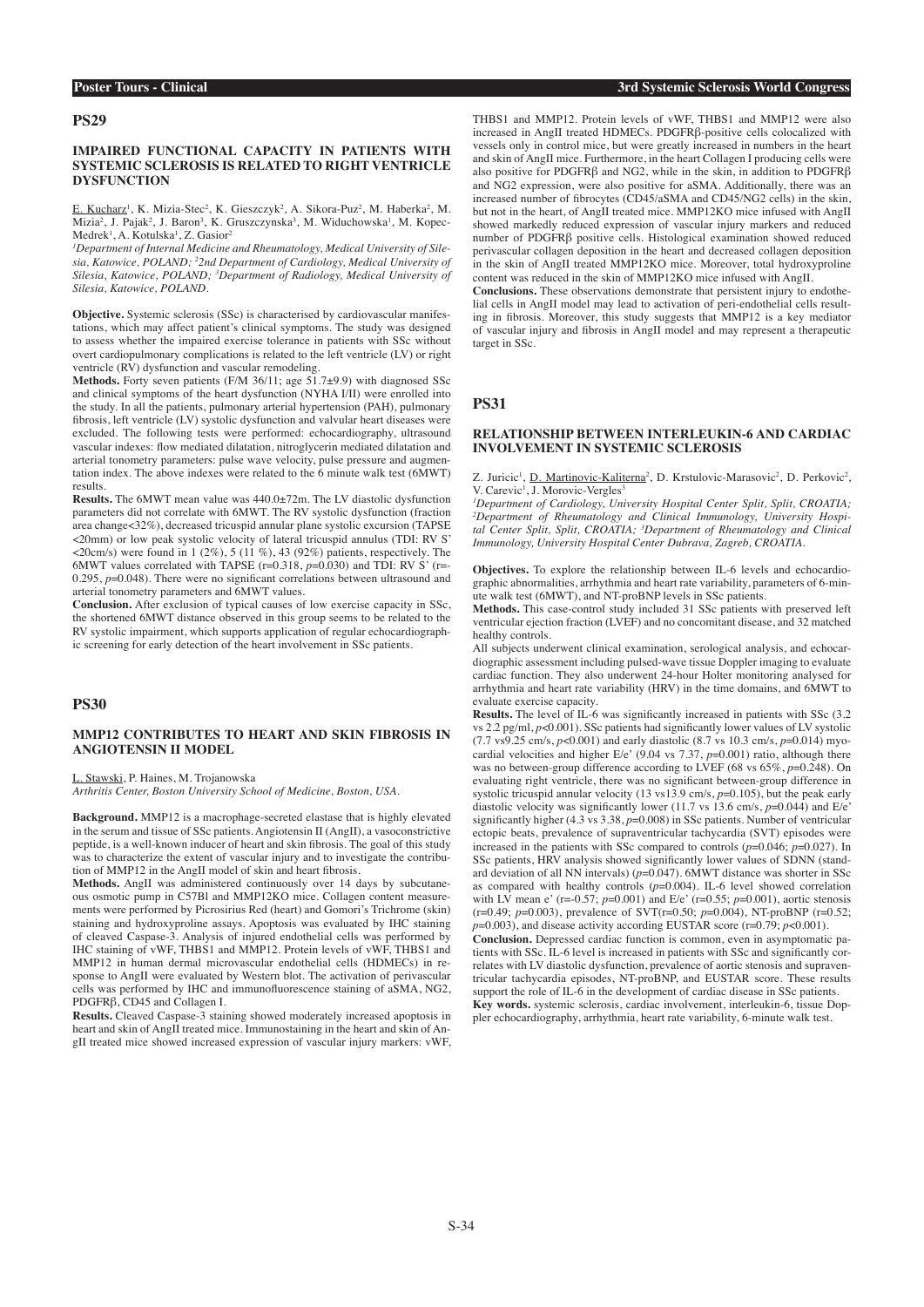### **EXTENSION OF CARDIAC DAMAGE THROUGH THE DE-LAYED ENHANCEMENT OF CARDIAC MAGNETIC RESO-NANCE: PREDICTIVE VALUE OF A COMBINED APPROACH BASED ON CLINICAL AND LABORATORY FINDINGS, EKG-HOLTER AND CARDIAC MR**

 $S.$  Bosello<sup>1</sup>, G. De Luca<sup>1</sup>, A. Meduri<sup>2</sup>, G. Berardi<sup>1</sup>, M. Rucco<sup>1</sup>, F. Parisi<sup>1</sup>, G. Canestrari<sup>1</sup>, A. Capacci<sup>1</sup>, M. Correra<sup>1</sup>, L. Bonomo<sup>2</sup>, G. Ferraccioli<sup>1</sup>

*1 Division of Rheumatology, Catholic University of the Sacred Heart, Rome, ITALY; 2 Institute of Radiology, Catholic University of the Sacred Heart, Rome, ITALY.*

**Background.** Cardiac involvement is a relevant prognostic determinant in Systemic Sclerosis(SSc), but the diagnosis is often delayed due to the lack of a specific diagnostic algorithm. Recently our group demonstrated the presence of histological myocarditis in patients with SSc and cardiac symptoms.

**Methods.** Forty SSc-patients with symptoms of cardiac involvement(dyspnea, palpitation) and/or signs of cardiac failure and elevation of cardiac enzymes underwent EKG-holter and cardiac magnetic resonance(CMR). Median follow-up was 24±0.2 months.

**Results.** Major EKG-holter modifications were present in 32.5% of patients. Twenty-two(55%) patients presented CMR-abnormalities. CMR study demonstrated T2 hyperintensity in 3 patients while none of the patients presented early gadolinium enhancement and 21(52.5%) patients presented late gadolinium enhancement(LGE). We identified 3 different patterns of distribution of LGE: subepicardial, midwall and subedocardial. Twelve patients presented a single pattern of distribution, while 7 patients( $35.0\%$ ) presented more than one:  $60.0\%$ of patients presented a midwall distribution of LGE, 31.6% of patients presented a subepicardial LGE with a linear distribution pattern and 21.0% presented a subendocardial LGE distribution. Nineteen(47.5%) patients showed hypokinetic area and only one patient an akinetic area. The mean EF of left ventricle was 61.7±10.8%, and of right ventricle was 58.1±10.3%. Hypokinetic and akinetic area corresponded with the LGE area in all but one patient. 92.3% of patients with EKG-holter abnormalities showed CMR modifications suggestive of myocardial involvement, with respect to 37% of patients without EKG-holter abnormalities but with CMR modifications  $(p<0.001)$ . Patients with major abnormalities on EKG-holter presented a higher number of involved myocardial segments on CMR  $(3.7\pm2.3)$  with respect to the patients without EKG-abnormalities (0.9±1.4) (*p*=0.012).

After a mean follow-up of 24±0.2 months, 4 patients(10%) died for arrhythmias or heart failure and 2 died for sepsis after a scleroderma renal crisis.

The 4 patients, who died at follow-up for cardiac complication, had severe dyspnea, elevated cardiac enzymes, myositis, major EKG-holter abnormalities, reduction of EF and LGE on CMR at baseline;75% of patients who died had a subendocardial distribution pattern of LGE on CMR.

**Conclusions.** These data confirm that SSc cardiac involvement is associated with a bad prognosis, expecially in patients with EKG-holter abnormalities and CMR modifications. The study of distribution of LGE and of hypo and akinetic areas on CMR is a useful tool to characterize the extension of myocardial damage, but probably only a combined approach, based on clinical presentation, laboratory parameters, EKG-holter examination and histological findings can identify patients with a poor outcome related to heart involvement in SSc.

# **PS33**

### **KEY ROLE OF CARDIAC BIOMARKERS IN THE ASSESS-MENT OF SYSTEMIC SCLEROSIS: CONTRIBUTION OF HIGH SENSITIVITY CARDIAC TROPONIN**

J. Avouac<sup>1</sup>, C. Meune<sup>2</sup>, C. Chenevier-Gobeaux<sup>3</sup>, D. Borderie<sup>3</sup>, A. Kahan<sup>1</sup>, Y. Allanore1

*1 Rheumatology A Department, Paris Descartes University, Cochin Hospital, Paris, FRANCE; 2 Cardiology Department, University Hospital of Paris-Seine-Saint-Denis, Bobigny, FRANCE; 3 Clinical Chemistry Laboratory, Cochin and Hôtel-Dieu Hospitals, Paris, FRANCE.*

**Objective.** Microangiopathy is a cardinal feature of systemic sclerosis (SSc), which plays a critical role in the development of primary myocardial involvement and pulmonary hypertension, two major causes of death in SSc.

Our aim was to measure plasma concentrations of two cardiac biomarkers, high sensitive Cardiac troponin T (HS-cTnT), a marker of myocyte necrosis and/or ischemia, and N-terminal fragment of pro-BNP (NT-proBNP), a marker of cardiac strain, in two large cohorts of SSc patients and controls.

**Methods.** 161 SSc patients (aged 57±17 years, 135 women corresponding to 84%) were included and were compared to 213 healthy controls (aged  $55±11$ , 170 women-80).

**Results.** Among the SSc cohort, mean disease duration was of 9±8 years, 65 patients (40%) had the diffuse cutaneous subset. HS-cTnT and NT-proBNP plasma levels were significantly increased in SSc patients versus controls (*p*=0.0001 and  $p$ <0.0001 respectively). SSc patients were more likely to have above the cut-off value concentrations of HS-cTnT (>14 ng/L) and NT-proBNP than controls (30/161 patients (19%) with HS-cTnT >14 ng/l vs. 4/213 controls (2%),  $p$ <0.0001; 17/161 patients (11%) with increased NT-proBNP levels vs. 8/213 controls (4%), *p*=0.02). Similar results were observed in the subgroup of patients free of any cardiovascular risk factors.

Associated factors with HS-cTnT levels >14 ng/L were diabetes mellitus (*p*=0.01), hypertension (*p*=0.04), pulmonary arterial hypertension (PAH) (*p*=0.02), diffuse cutaneous subset (*p*=0.03), ESR >28 mm (*p*=0.001) and previous treatment with prednisone  $(p=0.03)$ . Logistic regression analysis confirmed diabetes mellitus, ESR >28 mm and the diffuse cutaneous subset as factors independently associated with HS-cTnT >14 ng/L.

Increased NT-proBNP concentrations were only associated with the presence of PAH (p=0.0001). The strength of the association between PAH and elevation of both  $\hat{H}S-\hat{c}TnT$  and NT-pro $\hat{B}NP$  ( $p<0.0001$ ) was more important than between PAH and NT-proBNP alone.

**Conclusion.** Plasma levels of HS-cTnT and NT-proBNP are increased in SSc patients. Associated factors with increased cardiac markers include the diffuse cutaneous subset and increased ESR, which are all markers disease activity. Given the prognostic significance of these biomarkers, they might be helpful to select the patients that justify further examinations in case of suspicion of cardiac complication.

### **PS34**

### **THE ROLE OF INFLAMMATORY PROGENITORS IN MYO-CARDIAL FIBROGENESIS IN THE INFLAMMATORY DILAT-ED CARDIOMYOPATHY**

 $G.$  Kania<sup>1</sup>, P. Blyszczuk<sup>2</sup>, B. Müller-Edenborn<sup>2,3</sup>, S. Behnke<sup>4</sup>, C. Berthonneche<sup>5</sup>, T. Pedrazzini<sup>5</sup>, T.F. Lüscher<sup>2,5</sup>, U. Eriksson<sup>2,3</sup>, O. Distler<sup>1</sup>

*1 Center of Experimental Rheumatology, Department of Rheumatology, Technopark Zurich Schlieren,University Hospital Zurich, Schlieren, SWITZERLAND; 2 Cardiovascular Research, Institute of Physiology, University of Zurich, Zurich, SWITZERLAND; <sup>3</sup>2, Department of Medicine, GZO - Zurich Regional Health*<br>*Centers, Zurich, SWITZERLAND; 4Sophistolab AG, Eglisau, SWITZERLAND;*<br><sup>5 Fenerimental Cardiolagy Unit, Department of Medicine, University of Laus.</sup> *Experimental Cardiology Unit, Department of Medicine, University of Lausanne Medical School, Lausanne, SWITZERLAND*

**Background.** Heart-specific inflammation– myocarditis is a common cause of pathological tissue remodelling and heart failure with the phenotype of inflammatory dilated cardiomyopathy (iDCM). During the last years there was a shift in SSc-related death causes, indicating iDCM as a major cause of death in these patients. Despite the high unmet clinical need, so far little is known about the etiology of iDCM and the mechanisms leading to heart dysfunction in SSc patients. **Objective.** The mouse model of experimental autoimmune myocarditis (EAM) mimics human iDCM. We used this model to study mechanistic aspects of the progression from acute cardiac inflammation into iDCM.

**Methods.** Alpha-myosin heavy chain peptide/complete Freund's adjuvant immunization was used to induce EAM in wild-type and Nitric oxide synthase 2-deficient (Nos2-/-) BALB/c mice. Chimeric mice, reconstituted with enhanced green fluorescence protein (EGFP)+ bone marrow were used to track the fate of inflammatory cells. Inflammatory CD133+ progenitors were isolated from inflamed hearts, cultured *in vitro* and injected intracardially at different stages of EAM. In vitro inflammatory CD133+ progenitors were differentiated into myofibroblasts with TGF-β, and into macrophages with Macrophage-Colony Stimulating Factor (M-CSF).

**Results.** Myocarditis peaked 21 days after immunization and numbers of cardiac pathological myofibroblasts progressively increased on follow-up. In chimeric mice  $>60\%$  of cardiac myofibroblasts were EGFP+ 46 days after immunization. indicating their bone marrow origin. At day 21 cardiac infiltrates contained about 30% of inflammatory CD133+ progenitors and only small subset expressed macrophage-specific antigen F4/80. CD133+, but not CD133- cells, isolated from acutely inflamed hearts represented the cellular source of cardiac myofibroblasts at late stage of EAM. Mechanistically, in vitro myofibroblast differentiation of inflammatory CD133+ progenitors depended on TGF-b-mediated phosphorylation of Smad proteins and activation of Wnt signalling. Anti-TGF-β antibody treatment prevented myocardial fibrosis in immunized mice, and inhibited myofibroblast differentiation of inflammatory CD133+ cells. CD133+/F4/80hi cells show impaired myofibrogenic potential compared to CD133+/F4/80- cells. M-CSF treatment of wild-type but not Nos2-/- mice with EAM markedly increased CD133+/F4/80hi cells in the myocardium, and CD133+ progenitors isolated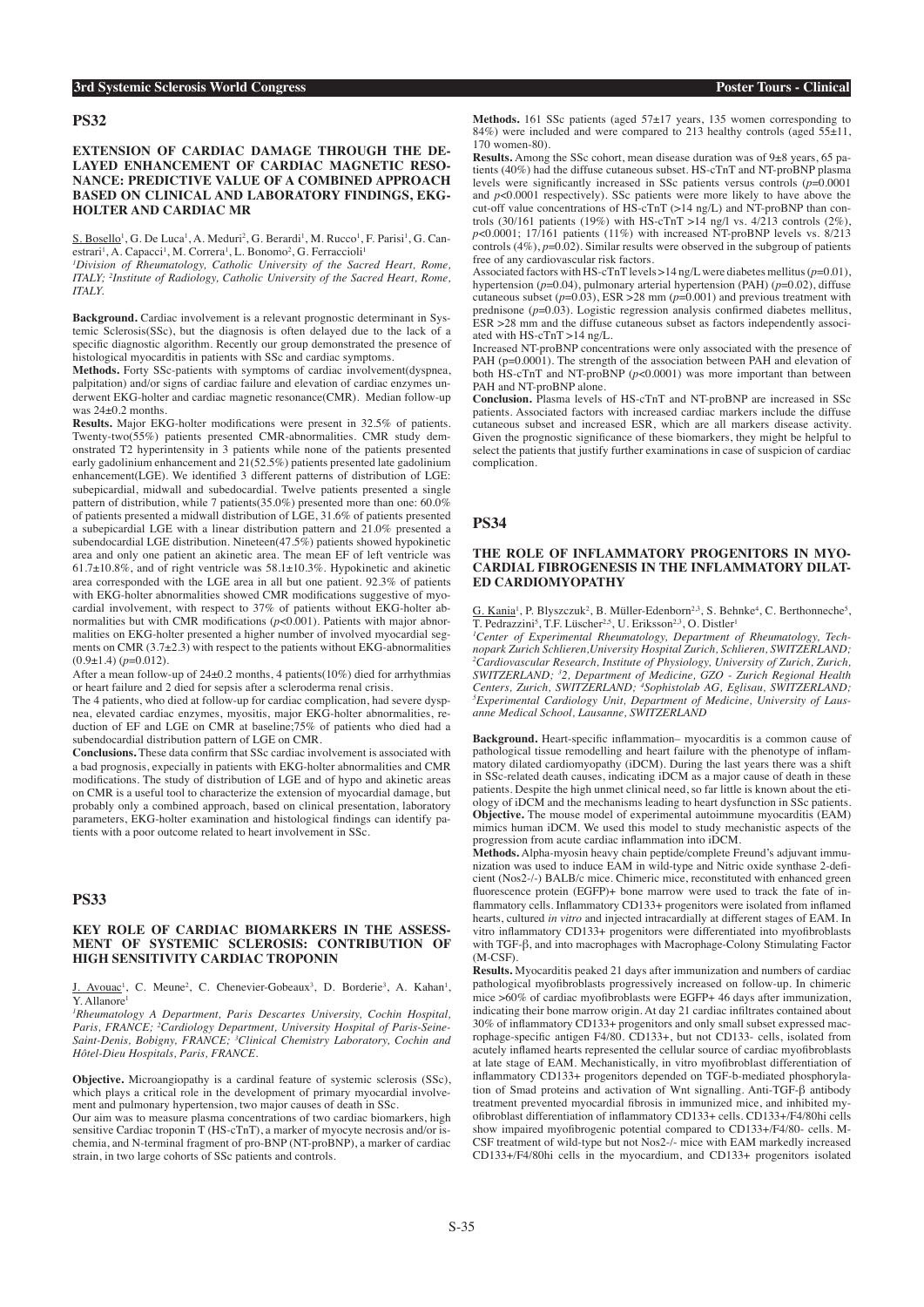from M-CSF-treated wild-type mice failed to differentiate into myofibroblasts. Accordingly, M-CSF prevented post-inflammatory fibrosis and left ventricular dysfunction in wild-type but not in Nos2-/- mice.

**Conclusions.** Active and NOS2-dependent induction of macrophage lineage differentiation abrogates TGF-β-mediated myofibrogenic differentiation potential of heart-infiltrating inflammatory CD133+ progenitors. Thus, modulating the in vivo differentiation fate of specific progenitors might become a novel approach for the treatment of iDCM.

### **Poster Tour 6:**

*Outcomes, Quality of Life, Psychological & Social*

### **PS35**

### **AN INTERNATIONAL COLLABORATION TO CONDUCT LARGE-SCALE TRIALS OF NON-PHARMACOLOGICAL IN-TERVENTIONS IN SCLERODERMA: THE SCLERODERMA-PATIENT-CENTERED INTERVENTION NETWORK (SPIN)**

L. Kwakkenbos, L. Jewett, B. Thombs, SPIN investigators *McGill University, Montreal, CANADA*

**Background.** Psychosocial and rehabilitation interventions are increasingly used to attenuate disability and improve health-related quality of life (HRQL) in chronic diseases, but are typically not available for patients with rare diseases such as scleroderma (systemic sclerosis, SSc). Conducting rigorous, adequatelypowered trials of these interventions for patients with rare diseases is difficult, and there are no adequately powered RCTs published for any educational, psychological or rehabilitation interventions for people living with SSc. The Scleroderma Patient-centered Intervention Network (SPIN) is an international collaboration of patient organizations, clinicians, and researchers. The aim of SPIN is to develop a research infrastructure to test accessible, low-cost self-guided online interventions to reduce disability and improve HRQL for people living with scleroderma. Once tested, effective interventions will be made accessible through patient organizations partnering with SPIN.

**Methods.** SPIN utilizes a novel research design, the cohort multiple RCT (cm-RCT) design to collect longitudinal data related to problems experienced by people living with SSc and as a framework for developing, evaluating, and delivering psychosocial and rehabilitation interventions. In the cmRCT design, patients consent to participate in a cohort for ongoing data collection. The aim is to recruit 1,500-2,000 patients from centers across the world within a period of 5 years (2013-2018). Currently, over 20 centers from Canada, US, France, UK, the Netherlands, Australia and Mexico are involved in the SPIN Cohort. Eligible participants are persons >=18 years of age with a diagnosis of systemic sclerosis. In addition to baseline medical data, participants will complete patient-reported outcome measures every 3 months. Upon enrolment in the cohort, patients will consent to be contacted in the future to participate in intervention research and to allow their data to be used for comparison purposes for interventions tested with other cohort participants. Once interventions are developed, patients from the cohort will be randomly selected and offered interventions as part of pragmatic RCTs. Outcomes from patients offered interventions will be compared to outcomes from trial-eligible patients who are not offered the interventions.

**Discussion.** The use of the cmRCT design, the development of self-guided online interventions, and partnerships with patient organizations will allow SPIN to develop, rigorously test, and effectively disseminate psychosocial and rehabilitation interventions for people with scleroderma on an ongoing basis.

#### **PS36**

### **EARLY MORTALITY IN AUSTRALIAN AND CANADIAN SCLE-RODERMA PATIENTS: RATIONALE FOR ESTABLISHING A MULTI-NATIONAL INCEPTION COHORT OF PATIENTS WITH SYSTEMIC SCLEROSIS**

M. Nikpour<sup>1</sup>, M. Hudson<sup>2,3</sup>, W. Stevens<sup>1</sup>, C. Rabusa<sup>1</sup>, S. Tatibouet<sup>3</sup>, S. Proudman<sup>4</sup>, M. Baron<sup>2,3</sup>

*1 The University of Melbourne at St. Vincent's Hospital, Melbourne, AUSTRALIA; 2 Jewish General Hospital, Montreal, CANADA; 3 Lady David Research Institute, Montreal, CANADA; 4 Royal Adelaide Hospital, Adelaide, AUSTRALIA.*

**Background and aim.** Studies of 'prevalent' cohorts wherein most patients have longstanding disease at recruitment, may underestimate mortality in systemic sclerosis (SSc) due to survivor bias. The aim of this study was to quantify mortality in Australian and Canadian patients with SSc and to compare patients with prevalent and incident disease.

**Methods.** In each of the Australian and Canadian cohorts, we quantified mortality as 1) Standardised Mortality Ratio (SMR); 2) Years of Life Lost (YLL), based on Australian Bureau of Statistics and Statistics Canada data for the general population; and 3) Percentage survival in the first decade of disease in a) the whole 'prevalent' cohort and b) in a subset of patients recruited within 5 years of onset of the first non-Raynaud manifestation (the 'incident' cohort). We determined a single primary cause of death (SSc or non-SSc related) and all other SSc organ involvement that contributed to death, using a 'harmonised' death case report form.

**Results.** In the Australian cohort of 1279 patients, 55.7% of 97 deaths recorded between 2007 and 2012 were SSc related; the most common cause of SSc-related death was heart-lung disease (40/52 deaths; 24 PAH, 7 ILD, 9 PAH and ILD). Malignancy, atherosclerotic vascular disease and sepsis (21, 8 and 5/43 deaths, respectively) were the most common non-SSc related causes. Regardless of the primary cause, SSc organ involvement contributed to death in 60% of cases. In multivariable regression, predictors of mortality were male sex, older age at disease onset and presence of PAH. In the 'incident' Australian cohort of 333 patients, there were 24 deaths during follow-up, with PAH and ILD accounting for all early SSc-related deaths. In the prevalent (n=1308) and incident (n=338) Canadian cohorts, the findings were very similar, with 59.7% of 150 deaths in the prevalent cohort between 2005 and 2012 being SSc related; once again the most common cause of SSc-related death was heart-lung disease. As seen in Table I, SMR and YLL were higher, and % survival was lower in the incident cohorts compared with the respective prevalent cohorts.

**Conclusion.** Mortality in Canadian and Australian SSc patients is similar, and substantial. Our results suggest that prevalent cohorts underestimate mortality in SSc by failing to capture early deaths, particularly in diffuse disease. Collectively, these findings provide a compelling rationale for establishing a large multi-national inception cohort of patients with SSc to more accurately quantify early mortality in this disease.

**Table I.** A comparison of measures of mortality in Australian and Canadian 'prevalent' and 'incident' cohorts.

|                                       |                                   | <b>Australian Patients</b><br>2007-2012           | Canadian Patients<br>2005-2012    |                                   |  |
|---------------------------------------|-----------------------------------|---------------------------------------------------|-----------------------------------|-----------------------------------|--|
|                                       | 'Prevalent'<br>cohort<br>$n=1279$ | 'Incident'<br>cohort<br>$n=333$                   | 'Prevalent'<br>cohort<br>$n=1308$ | 'Incident'<br>cohort<br>$n = 338$ |  |
| Number of deaths                      | 97                                | 24                                                | 150                               | 53                                |  |
| SMR (95% CI)                          |                                   |                                                   |                                   |                                   |  |
| Women                                 | $6.4(4.9-7.8)$                    | $5.7(2.3-9.0)$ $4.1(3.3-4.8)$ $5.3(3.7-7.0)$      |                                   |                                   |  |
| Men                                   | $8.8(5.1-12.6)$                   | $16.0(7.3-24.7)$ 6.6 $(4.4-8.9)$ 8.4 $(3.9-13.0)$ |                                   |                                   |  |
| Overall                               | $6.8(5.6-7.9)$                    | $8.7(5.6-11.8)$ $4.5(3.9-5.1)$ $5.9b(4.5-7.2)$    |                                   |                                   |  |
| YLL (years)                           |                                   |                                                   |                                   |                                   |  |
| Women                                 | 15.9                              | 18.1                                              | 19.3                              | 20.7                              |  |
| Men                                   | 12.9                              | 15.0                                              | 16.3                              | 19.3                              |  |
| % survival in first decade of disease |                                   |                                                   |                                   |                                   |  |
| Diffuse disease                       | 95%                               | 70%                                               | 94%                               | 70%                               |  |
| Limited disease                       | 99%                               | 95%                                               | 97%                               | 85%                               |  |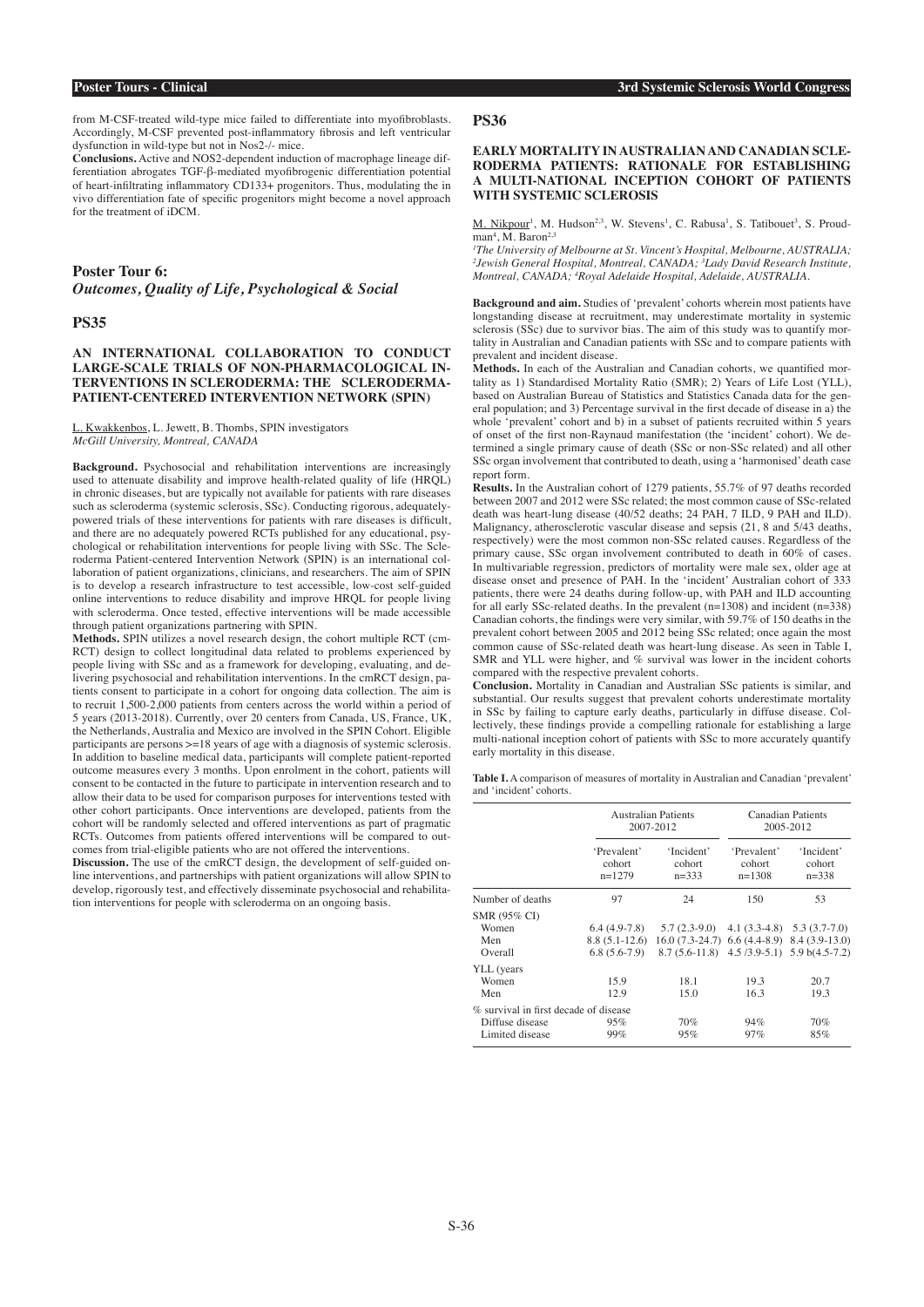### **IMPACT OF AUTOANTIBODY PROFILE ON SURVIVAL IN SYSTEMIC SCLEROSIS**

S. Nihtyanova, V. Ong, C. Denton

*UCL Medical School, Royal Free Hospital, London, UNITED KINGDOM.*

**Introduction.** Although autoantibodies have been demonstrated to associate strongly with organ complications in systemic sclerosis (SSc), their association with survival remains unclear.

**Methods.** Autoantibody specificities were determined by the hospital Immunology laboratory in 649 consecutive SSc patients, followed for up to 15 years.

**Results.** The cohort had 84% female and 41% dcSSc patients. The most frequently observed antibody was anti-centromere antibody  $(ACA)$ , found in 25.3% of the patients. Anti-topoisomerase I (ATA) was present in 23%, anti-RNA polymerase antibody (ARA) in 10.5% and anti-U3RNP in 4.6% of the aptients. More infrequently seen antibodies included anti-U1RNP in 5.9%, anti-PmScl in 3.7%. anti-Th/To in 0.6%, anti-Ku in 0.8%, anti-Jo1 in 0.9% and anti-Ro antibodies in 4.8%. Of the cohort, 3.4% were ANA negative and 3.4% had other rarer antibodies. Of the 118 (18.2%) patients who had unspecified anti-nuclear antibodies (ANA), 78% were tested for extractable nuclear antigen (ENA) reactivities and were negative. Of those, 66.4% had fine speckled, 27.4% had nucleolar and 35% had homogenous pattern.

Univariable Cox regression analysis revealed that the only SSc-specific antibody that demonstrated significant association with survival was ACA (HR 0.68,  $p=0.022$ ). Nevertheless, when correcting for subset, the association disappeared, suggesting that the better survival among ACA positive patients is due to the predominantly limited skin involvement in this group.

On the other hand, unspecified ANA positivity significantly increased the risk of death (HR 1.89,  $p < 0.001$ ) and this was independent of subset. Analysis of each pattern separately demonstrated that this is mainly a results of the increased risk of death seen in patients with unspecified ANA with homogenous (HR 1.74, p=0.018) and fine speckled pattern (HR 1.47, *p*=0.049). KM survival at the end of follow-up was similar in patients with SSc-specific autoantibodies (67% in ARA, 59% in ACA, 55% in ATA and 53% in U3RNP positive patients) while demonstrating significant reduction in those with non-specified ANAs (34%).

We grouped together patients with unspecified ANAs and those with known antibody specificities, associated with the same pattern. Analysis of associations with disease outcome showed no difference in survival between patients with and without the three most frequently observed patterns.

**Conclusions.** While SSc-specific antibodies do not predict survival, unspecified ANAs may be associated with worse outcome. Pooling autoantibodies together showed no significant increase in mortality related to immunofluorescent pattern, which suggests that a potentially unidentified autoantibody may be associated with worse survival in SSc patients.

### **PS38**

### **DEVELOPING AN INTERVENTION FOR BODY IMAGE DIS-TRESS IN SYSTEMIC SCLEROSIS: AN UPDATE FROM THE SCLERODERMA PATIENT-CENTERED INTERVENTION NETWORK (SPIN)**

V. Malcarne<sup>1</sup>, M. Mayes<sup>2</sup>, S. Assassi<sup>2</sup>, R. Fox<sup>3</sup>, S. Gholizadeh<sup>3</sup>, K. Gottesman<sup>4</sup>, D. Harcourt<sup>5</sup>, L. Kwakkenbos<sup>6</sup>, L. Jewett<sup>6</sup>, C. Mendelson<sup>7</sup>, S. Mills<sup>3</sup>, N. Rumsey<sup>5</sup>, T. Strohauer<sup>1</sup>, H. Williamson<sup>5</sup>, B. Thombs<sup>6</sup>

*1 San Diego State University, Department of Psychology, San Diego, CA, USA; 2 University of Texas Health Science Center at Houston, Houston, TX, USA; 3 SDSU/UCSD Joint Doctoral Program in Clinical Psychology, San Diego, CA, USA; 4 Scleroderma Foundation, Southern California Chapter, Los Angeles, CA, USA; 5 University of West of England, Center for Appearance Research, Bristol, UNITED KINGDOM; 6 Jewish General Hospital, Lady Davis Institute for Medical Research, Montreal, Quebec, CANADA; 7 University of New Mexico, College of Nursing, Albuquerque, NM, USA.*

**Background.** Appearance changes are common in systemic sclerosis. These changes often affect visible and socially relevant body parts, and can be difficult to conceal. Commonly affected parts of the body include face, mouth, and hands, and can include telangiectasias, calcinosis, hyper-/hypo-pigmentation of the skin, narrowing of the mouth and nose, digital ulcers, and hand contractures. Currently available medical treatments do little to ameliorate these changes. Research on systemic sclerosis has found that patients rate disease-related changes in appearance as one of the most significant stressors associated with scleroderma, and

some patients experience significant body image distress. Body image concerns have been associated with depression, low self-esteem, anxiety, and social impairments, including problems in sexual functioning. However, to date there are no interventions available to address body image concerns in systemic sclerosis. **Objective.** To develop and evaluate a web-based, patient-centered intervention designed to address body image distress in systemic sclerosis.

**Methods.** The Scleroderma Patient-centered Intervention Network (SPIN) is an international consortium of researchers, clinicians, patients, and patient advocates. The SPIN Body Image Distress Working Group brings together representatives from all of these groups to develop an online intervention for body image distress in systemic sclerosis. To date, the Working Group has reviewed the relevant research and clinical literature on body image distress in systemic sclerosis and has examined existing programs designed for other populations. Qualitative interviews have been conducted with patients and patient advocates in order to gain insights into body image concerns, and to obtain recommendations for program design and content.

**Results.** The online intervention addresses both personal and social aspects of body image concerns. Cognitive-Behavioral Therapy and Acceptance and Commitment Therapy approaches are incorporated. There is also an educational component that addresses body changes associated with scleroderma and how to cope with these changes across cognitive, emotional, and interpersonal levels.

**Conclusion.** This body image intervention for systemic sclerosis is a novel development that will fill a major gap in quality-of-life interventions available to patients with systemic sclerosis. The web-based design of the intervention makes it easily accessible to a wider range of patients than would otherwise have access to such a programme. A planned evaluation of the programme via a cohort multiple randomized controlled trial will be implemented to assess the intervention's efficacy.

### **PS39**

### **IMPACT OF MALE SEX ON SURVIVAL IN SYSTEMIC SCLE-ROSIS**

H. Hussein, C. Chau, S.R. Johnson

*Division of Rheumatology, Toronto Western Hospital, University Health Network Pulmonary Hypertension Programme, Toronto, CANADA.*

**Background/Purpose.** Systemic sclerosis (SSc) has a female predominance with a female-to-male ratio of 3:1. Sex differences have been seen in many autoimmune diseases; however, little is understood about the effect of sex on SSc disease manifestations and survival. The objectives of this study were to evaluate differences in survival and disease manifestatons between males and females with SSc.

**Methods.** We conducted a retrospective cohort study of patients from the Toronto Scleroderma Program who fulfilled the American College of Rheumatology (ACR) classification criteria for SSc and were >16 years of age. We evaluated differences in age of onset, disease manifestations, serology, and survival between males and females.

**Results.** 907 patients (745 females, 162 males) were included. Males more frequently had diffuse SSc than women (45% versus 31%, *p*=0.007). Men were more likely to have renal crisis (10% versus 7%), abnormal nail fold capillaries (30% versus 25%), digital ulcers (35% versus 32%), esophageal dysmotility (89% versus 85%), telangiectasia (81% versus 77%), and interstitial lung disease (42% versus 32%). Females more frequently had anticentromere antibodies (19% versus 9%), pulmonary arterial hypertension (38% versus 33%), and Raynaud's phenomenon (96% versus 94%). There were 186 deaths (37 males, 149 females). Males had increased mortality compared to females (Hazard Ratio (HR) 1.56, *p*=0.02). The median survival time was 17.3 years for males and 24.7 years for females. After adjusting for differences in SSc subtype, serology and presence of interstitial lung disease, men still had increased mortality compared to females (HR 1.64, *p*=0.009).

**Conclusion.** Males with SSc have an increased burden of disease and decreased survival compared to females with SSc.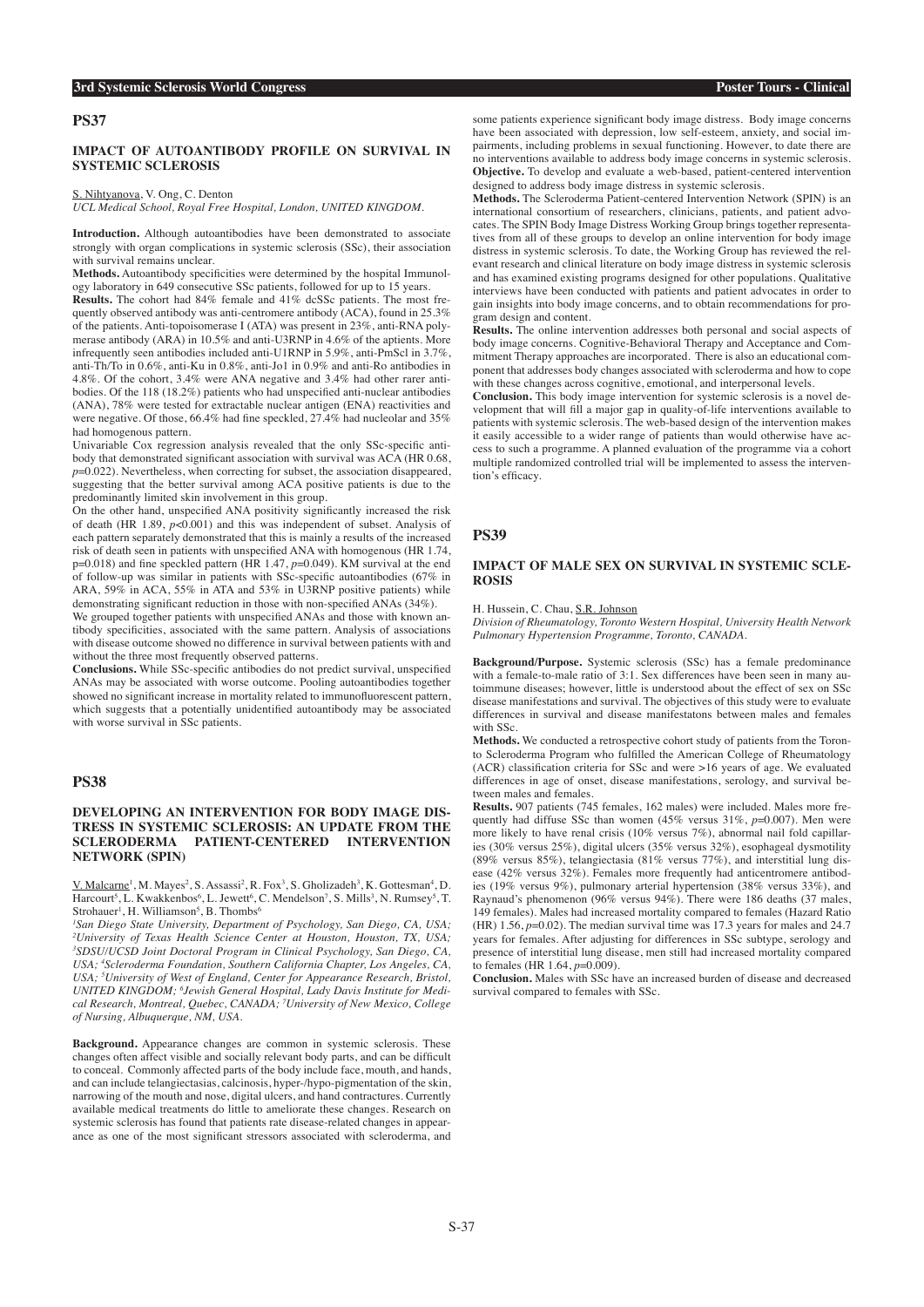### **APPEARANCE DISSATISFACTION, SOCIAL DISCOMFORT, AND HELPLESSNESS IN PATIENTS WITH SYSTEMIC SCLE-ROSIS**

S. Gholizadeh<sup>1</sup>, S. Mills<sup>1</sup>, R. Fox<sup>1</sup>, P. Clements<sup>2</sup>, S. Kafaja<sup>2</sup>, <u>V. Malcarne<sup>1, 3</sup>,</u> D. Khanna<sup>4</sup>, D. Furst<sup>2</sup>

*1 SDSU/UCSD Joint Doctoral Program in Clinical Psychology, San Diego, CA,*  USA; <sup>2</sup>UCLA, David Geffen School of Medicine, Los Angeles, CA, USA; <sup>3</sup>San *Diego State University, Department of Psychology, San Diego, CA, USA; 4 University of Michigan Health System, Ann Arbor, MI, USA.*

**Background.** Systemic sclerosis (SSc) has been related to marked appearance change (AC), particularly on the face, mouth, and hands. AC has previously been shown to have both personal (*i.e*., body image) and interpersonal (*i.e.*, social relationships) components for patients with SSc. Because SSc-related disfigurement can be unpredictable and uncontrollable, AC may be associated with feelings of helplessness among patients with SSc.

**Objective.** The present study examined the relationship between satisfaction with appearance and helplessness in patients with SSc.

**Methods.** A sample of patients  $(N = 178)$  from the UCLA Quality of Life (QOL) Study completed the Brief Satisfaction With Appearance Scale (Brief-SWAP) and the Arthritis Helplessness Index (AHI, modified for scleroderma). The Brief-SWAP yields two subscales evaluating Dissatisfaction with Appearance and appearance-related Social Discomfort, in which higher scores indicate greater dissatisfaction or discomfort. The AHI yields two subscales of Helplessness (*e.g.*, My scleroderma is controlling my life) and Internality (*e.g.*, If I do all the right things, I can successfully manage my scleroderma), in which higher scores indicate greater helplessness/less control. In two separate models, hierarchical linear regressions examined the relationship of the Brief-SWAP subscales to each of the AHI subscales. Both models controlled for disease severity, as measured by the modified Rodnan skin score, and age. Age was considered in both models as a moderator of the relationship of Brief-SWAP subscales to AHI subscales.

**Results.** A significant main effect  $(p<.001)$  was found for appearance-related social discomfort as it relates to AHI Helplessness, such that greater social discomfort due to SSc-related AC was associated with greater feelings of helplessness. Dissatisfaction with appearance was not significantly  $(p>0.05)$  associated with helplessness. In the model predicting AHI Internality, neither social discomfort nor subjective dissatisfaction with appearance demonstrated significant main effects (*ps* >.05) after controlling for disease severity and age. No significant interaction effects were found (*p*>.05).

**Conclusions.** These findings suggest that appearance-related social distress is associated with greater feelings of helplessness among SSc patients, while dissatisfaction with appearance is not. Although data analyzed here were cross-sectional, findings suggest that social challenges associated with scleroderma-related appearance changes may contribute to a sense of helplessness in patients. Given the extent of AC among SSc patients, this is an area that deserves greater study in order to increase understanding of the spectrum of outcomes associated with body disfigurement.

### **PS41**

### **PREDICTION OF WORSENING OF SKIN FIBROSIS IN PA-TIENTS WITH DIFFUSE SYSTEMIC SCLEROSIS USING THE EULAR SCLERODERMA TRIALS AND RESEARCH (EUSTAR) REGISTRY AND VALIDATION IN A SECOND COHORT**

B. Maurer<sup>1</sup>, N. Graf<sup>2</sup>, B.A. Michel<sup>1</sup>, C. Metzig<sup>3</sup>, V. Lanius<sup>3</sup>, D. Khanna<sup>4</sup>, O. Distler<sup>1</sup> *1 University Hospital Zurich, Department of Rheumatology, Zurich, SWITZER-LAND; 2 Graf biostatistics, Winterthur, SWITZERLAND; 3 Bayer Pharma AG, Berlin, GERMANY; 4 University of Michigan, Department of Rheumatology, Ann Arbor, USA.*

**Objectives.** To identify predictors for progressive skin fibrosis in patients with diffuse cutaneous SSc (dcSSc) to enable 1) clinical risk-stratification and 2) improved cohort enrichment in trials with skin fibrosis as the primary endpoint.

**Methods.** Observational prospective study using the EUSTAR database: Worsening of skin fibrosis was defined as increase in MRSS  $>$  5 points and  $>$ /=25% from the  $1<sup>st</sup>$  to the  $2<sup>nd</sup>$  visit. Inclusion criteria: dcSSc, ACR criteria fulfilled, MRSS>/=7 at 1st visit, valid data for MRSS at 2nd visit, period in between visits  $12±2$  months. In the univariate analysis, patients with progressive skin fibrosis were compared to non-progressive patients. Predictive markers with *p*<0.2 were included in the multivariate logistic regression analysis. For validation, a second cohort with new patients was extracted from the EUSTAR database 11 months after the first data extraction.

**Results.** Out of 637 patients, 9.7% had progressive skin disease. Patients with a lower MRSS ( $\lt/=22/51$ ) at baseline visit and shorter disease duration ( $\lt/=15$ months) developed significantly more often progressive skin fibrosis. Univariate analysis suggested the following prediction parameters: joint synovitis ( $p=0.009$ ), disease duration ( $p=0.023$ ), MRSS at baseline ( $p=0.015$ ), and the interaction between disease duration and sex  $(p=0.02)$ , respectively between disease duration and CK elevation (*p*=0.047).

In the multivariate analysis, different prediction models with varying combinations of the previously identified predictors were compared. The model with the highest prediction success rate (n=8/18, 44.4%) including joint synovitis, female sex, short disease duration, low MRSS at baseline, and the interaction of female sex and short disease duration, showed an area under the ROC curve of 0.73 (95% CI=0.66-0.79, *p*<0.0001) with an overall accuracy of 89.9% (98.1% for no progression, 14.3% for progression).

Other models with broader inclusion criteria revealed lower prediction success rates (e.g. 23.8% (n=20/84) for a model including low MRSS at baseline and short disease duration), but would simplify the recruiting process.

In the EUSTAR validation cohort, out of 188 patients, 6.4% had progressive skin disease. In the multivariate analysis, essentially the findings from the original cohort were confirmed. Interestingly, among the prediction markers, a low MRSS at baseline  $(\langle 22/51 \rangle)$  had a particularly high impact in all prediction models (range OR 5.394–10.463).

**Conclusion.** These data from a large EUSTAR cohort analysis including a 2nd internal verification cohort demonstrated that the identified criteria allow the enrichment of clinical trials for dcSSc patients with progressive skin fibrosis by up to 4.5-fold which will have an important impact on the future clinical study design in SSc.

### **Poster Tour 7:** *Imaging*

#### **PS42**

### **MRI INFLAMMATORY LESIONS OF THE HAND COULD BE PREDICTORS OF DIGITAL ULCERS, DISEASE ACTIVITY AND LOWER FUNCTIONAL CAPACITY IN SYSTEMIC SCLE-ROSIS**

B. Stamenkovic<sup>1</sup>, A. Stankovic<sup>1</sup>, J. Nedovic<sup>1</sup>, S. Stojanovic<sup>1</sup>, V. Zivkovic<sup>1</sup>, A. Dimic<sup>1</sup>, N. Damjanov<sup>2</sup>

*1 Institute Niska Banja, Medical Faculty University of Nis, Nis, SERBIA; 2 Institute for Rheumatology, Medical Faculty University of Belgrade, Belgrade, SERBIA.*

**Background.** Joint involvement is frequent finding and correlate with poor life quality in systemic sclerosis (SSc). MRI is useful method for detecting and quantification of inflammatory lesions of the hand ( bone oedema, erosions, synovitis and tenosynovitis) in systemic sclerosis patients.

**Objective.** The aim of the study was to investigate association of clinical features, laboratory tests and probability for the occurrence of inflammatory changes on the hand in systemic sclerosis.

**Method.** 102 patients with systemic sclerosis were investigated (mean age 53y). Contrast enhanced, low field MRI of the wrist and MCP2-5 joints was performed to all the patients. MRI inflammatory changes (bone oedema, erosions , synovitis and tenosynovitis) were assessed and scored by OMERACT RAMRIS scoring system. Different clinical features (age, sex, SSc subtype, disease duration (date of first non Raynaud symptom), Raynaud phenomenon, articular or periarticular pain, joint swelling and contractures, digital ulceration, HAQ, acroosteolysis (by standard PA radiographs of hand and wrist), pulmonary fibrosis (by CT and pulmonary function tests), pulmonary arterial hypertension (pulmonary arterial pressure higher than 30mmHg at rest on Doppler echocardiography) and laboratory tests (antinuclear antibodies, anti topoisomerase antibodies, anti centromere antibodies, RF, CRP,Creatine phosphokinase) and disease activity ( by Valentini index) were carried out.

**Results.** By multiple logistic regression analysis taking into account all clinical and laboratory variable, we found that MRI inflammatory lesions of the hand were associated and probability for the occurrence of inflammatory changes was higher for the SSc patients with digital ulcers (OR=4.687;95%IP: 1,002-22.256; *p*<0,05), HAQ>1,5 (OR=8,226;95%IP: 1,740-38,896; *p*<0,01) and disease activity (OR=3,132; 95%IP: 1,027-9,551; *p*<0,05).

**Conclusion.** Inflammatory findings (bone oedema, erosions, synovitis ant tenosynovitis) on the hand by MRI in SSc could be predictors for digital ulcers, active disease and impaired functional capacity in systemic sclerosis .Regular monitoring of clinical features and organ involvement are essential in all the patients with systemic sclerosis, especially those with proven inflammatory changes on MRI of the hand.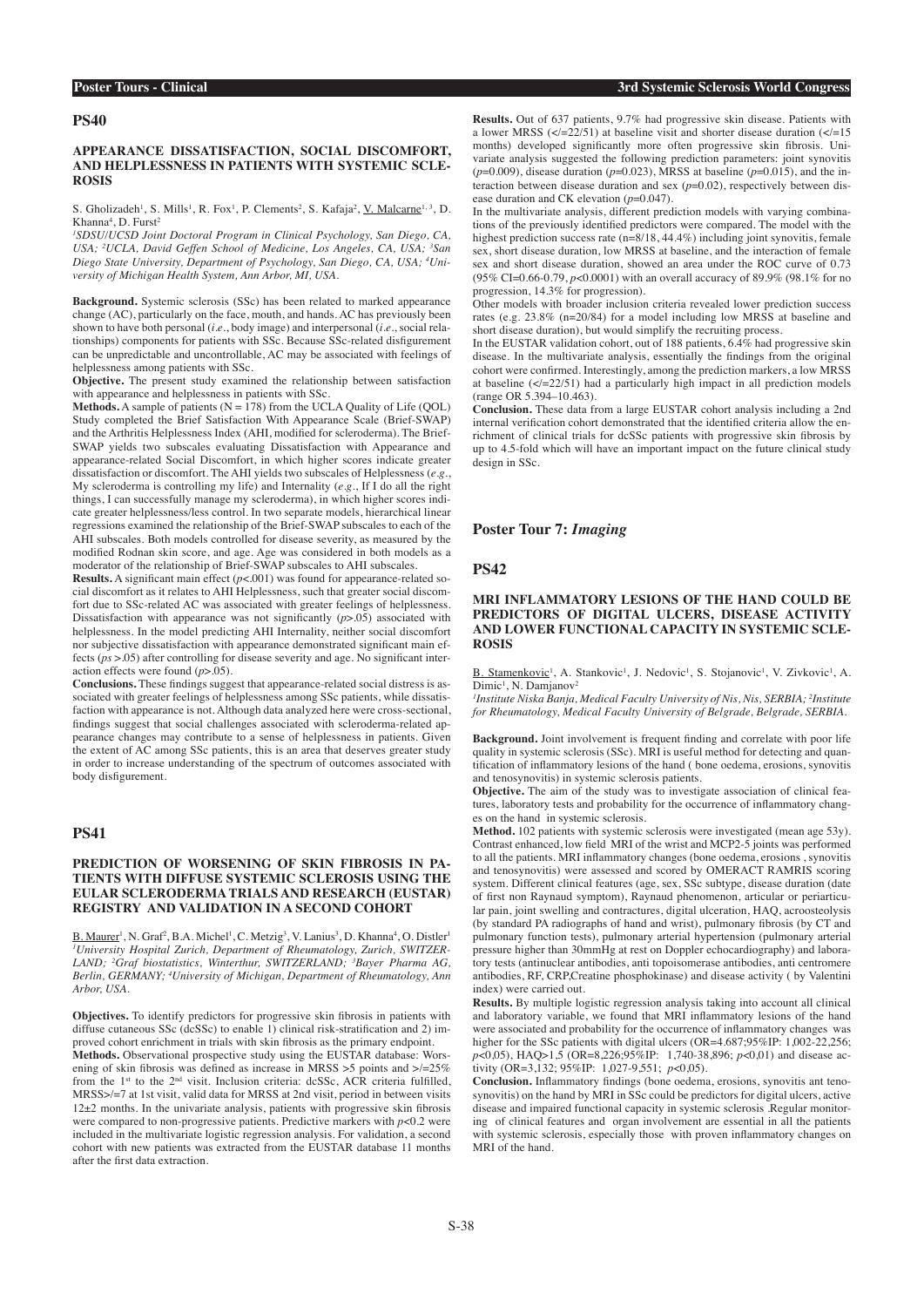#### **3rd Systemic Sclerosis World Congress Poster Tours - Clinical**

| Characteristics           | CML   |       | $95\%$ CI for CMC. | $\boldsymbol{p}$ |
|---------------------------|-------|-------|--------------------|------------------|
| Age                       | 1.024 | 0.962 | 1.069              | 0.271            |
| Disease duration          | 1.061 | 0.963 | 1.168              | 0.233            |
| Female                    | 0.953 | 0.100 | 9.128              | 0.967            |
| Disease duration $>5$ y   | 1.143 | 0.372 | 3.511              | 0.816            |
| Diffuse SSc               | 0.745 | 0.215 | 2.578              | 0.642            |
| Raynaud phenomenon        | 0.000 | 0.000 |                    | 0.999            |
| Digital ulcers            | 4.687 | 1.002 | 22.256             | 0.049            |
| HAO < 1.5                 | 0.236 | 1.740 | 38.896             | 0.008            |
| Distal Phalange reception | 3.488 | 0.727 | 16.732             | 0.118            |
| Muscle ??????             | 1.049 | 0.110 | 10.048             | 0.967            |
| D <sub>CCO</sub> < ??     | 1.971 | 0.366 | 0.167              | 0.286            |
| FVC < 75%                 | 1.130 | 0.277 | 4.416              | 0.864            |
| ?PAP>30mmHg               | 5.224 | 0.641 | 42.561             | 0.122            |
| Positive ANA              | 1.099 | 0.309 | 3.904              | 0.884            |
| Creatine phosphokinase    |       | 0.000 |                    | 0.999            |
| Positive CRP              | 2.656 | 0.549 | 12.841             | 0.224            |
| Positive RF               |       | 0.000 |                    | 0.999            |
| Active disease            | 3.132 | 1.027 | 9.551              | 0.045            |

### **PS43**

### **EVALUATION OF BLOOD PERFUSION IN DIFFERENT SKIN AREAS OF SYSTEMIC SCLEROSIS PATIENTS BY LASER SPECKLE CONTRAST ANALYSIS AND CORRELATIONS WITH NAILFOLDMICROANGIOPATHY EXTENT**

#### A. Sulli<sup>1</sup>, B. Ruaro<sup>1</sup>, F. Ravera<sup>1</sup>, D. Stanciu<sup>2</sup>, C. Pizzorni<sup>1</sup>, M. Cutolo<sup>1</sup>

*1 Research Laboratory and Academic Division of Clinical Rheumatology, Department of Internal Medicine, University of Genoa, Genoa, ITALY; 2 Research Center on Rheumatic Diseases, Department of Internal Medicine and Rheumatology Sf. Maria Hospital, Bucharest, ROMANIA.*

**Objective.** This study aimed at investigating by laser speckle contrast analysis (LASCA) blood perfusion (BP) at different skin sites in systemic sclerosis (SSc) patients, looking for any correlation with the extent of the nailfold capillary damage.

**Methods.** Sixty-eight SSc patients (mean disease duration 7±6 years) and 68 healthy subjects (CNT) matched for age and sex were enrolled. BP was assessed by LASCA in the facial and dorsal/palmar regions of the hand in both SSc patients and CNT. Different regions of interest (ROI) were created on their hands: fingertips, periungual areas, dorsum and palm of both hands as well as their face: forehead, tip of nose, zygomas and perioral regions. The average BP was scored as perfusion units (PU) (1). Videocapillaroscopy (NVC) was used to detect the proper pattern of nailfold microangiopathy (early, active or late) (2).

**Results.** SSc patients had a statistically significant lower median BP than CNT at the level of fingertip (86 and 189 PU, respectively, *p*<0.0001), periungual (69 and 140 PU, respectively, p<0.0001) and palm areas (78 and 111 PU, respectively,  $p$ <0.0001). Whereas, both groups had similar BP values at dorsum of hands, whole face, and different ROIs of the face. There was a statistically significant correlation between BP of the fingertips and BP of the periungual areas in both SSc patients and CNT  $(p<0.0001)$ . A statistically significant correlation was also observed in both groups between palm and fingertip areas (*p*<0.0001), dorsum and periungual areas (*p*=0.0003 and p=0.05, respectively), dorsum and palm (*p*=0.0008 and p=0.0001, respectively). The median BP gradient between fingertips and palm was lower in SSc patients than in CNT (11 and 67 PU, respectively, *p*<0.0001), as was the gradient between the dorsum and periungual areas (25 and 69 PU, respectively, *p*=0.0009). A significant progressive decrease of BP was observed in SSc patients with progressive pattern of nailfold microangiopathy (early, active, and late) at the level of fingertip (p=0.004), periungual (*p*=0.007) and palm areas  $(p=0.02)$ .

**Conclusions.** This study shows that LASCA detects significant differences in BP at the level of fingertips, periungual areas, and palm of hands in SSc patients versus CNT. Furthermore a statistically significant correlation was observed between nailfold microangiopathy extent and BP at the level of fingertips, periungual areas, and palm of hands in SSc patients.

#### **References**

1. Ruaro B, *et al. Ann Rheum Dis* 2013; Aug 16, [Epub ahead of print]. 2. Cutolo M, *et al. Rheumatology* 2004; 43:719-26.

# **PS44**

### **CORRELATION BETWEEN BLOOD PERFUSION AND DER-MAL THICKNESS IN DIFFERENT SKIN AREAS OF SYSTEM-IC SCLEROSIS PATIENTS.**

B. Ruaro, A. Sulli , E. Alessandri, G. Ferrari, M.A. Cimmino, M. Cutolo *Research Laboratory and Academic Division of Clinical Rheumatology, Department of Internal Medicine, University of Genoa, Genoa, ITALY.*

**Objective.** The aim of this study was to identify possible correlations between peripheral blood perfusion (BP) and dermal thickness (DT) in three different areas of skin (periungual, dorsum of hand and zygoma), in SSc patients.

**Methods.** Sixty-three SSc patients (mean age 64±11SD years) were enrolled. BP was analysed by laser speckle contrast analysis (LASCA) at the level of dorsal region of hands and face in SSc patients (1). Different regions of interest (ROI) were created at level of periungual areas of the 3rd finger bilaterally, dorsum of both hands and zygomas, and the average BP was scored as perfusion units (PU). Both high frequency ultrasound (US) and modified Rodnan skin score (mRss) were used to evaluate average DT at the level of dorsum of 3rd finger, hand and zygoma bilaterally (2). US and LASCA were also performed in 63 age and sex matched healthy subjects (CNT).

**Results.** A negative correlation was observed between BP and both ultrasound-DT ( $p=0.0005$ ) and mRss ( $p=0.007$ ) in SSc patients at the level of fingers. No statistically significant correlation was found between BP and both ultrasound-DT and mRss at level of dorsum of hand and zygomas in SSc patients. In CNT no statistically significant correlation was detected between BP and ultrasound-DT at the level of fingers, dorsum of hands or zygomas. SSc patients showed a statistically significant lower BP at level of periungual areas when compared with healthy subjects ( $p$ <0.0001). No statistically significant difference in BP values was observed between SSc and CNT at the level of dorsum of hand and zygomas. SSc patients showed a statistically significant higher ultrasound-DT at the level of periungual areas, dorsum of hands and zygomas than CNT (*p*<0.0001, for all). A statistically significant positive correlation was observed between ultrasound-DT and mRss in SSc patients at level of the three areas (periungual  $p<0.0001$ ; dorsum of hand *p*=0.03; zygoma *p*=0.0001).

**Conclusions.** This study demonstrates a relationship between periungual BP evaluated by LASCA and finger DT evaluated by both US and mRss in SSc patients. SSc patients have a statistically significant higher DT at level of dorsum of finger, hand or zygoma than healthy subjects. There is a significant positive correlation between US and mRss in the assessment of DT. **References** 

1. Ruaro B, *et al. Ann Rheum Dis* 2013; Aug 16, [Epub ahead of print].

2. Sulli A, *et al. Ann Rheum Dis* 2013; May 3, [Epub ahead of print].

### **PS45**

### **STABILISATION OF MICROCIRCULATION IN EARLY SYS-TEMIC SCLEROSIS PATIENTS WITH DIFFUSE SKIN IN-VOLVEMENT FOLLOWING RITUXIMAB TREATMENT**

 $V. Smith<sup>1</sup>$ , C. Pizzorni<sup>2</sup>, V. Riccieri<sup>3</sup>, S. Decuman<sup>4</sup>, Y. Piette<sup>1</sup>, A. Sulli<sup>2</sup>, E. Deschepper<sup>5</sup>, F. De Keyser<sup>1, 4</sup>, M. Cutolo<sup>2</sup>

*1 Department of Rheumatology, Ghent University Hospital, Ghent, BELGIUM;*  <sup>2</sup> Research Laboratory and Academic Unit of Clinical Rheumatology, Department *of Internal Medicine, University of Genova, Genova, ITALY; 3 Department of Internal Medicine and Medical Specialities, University Sapienza, Rome, ITALY;*  <sup>4</sup>Department of Internal Medicine, Ghent University, Ghent, BELGIUM; <sup>5</sup>Bio*statistics Unit, Ghent University, Ghent, BELGIUM.*

**Background.** Systemic sclerosis (SSc) is a multisystemic autoimmune disease characterized by fibrosis of the skin and internal organs, generalized microvasculopathy and antibody response against various cellular antigens. In between others, our group recently reported stabilisation of internal organ involvement during 2-year follow-up in an open pilot study of a 2-treatment course (month  $0/6$ ) of rituximab (RTX) in patients with early diffuse SSc (dcSSc). As SSc is characterized by progressive microangiopathy over time it may be worthwhile to investigate whether treatment with RTX could also stabilize microangiopathy in dcSSc.

**Aim.** This study assesses microangiopathic evolution by nailfold videocapillarocopic (NVC) analysis after two treatment course (month 0/6) with rituximab in early dcSSc patients.

**Methods.** Twelve months follow-up (open-label study) of six consecutive patients with early dcSSc. Patients received an infusion of two times 1000 mg RTX at month 0 and 6, together with 100 mg methylprednisolone. Low-dose prednisolone (no higher than 10 mg/day) was allowed, provided that patients were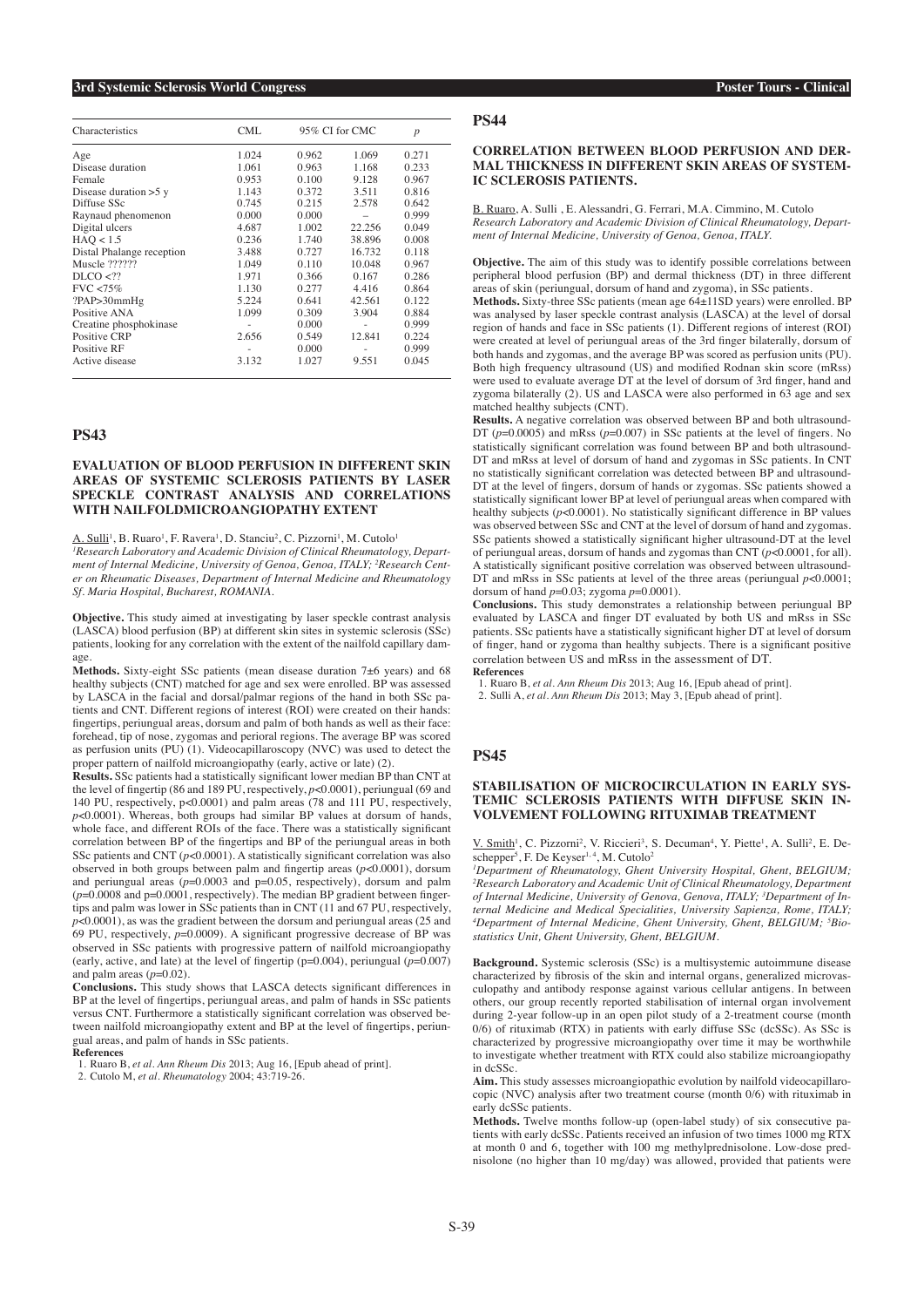taking a stable dose at least 12 weeks before inclusion. All disease-modifying antirheumatic drugs (except methotrexate) were stopped 12 weeks before screening. Patients were on a stable dose methotrexate (10-25 mg/week) as background therapy since at least 12 weeks. Capillaroscopic assessment, clinical read outs (modified Rodnan skin score, mRSS; lung function and echocardiography) and disease activity score (DAS) were performed at 0, 3, 6 and 12 months.

**Results.** There was a clinical significant change in skin score with a mean (SD) mRSS of 24.8 (5.95) at baseline and 10.2 (1.17) at month 12 (Mixed Model Analyses, MMA,  $p$ <0.001) and a significant decrease in DAS, with a mean of 4.2 (1.69) at baseline and 0.6 (0.74) at month 12 ( MMA *p*<0.001). Indices of internal organ involvement remained stable (Table I). Semi-quantitatively scored NVC parameters remained stable showing no progression of the microvascular damage during follow-up: mean score (SD) of capillary loss at baseline/12 months: 2.170 (0.408)/ 1.830 (0.408) (MMA *p*=0.341), mean score (SD) of giants at baseline/ 12 months: 0.670 (0.516)/ 1.17 (0.408) (MMA *p*=0.093), mean score of haemorrhages at baseline/12 months: 0.670 (0.516)/1.00 (0.000) (MMA *p*=0.529) and mean score of neoangiogenesis at baseline/12 months: 0.830 (0.408)/ 0.830 (0.753) (MMA *p*=0.383) (Table II).

**Conclusions.** This is the first open pilot study to show that two immunosuppressive treatment courses with RTX may not only have potential efficacy for skin and stabilisation of internal organ involvement but also additional stabilisation of microangiopathic parameters in early dcSSc.

| Table I. Changes in clinical parameters in patients with early and severe Diffuse cutaneous Systemic Sclerosis (DcSSc) treated with Rituximab (n=6). |  |  |  |
|------------------------------------------------------------------------------------------------------------------------------------------------------|--|--|--|
|                                                                                                                                                      |  |  |  |

| Variable                                | Statistic                                 | 0 <sub>M</sub>                                                        | 3M <sup>9</sup>                                     | $p$ -value* | 6M                                                                     | $p$ -value* | 12M                                                                 | $p$ -value*<br>MMA <sub>12M</sub> | $p$ -value |
|-----------------------------------------|-------------------------------------------|-----------------------------------------------------------------------|-----------------------------------------------------|-------------|------------------------------------------------------------------------|-------------|---------------------------------------------------------------------|-----------------------------------|------------|
| mRSS                                    | Mean, SD<br>Median (QLQ3)<br>Min, max     | 24.8(5.95)<br>25.0(19.3, 30.0)<br>(17.0, 33.0)                        | 18.6(8.68)<br>15.0(12.5, 26.5)<br>(11.0, 33.0)      | 0.026       | 13.8(5.19)<br>13.5(8.8, 19.3)<br>(8.9, 20.0)                           | < 0.001     | 10.2(1.17)<br>10.0(9.0, 11.3)<br>(9.0, 12.0)                        | < 0.001                           | < 0.001    |
| <b>DLCO</b><br>(% of normal)            | Mean, SD<br>Median $(01, 03)$<br>Min, max | 70.2 (12.98)<br>68.0(59.8, 85.0)<br>(53.0, 85.0)                      | 61.0(12.21)<br>61.0(51.0, 71.0)<br>(44.0, 78.0)     | 0.105       | 66.5 (15.98)<br>67.0(57.5, 5.3)<br>(41.0, 91.0)                        | 0.213       | 69.3 (18.13)<br>69.5(59.0, 83.8)<br>38.0, 92.0                      | 0.771                             | 0.302      |
| <b>FVC</b><br>$(\% \text{ of normal})$  | Mean, SD<br>Median $(Q1, Q3)$<br>Min, max | 99.7 (13.77)<br>99.0 (88.8, 113.3)<br>(79.0, 117.0)                   | 94.4 (11.08)<br>97.0 (84.0, 103.5)<br>(77.0, 105.0) | 0.590       | 100.5(17.74)<br>100.5(86.0, 116.0)<br>(74.0, 125.0)                    | 0.808       | 101.2(13.85)<br>105.5(91.0, 111.5)<br>(76, 113)                     | 0.646                             | 0.781      |
| <b>TLC</b><br>$(\% \text{ of normal})$  | Mean, SD<br>Median $(Q1, Q3)$<br>Min. max | $87.5(9-40)$<br>87.0 (78.0, 94.8)<br>(78.9, 103.0)                    | 83.8 (9.52)<br>81.0 (76.5, 92.5)<br>(74.0, 99.0)    | 0.970       | 88.7 (1574)<br>85.0 (78.3, 103.8)<br>(68.0, 112.0)                     | 0.740       | 94.5 (14.6)<br>94.0 (83.8, 104.5)<br>(74.0, 118.0)                  | 0.062                             | 0.191      |
| <b>FEV</b><br>$(\% \text{ of normal})$  | Mean, SD<br>Median $(Q1, Q3)$<br>Min, max | 92.5 (10.15)<br>90.0 (83.5, 104.3)<br>(82.0, 105.0)                   | 91.0 (12.02)<br>95.0 (78.5, 101.5)<br>(77.0, 105.0) | 0.447       | 91.8 (12.29)<br>95.0 (79.3, 101.0)<br>(74.0, 107.0)                    | 0.796       | 97.3 (11.76)<br>98.0 (87.5, 107.0)<br>(80, 113)                     | 0.077                             | 0.088      |
| <b>DAS</b>                              | Mean, SD<br>Median $(Q1, Q3)$<br>Min, max | 4.2(1.69)<br>3.8(3.1, 5.5)<br>(2.0, 7.0)                              | 1.8(1.15)<br>2.0(0.75, 2.75)<br>(0.0, 3.0)          | < 0.001     | 1.1(0.58)<br>1.0(0.5, 1.6)<br>(0.5, 2.0)                               | < 0.001     | 0.6(0.74)<br>0.5(0.0, 0.88)<br>(0.0, 2.0)                           | < 0.001                           | < 0.001    |
| $s$ PAP /mm $Hg$ )                      | Mean, SD<br>Median $(01, 03)$<br>Min, max | $30.5(2.65)*$<br>$31.0 (27.8, 32.8)^9$<br>$(27.0, 33.0)$ <sup>9</sup> | 30.4(6.19)<br>28.0 (25.5, 36.5)<br>(23.0, 39.0)     | 0.581       | $33.0 (8.25)^9$<br>$32.0(25.5, 41.0)$ <sup>9</sup><br>$(23.0, 44.0)^9$ | 0.734       | $30.4 (4.45)^{9} 0.430$<br>$29.0(26.5, 35.0)^9$<br>$(25.0, 35.0)^9$ | 0.603                             |            |
| <b>LVEF</b><br>$(\% \text{ of normal})$ | Mean, SD<br>Median $(Q1, Q3)$<br>Min, max | $58.5(8.10)*$<br>57.5 (51.3, 66.8)*<br>(50.0, 69.0)                   | 65.8 (7.82)<br>69.0 (58.0,72.0)<br>(55.0, 75.0)     | 0.094       | 59.5 (4.93)<br>59.0 (55.0, 63.3)<br>(55.0, 67.0)                       | 0.830       | 63.5(5.72)<br>64.0 (58.8, 69.0)<br>(55.0, 69.0)                     | 0.239                             | 0.238      |

\*Significance of all values versus baseline; aN=5. \*N=4, MMA: Mixed Model Analysis; mRSS: modified Rodman skin score; DLCO: diffusion capacity for carbon monocide; FVC: forced vital capacity; TLC: total lung capacity; FEV: forced expiratory volume; DAS: disease activity score; sPAP: systolic pulmonary artery pressure; LVEF: left ventricular ejection fraction.

|  |  |  | Table II. Microangiopathic evolution (semi-quantitative scores) in patients with early bDcSSc treated with rituximab $(N=6)$ . |
|--|--|--|--------------------------------------------------------------------------------------------------------------------------------|
|--|--|--|--------------------------------------------------------------------------------------------------------------------------------|

| Cap Variable                                                                                                    | Statistic                      | 0 <sub>M</sub>                                | 3M <sup>5</sup>                               | $p$ -value* | 6M                                            | $p$ -value* | 12M                                            | $p$ -value* | $p$ -value<br><b>MMA</b> |
|-----------------------------------------------------------------------------------------------------------------|--------------------------------|-----------------------------------------------|-----------------------------------------------|-------------|-----------------------------------------------|-------------|------------------------------------------------|-------------|--------------------------|
| SO Capillary loss                                                                                               | Mean, SD<br>Median<br>Min, max | 2.17(0.408)<br>2.0(2.0, 2.25)<br>2.0, 3.0     | 2.20(0.447)<br>2.0(2.0, 2.50)<br>2.0, 3.0     | 0.915       | 2.17(0.753)<br>2.0(1.75, 3.00)<br>1.0, 3.0    | 1.000       | 1.83 (0.408)<br>2.0(1.75, 2.00)<br>1.0, 2.0    | 0.147       | 0.341                    |
| SO Giants                                                                                                       | Mean, SD<br>Median<br>Min. max | 0.67(0.516)<br>1.00(0.00, 1.00)<br>0.00, 1.00 | 1.00(0.000)<br>1.00(0.00, 1.00)<br>1.00, 1.00 | 0.122       | 1.00(0.000)<br>1.00(0.00, 1.00)<br>1.00, 1.00 | 0.099       | 1.17(0.408)<br>1.00, 1.25<br>1.00, 2.00        | 0.016       | 0.093                    |
| SO Haemorrages                                                                                                  | Mean, SD<br>Median             | 0.67(0.516)<br>1.00(0.00, 1.00)               | 0.80(0.447)<br>1.00(0.50, 1.00)               | 0.590       | 0.83(0.408)<br>1.00(0.75, 1.00)               | 0.463       | 1.00(0.000)<br>1.00 (0.00, 1.00)               | 0.154       | 0.529                    |
|                                                                                                                 | Median<br>Min. max             | 0.83(0.408)<br>1.00(0.75, 1.00)<br>0.00, 1.00 | 1.20(1.095)<br>1.00(0.50, 2.00)<br>0.00, 3.00 | 0.132       | 1.00(0.632)<br>1.00(0.75, 1.25)<br>0.00, 2.00 | 0.573       | 0.83(0.753)<br>1.00 (0.00, 1.25)<br>0.00, 2.00 | 1.000       | 0.383                    |
| SO Neoangiogenesis Mean, SD<br>* <i>p</i> -value versus Baseline; SQ: semi-quatitative; <sup><i>IN=5</i>.</sup> | Min. max                       | 0.00, 1.00                                    | 0.00, 1.00                                    |             | 0.00, 1.00                                    |             | 1.00 1.00                                      |             |                          |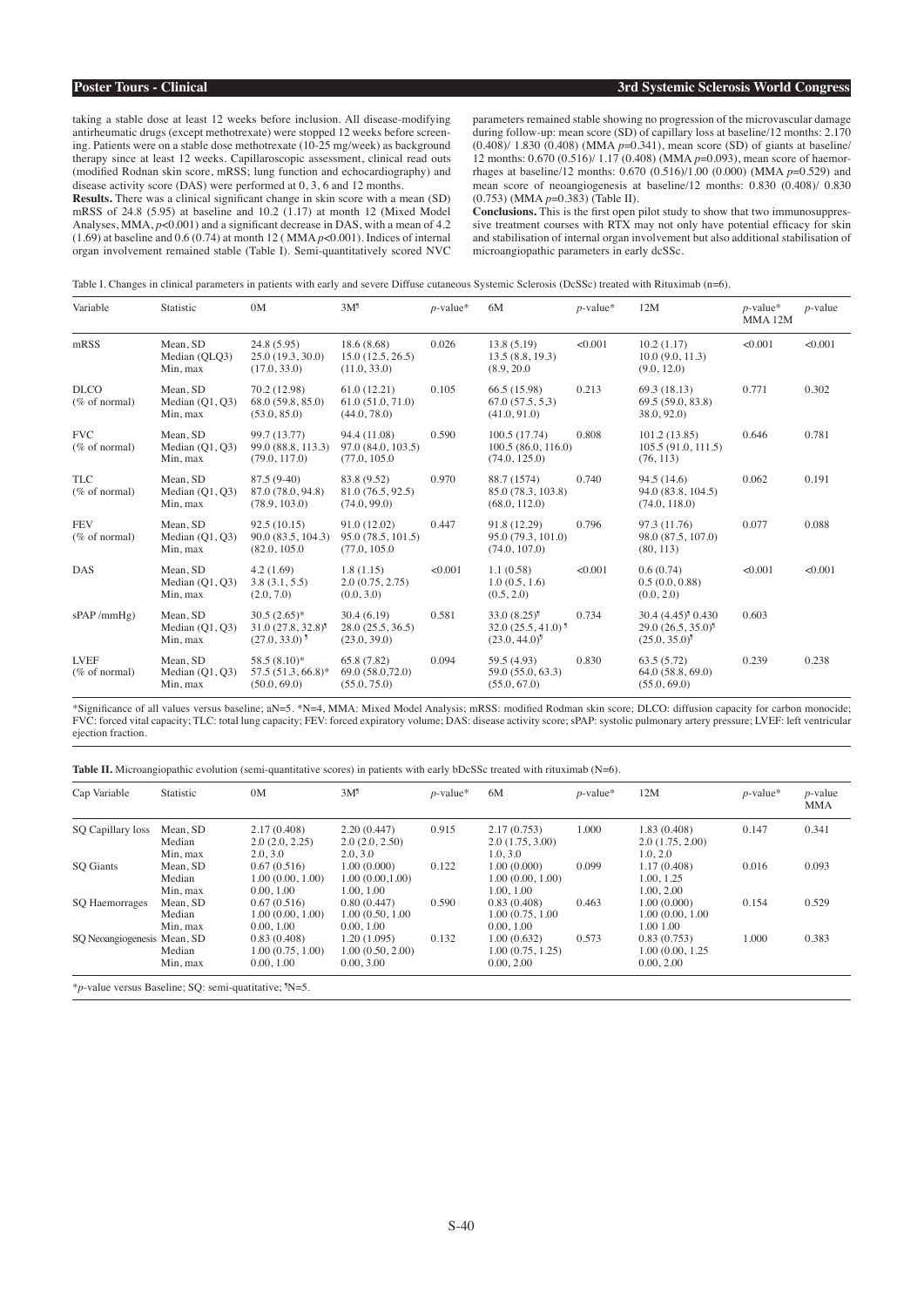#### **ASSESSMENT OF SKIN BLOOD FLOW AND STRUCTURE IN LOCALISED SCLERODERMA USING NON-INVASIVE IMAG-ING**

A. Murray<sup>1,2</sup>, T. Moore<sup>1</sup>, J. Manning<sup>3</sup>, G. Dinsdale<sup>1,2</sup>, J. Wilkinson<sup>4</sup>, M. Bhushan<sup>5</sup>,  $C.E.M.$  Griffiths<sup>5</sup>, A.L. Herrick<sup>1</sup>

<sup>1</sup> Centre for Musculoskeletal Research, University of Manchester, Manchester *Academic Health Science Centre, Salford Royal NHS Foundation Trust, Salford, UNITED KINGDOM; 2 Photon Science Institute, University of Manchester, Manchester, UNITED KINGDOM; 3 Rheumatology Directorate, Salford Royal NHS Foundation Trust, Salford, UNITED KINGDOM; 4 Centre for Biostatistics, University of Manchester, Manchester Academic Health Science Centre, Salford Royal NHS Foundation Trust, Salford, UNITED KINGDOM; 5 Dermatology Centre, Salford Royal NHS Foundation Trust, University of Manchester, Manchester Academic Health Science Centre, UNITED KINGDOM.*

**Background.** Localised scleroderma (morphoea) often occurs in patients with no other symptoms of a connective tissue diease such as systemic sclerosis (SSc). Extensive morphoea can cause major morbidity, disability and disfigurement and its pathophysiology is poorly understood. Studying morphoea enhances knowedge of the structure and function of areas of skin affected by scleroderma, isolated as they are from the other disease processes associated with SSc; this consequently enables a better understanding of the pathogenesis of scleroderma in general. The aim of this study was to investigate, with non-invasive imaging, the relationship between perfusion and the localised abnormalities of skin structure which characterise morphoea.

**Methods.** 32 patients with morphoea underwent imaging at affected and unaffected sites. The skin was imaged with high frequency ultrasound (HFUS) and optical coherence tomography (OCT) to determine thickness. Perfusion was imaged directly with dual wavelength (red [deeper] and green [superficial]) laser Doppler imaging (LDI), and indirectly with thermography.

**Results.** Epidermal and dermal thickness was decreased at affected compared to unaffected sites; however, only differences in epidermal thickness  $(p=0.03$ [HFUS] and *p*=0.005 [OCT]) were significant for active plaques, and only one of the epidermal thickness measurements  $(p=0.11$  [HFUS] and  $p=0.004$  [OCT]) was significant for inactive plaques. Deeper perfusion was higher within plaques than at unaffected sites  $(p<0.001$  for red LDI,  $p<0.0001$  for thermography) but superficial perfusion (green LDI) was similar between sites. An inverse association was found between epidermal thickness and superficial perfusion (HFUS and green LDI) but no association was found for deeper perfusion (HFUS and thermography).

**Conclusions.** This is the first study of morphoea to look for associations between HFUS, OCT and LDI and thermography. The study confirms loss of epidermal thickness and an increase in deeper perfusion in morphea plaques. Changes in soft tissue thickness are not confined to epidermis and dermis but occur also in underlying tissue (evidenced by red LDI results). The relationship between perfusion and the loss of subcutaneous tissue requires further investigation to fully understand the pathogenesis of morphea plaques.

# **PS47**

### **VIRTUAL TOUCH IMAGING AND QUANTIFICATIONTM: IS IT POSSIBLE TO DISTINGUISH "UNAFFECTED" SKIN IN PATIENTS FROM HEALTHY SKIN?**

T. Santiago<sup>1</sup>, M. Coutinho<sup>1</sup>, M.J. Salvador<sup>1</sup>, F. Delgaldo<sup>2,3</sup>, A.C. Redmond<sup>2,3</sup>, J.A.P. Da Silva1

<sup>1</sup>Rheumatology Department, Centro Hospitalar e Universitário de Coimbra, *Coimbra, PORTUGAL; 2 Leeds Institute of Rheumatic and Musculoskeletal Medicine, University of Leeds, Leeds, UNITED KINGDOM; 3 NIHR Leeds Musculoskeletal Biomedical Research Unit, Leeds Teaching Hospitals Trust, Leeds, UNITED KINGDOM.*

**Background/Purpose.** Skin involvement is a fundamental clinical feature in systemic sclerosis (SSc), often considered the primary outcome in clinical trials. Nonetheless, it remains orphan of a sensitive and reliable quantitative assessment technique. Virtual Touch Imaging and Quantification (VTIQ) is a new elastography imaging method that provides qualitative and quantitative information about absolute skin stiffness.

The purpose of this study was to compare absolute skin stiffness values of clinically unaffected scleroderma skin and the skin of healthy controls (HC), using VTIQ. **Method.** Absolute skin stiffness was measured on the basis of shear-wave velocity (expressed in meters per second), using a VTIQ, at 16 of the 17 anatomical sites of the modified Rodnan skin score (mRSS) (anterior chest, abdomen, upperarms, forearms, fingers, hands, thighs, legs and feet bilaterally). Twenty-six patients (13 limited SSc, 13 diffuse SSc), and 17 age- and gender-matched HC were included.

Higher shear-wave velocity values represent harder tissues. mRSS was established at each anatomical site by an assessor blinded to the VTIQ findings. For the purpose of this study we only included, for SSc patients, anatomical sites with clinically unaffected skin (local mRSS = 0). Comparison between groups was performed through Mann-Whitney test, *p* values <0.05 were considered significant. **Results** Absolute skin stiffness measurements were higher in all SSc "unaffected" areas than in the HC, reaching statistical significance in eight out of 16 measurements sites (See Table I).

**Conclusion.** VTIQ adds sensitivity to the assessment of skin stiffness in SSc. What appears to be "normal" skin in SSc may be already pathologic, as shown by increased sheer-wave velocity. VTIQ may help in the identification of patients in an early phase of the disease and assist in the evaluation of novel therapies.

Table I. Shear wawe velocities values (m/s) in SSc patients and controls.

|                | Patients | $n(*)$ | Controls | <b>Differences</b><br>between patients<br>and conrols<br>$(p$ values) |
|----------------|----------|--------|----------|-----------------------------------------------------------------------|
| Anterior chest | 2.8(0.7) | $17*$  | 2.3(0.7) | 0.05                                                                  |
| Abdomen        | 2.5(0.4) | 21     | 2.0(0.6) | 0.016                                                                 |
| Upperarm left  | 2.7(0.5) | 19     | 2.3(0.4) | 0.004                                                                 |
| Upperarm right | 2.4(0.4) | 18     | 2.2(0.5) | NS.                                                                   |
| Forearm left   | 2.5(0.3) | 14     | 2.1(0.4) | 0.008                                                                 |
| Forearm right  | 2.5(0.4) | 13     | 2.3(0.3) | NS.                                                                   |
| Hand left      | 2.6(0.4) | 7      | 2.2(0.5) | NS.                                                                   |
| Hand right     | 2.7(0.4) | 7      | 2.2(1.1) | 0.011                                                                 |
| Phalanx left   | 2.7(0.4) | 1      | 2.3(0.4) |                                                                       |
| Phalanx right  | 3.1(0.8) | 3      | 2.2(0.4) |                                                                       |
| Thigh left     | 2.3(0.6) | 23     | 2.1(0.3) | <b>NS</b>                                                             |
| Thigh right    | 2.4(0.4) | 23     | 2.1(0.2) | 0.004                                                                 |
| Leg left       | 3.1(1.0) | 19     | 2.4(0.4) | 0.012                                                                 |
| Leg right      | 2.6(0.5) | 18     | 2.5(0.5) | NS.                                                                   |
| Foot right     | 2.9(0.7) | 14     | 2.2(0.3) | 0.003                                                                 |
| Foot left      | 2.6(0.6) | 15     | 2.3(0.4) | NS                                                                    |

Shear wawe velocities values (m/s) are shown as mean (standard deviation). p<0.06 was considered statistically significant. NS: not significant; n (\*) Number of sites from 26 SSc patients with local  $\overline{m}$ SS = 0. Of the patients with  $\overline{m}$ SS=0, 18 had a limited SSc, and one had a diffuse SSc.

#### **PS48**

### **IMAGING OF SCLERODERMA WITH OPTICAL COHER-ENCE TOMOGRAPHY**

#### H.C Ring<sup>1</sup>, A. Hussain<sup>1</sup>, M. Mogensen<sup>2</sup>

<sup>1</sup>Dept of Dermatology, Roskilde Hospital, Roskilde, DENMARK; <sup>2</sup>Dept of *Dermato-Venereology, Bispebjerg Hospital, Copenhagen, DENMARK.*

**Background.** Systemic scleroderma (SSc) is a connective tissue disease with abnormalities in vascular, immunological and fibrotic pathways. The vasculopathy is characterized by fibrointimal proliferation of small vessels and vasospastic episodes that may lead to tissue ischaemia and over time morphological skin changes characterized by skin fibrosis. Optical Coherence Tomography (OCT) provides a non-invasive, easily applicable optical imaging method for assessment of skin. In several clinical studies using OCT scanning, it has been demonstrated a potential tool for non-invasive assessment of non-melanoma skin cancer. Scleroderma is characteristic in OCT scans due to the homogeneous appearance of dermis due to fibrosis. This poster demonstrates the characteristic OCT morphology of scleroderma and other skin conditions with fibrosis.

**Methods.** Skin morphology and scar formation were studied using VivoSight OCT scanner (Michelson Diagnostics Ltd., UK). The system's 10 micron axial resolution is complemented by 7.5 micron lateral resolution throughout a 2 mm depth range in tissue. OCT is an optical analogue of ultrasound imaging, the images produced are similar to b-mode ultrasound images, showing a vertical section of the tissue but with a resolution better than a typical high-frequency ultrasound system.

**Results.** The normal skin in OCT scans clearly demonstrates the well-known layering of the skin. This architectural pattern is, however, in striking contrast to the OCT images obtained from scleroderma skin and other similar skin conditions as keloids. In scleroderma a disarray of the normal layering of the skin was demonstrated. The OCT images displayed no difference between the two types of scleroderma (morphea and systemic scleroderma). However, in contrast to keloid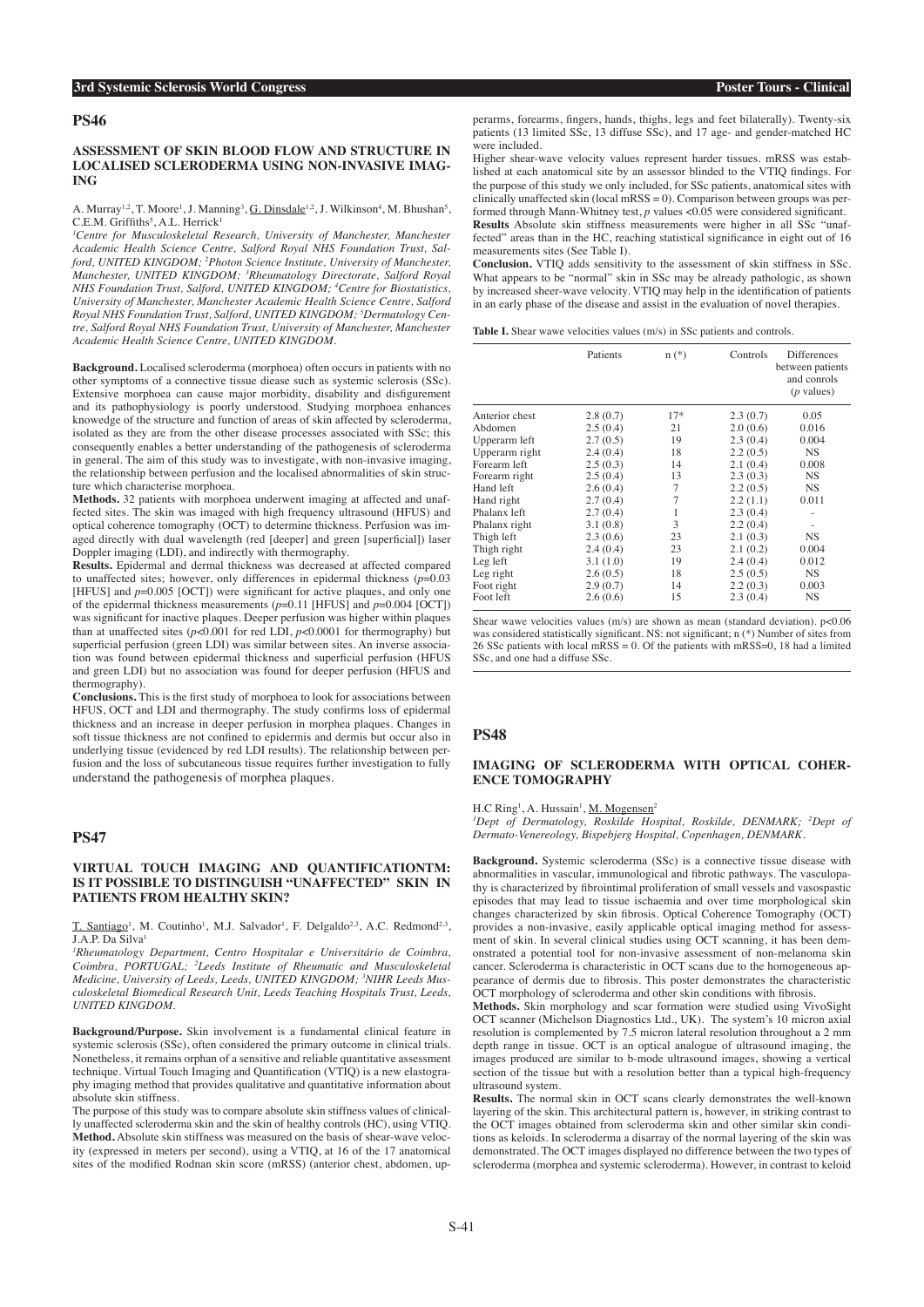tissue the scleroderma images displayed a more cohesive appearance indicating a difference in density of collagen or other dermal structures. The poster will display multiple OCT images.

Conclusion. In scleroderma novel anti-fibrosing agents and other treatment options are emerging and non-invasive monitoring of dermal collagen morphology is warranted during treatment trials. An OCT study from 2013 has demonstrated a good correlation between OCT images of systemic scleroderma skin and the modified Rodnan skin score and further OCT studies of scleroderma is ongoing.

## **Poster Tour 8:** *Therapy / Miscellaneous*

#### **PS49**

### **TOWARDS PERSONALIZED MEDICINE: MOLECULAR DI-AGNOSTICS FOR SYSTEMIC SCLEROSIS – UTILIZING GENE EXPRESSION PROFILING TO GUIDE PATIENT MAN-AGEMENT**

Y. Nesbeth<sup>1</sup>, T. Wood<sup>2</sup>, M. Hinchcliff<sup>3</sup>, S. Podlusky<sup>3</sup>, J. Reder<sup>1</sup>, M. Whitfield<sup>2</sup> *1 Celdara Medical LLC, Lebanon, NH, USA; 2 Dartmouth Geisel School of Medicine, Department of Genetics, Hanover, NH, USA; 3 Northwestern University Feinberg School of Medicine, Department of Internal Medicine, Division of Rheumatology, Chicago, IL, USA.*

Systemic sclerosis (SSc) is a devastating autoimmune disease of unidentified etiology. To date, almost every efficacy trial in SSc has failed. However, multiple SSc clinical trials have shown efficacy for subsets of patients for unknown reasons. Gene expression analysis has elucidated a fundamental factor underlying these challenges: SSc is a heterogeneous disease and the molecular pathways underlying the disease differ among subsets of patients. Clinically similar patients, all diagnosed with SSc, may have different deregulated pathways underlying their particular disease. While cutaneous fibrosis, internal organ involvement, vascular abnormalities and autoantibody formation are common across subtypes, prognosis and response to therapy vary with gene expression subtypes. This is critical to both the treatment of individual patients and the clinical development of novel therapies.

Gene expression profiling and molecular classification of SSc patients can reveal actionable molecular information to inform treatment decisions. This approach is now standard for other diseases, e.g. stratification of breast cancer patients, 25-30% of whom overexpress HER2, which drives tumor growth. Administering Herceptin, which targets HER2, to a global population of breast cancer patients would be detrimental (due to side effects), ineffective (due to non-responders) and uneconomical. But the ability to molecularly classify patients has rapidly transformed care for this and other disease states.

We have developed a microarray-based test (ScleroType™) that distinguishes the natural subtypes of SSc. Knowledge of the pathological factors that drive disease enables the precise selection of drugs that specifically target the patient's deregulated pathway, and the precise selection of patients that are able to respond to a specific drug under development while delivering real-time quantitative feedback as to whether a drug is working in that patient. In an investigator-initiated clinical trial of mycophenolate mofetil (MMF), nearly all SSc patients who demonstrated clinical improvement (assessed by skin score) belong to the inflammatory gene expression subset. In contrast, in trials for imatinib mesylate, patients who demonstrated improvement expressed a fibroproliferative gene expression signature. Work with other established and experimental drugs is ongoing.

Celdara Medical provides detailed molecular profiling for SSc as a service, in a highly automated and controlled CLIA-certified environment. We are receiving reimbursement for this test from leading American insurance companies. Physicians, drug developers, and of course, patients will benefit from the fundamental knowledge about a specific patient's disease that is provided by molecular subtyping. Here we present the state of the art as well as future directions being undertaken in our labs.

#### **PS50**

### **ANTI IL-6 RECEPTOR ANTAGONIST FOR THE TREATMENT OF DIFFUSE CUTANEOUS SYSTEMIC SCLEROSIS**

# R. Baytner-Zamir<sup>1,2</sup>, Y. Levy<sup>1,3</sup>

<sup>1</sup>Meir Medical Center, Department of Medicine E, Kfar Saba, ISRAEL; <sup>2</sup>Tech*nion, Israel Institute of Technology, Ruth & Bruce Rappaport Faculty of Medi*cine, Haifa, ISRAEL; <sup>3</sup>Tel-Aviv University, Sackler Faculty of Medicine, Tel-Aviv, *ISRAEL.*

**Background.** Systemic sclerosis (SSc) is an autoimmune connective tissue disorder of unknown etiology that is characterized by fibrosis of the skin and internal organs. Few reports have hypothesized that interleukin-6 (IL-6) is involved in the pathogenesis of SSc. Tocilizumab is an IL-6 receptor antagonist used primarily for the treatment of rheumatoid arthritis. Currently there is growing evidence for the benefit of Tocilizumab in other systemic autoimmune diseases, including SSc.

**Objective.** To examine the effects of Tocilizumab treatment on patients with severe diffuse cutaneous SSc (dcSSc) in whom conventional treatments for SSc have failed.

**Methods.** Three dcSSc patients were administered Tocilizumab at a dose of 8 mg/kg body weight once every 4 weeks. All patients had severe dcSSc with cutaneous and systemic involvement, and an immense negative impact on their quality of life. Clinical and biological assessments were performed before and after 4 to 14 infusions of Tocilizumab.

**Results.** All three patients showed disease improvement with Tocilizumab treatment. Patients' blood works normalized or improved substantially. Rodnan skin score and swollen and tender joint counts decreased. The two patients who suffered from lung involvement showed improved respiratory function tests. All three patients had improved ADL (activities of daily living) scores with Tocilizumab treatment. However, Tocilizumab treatment had no effect on the patients' Raynaud's phenomenon, digital ulcers or gastro-intestinal reflux. Tocilizumab was well tolerated by all three patients.

**Conclusion.** All three cases of dcSSc reported showed improvement under treatment with Tocilizumab. Tocilizumab may be beneficial for the treatment of resistant SSc. Tocilizumab should be considered as treatment in cases of sever SSc where conventional treatment has failed, or alternatively for patients with contraindications for conventional treatment.

# **PS51**

### **SAFETY AND EFFICACY OF COMBINED B CELL-DEPLE-TION THERAPY WITH RITUXIMAB AND CYCLOPHOSPHA-MIDE IN SYSTEMIC SCLEROSIS.**

L. Picco, G. De Marchi, E. Di Poi, P. Masolini, S. De Vita *Rheumatology Clinic, DMBS, University of Udine, Udine, ITALY.*

**Introduction.** Systemic sclerosis (SSc) is a multisystemic autoimmune disease characterized by fibrosis of skin and internal organs, generalized microvasculopathy, and antibody response against various cellular antigens. There is growing evidence that B cells play a key role in the pathogenesis of Systemic Sclerosis (SSc)1. Cyclophosphamide is the most widely used and studied treatment for early and severe SSc-ILD2. Furthermore there are preliminary studies on the efficacy of Rituximab in SSc skin involvement3. However there are no data about combined B cell-depletion therapy with Rituximab and Cyclophosphamide.

**Objective.** Clinical assessment of combined B cell-depletion therapy with Rituximab and Cyclophoshamide in SSc.

**Materials and Methods.** Patient 1: 48-year-old women, affected by lcSSc with rapidly progressive skin involvement, polyarthritis and mild lung involvement; anti-Scl70 negative, anti-RP11 positive; basal Modified Rodnan Skin score 17. Patient 2: 44-year-old man, with recent onset lcSSc characterized by severe rapidly progressive skin involvement, oesophageal and joint involvement; anti-Scl70 negative, anti-RP11 positive; basal Modified Rodnan Skin score 27.

Both patients received Rituximab 1 gm on days 1 and 15 plus Cyclophosphamide 500 mg every two weeks for six months. Patients were retreated after nine months with Rituximab (1 gm x 2). Patients were evaluated every three months, with total follow-up of 12 months.

**Results.** Both patients showed a decrease in Modified Rodnan Skin score. In patient 1, who presented a less severe cutaneous involvement, skin involvement improved dramatically. In both patients there was an improvement of joint involvement; patient 1 doesn't need DMARDS therapy while patient 2 started Methotrexate three months after retreatment with Rituximab. There was also an improvement of quality of life evaluated by SF-36 Questionnaire, in particular in the items concerning physical functioning, role-physical and bodily pain. The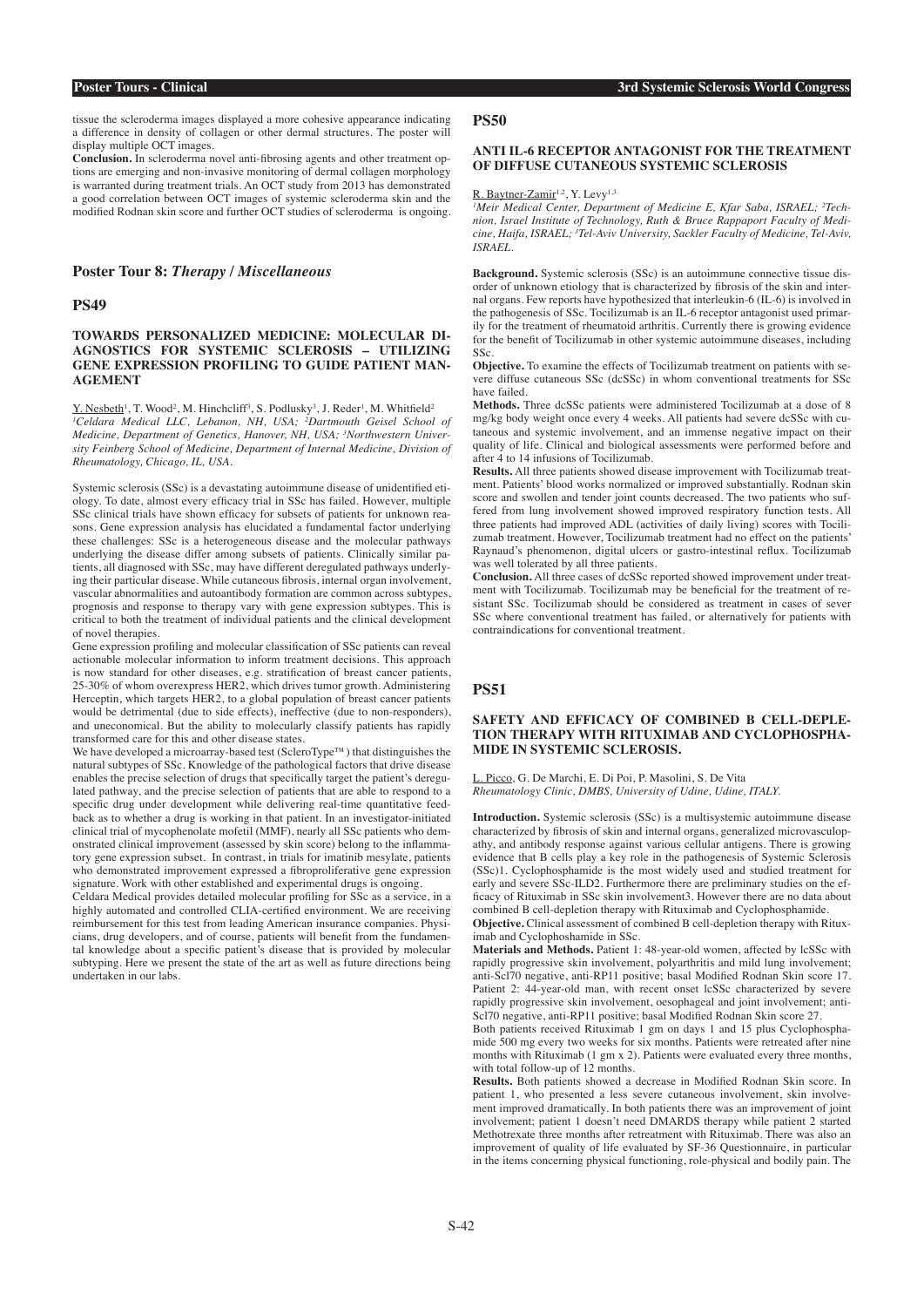# **3rd Systemic Sclerosis World Congress Poster Tours - Clinical**

combined therapy Rituximab plus Cyclophosphamide was well tolerated; no patient showed neutropenia. Patient 2 presented cutaneous herpes zoster reactivation 8 months after the beginning of the protocol.

**Conclusions.** Combined B cell-depletion therapy with Rituximab and Cyclophosphamide in SSc represents an effective and acceptable choice in selected patients with progressive SSc.

### **References**

- 1. Bosello S., *et al.* B cells in systemic sclerosis: A possible target for therapy. *Autoimmun Rev.*, 2011.
- 2. Tashkin DP. *et al.* Cyclophosphamide versus placebo in scleroderma lung disease.

*N Engl J Med*., 2006 3. Smith V. *et al.* Rituximab in diffuse cutaneous systemic sclerosis: an open-label clinical and histopathological study. *Ann Rheum Dis*., 2010.

**Table.**

|                 | Pt.1           |          |          |          |          |                |
|-----------------|----------------|----------|----------|----------|----------|----------------|
|                 | $\theta$       | $+6M$    | $+12M$   | $\Omega$ | $+6M$    | $+12M$         |
| Tender J        | $\overline{4}$ | $\theta$ | $\Omega$ |          | $\Omega$ | $\mathfrak{D}$ |
| <b>MRSS</b>     | 17             | 15       |          | 27       | 21       | 20             |
| <b>SF 36 FP</b> | 10             |          | 65       | 10       |          | 45             |
| <b>SF 36 RP</b> | $\Omega$       |          | 50       | $\Omega$ |          | 25             |
| <b>SF 36 BP</b> | 30             |          | 84       | $\Omega$ |          | 30             |
| <b>SF 36 GH</b> | 20             |          | 37       | 10       |          | 35             |
| <b>SF 36 VT</b> | 15             |          | 50       | 10       |          | 15             |
| SF 36 SF        | 37             |          | 75       | 25       |          | 12             |
| <b>SF 36 RE</b> |                | 100      |          | $\Omega$ |          | 33             |
| <b>SF 36 MH</b> | 52             |          | 80       | 8        |          | 24             |

### **PS52**

# **5-YEAR FOLLOW UP OF ABATACEPT THERAPY FOR SYS-TEMIC SCLEROSIS WITH CHRONIC ARTHRITIS**

# E. Di Poi, P. Masolini, G. De Marchi, L. Picco, S. De Vita

*Rheumatology Clinic, DSMB, University of Udine, Udine, ITALY.*

**Objective.** To assess long term safety and effectiveness of abatacept therapy for systemic sclerosis with chronic arthritis.

**Case report.** We describe the case of a 76 years old female patient with chronic arthritis anti-CCP and RF positive, though non-erosive, from 2003, refractory to several treatments (failed methotrexate, leflunomide, etanercept, rituximab). She received abatacept 10 mg/kg/month, from december 2008 in association with methotrexate 15 mg weekly. Systemic sclerosis was diagnosed in 1995 and caractherized by limited skin involvement, Raynaud's phenomenon, teleangiectasia, calcinosis, disphagia without documented esophageal dilatation (CREST syndrome). Before starting abatacept the polyarthritis was active with DAS28 5.1. At baseline, antinuclear-centromere antibodies were positive 1:1280. A mild reduction of TLCO (63%) without interstitial lung disease and with normal pulmonary arterial pressure by echocardiography (20 mmHg) were reported.

After the first year of treatment, abatacept induced a significant reduction in swollen and tender joint count, improvement in DAS28 with a EULAR good response (DAS28 1.74). Then we observed a slight increase in DAS28 compatible with a moderate response from december 2011 up to date. No radiological erosion was detected at hands and feet.

Skin involvement remained stable, no digital ulcer occurred. Pulmonary and cardiologic assessment were made every year: mild reduction of TLCO persisted until month 48, then a slight decrease was reported at month 56 (TLCO 49%) without clinical variations and with a mild but non significant increase of pulmonary arterial pressure (32 mmHg) that remained in normal range. No decrease in FVC and TLC was detected. Neither deterioration of esophageal dysmothility nor symptoms of gastrointestinal involvement were reported. Renal function remained in normal range (serum creatinine 1 mg/dl).

Abatacept was well tolerated during 56 months and treatment is still ongoing. **Conclusions.** Abatacept proved to be a good treatment also in the long term for systemic sclerosis associated to chronic arthritis. In agreement with previous studies 1 further controlled investigation is worthwhile.

#### **References**

 1. Elhai M, Meunier M, Mattucci-Cernic M *et al.* Outcomes of patients with systemic sclerosis-associated polyarthritis and myopathy treated with tocilizumab or abatacept: a EUSTAR observational study. *Ann Rheum Dis* 2013; 72: 1217-1220.

## **PS53**

### **WHAT ARE SYSTEMIC SCLEROSIS-RELATED CALCINOSES MADE OF AND CAN WE DISSOLVE THEM?**

 $C. Lydon<sup>1</sup>, T. Lowe<sup>2</sup>, P. Withers<sup>2</sup>, A. Herrick<sup>3</sup>, P. O'Brien<sup>1</sup>, R. Winpenny<sup>1</sup>$ *1 School of Chemistry, University of Manchester, Manchester, UNITED KING-DOM; 2 The Manchester X-Ray Imaging Facility, School of Materials, University of Manchester, Manchester, UNITED KINGDOM; 3 Centre for Musculoskeletal Research The University of Manchester, UNITED KINGDOM.*

**Background and aim.** Approximately 25- 40% of patients with systemic sclerosis will develop calcinosis, with the knees, elbows and fingertips being commonly affected.1 There is limited information in the literature on the composition of calcinotic lumps, 2,3 although what is available (mostly X-ray diffraction data, microscopy and thermal analyses) suggests that they consist of B carbonated apatite. The aim of this research was to unite all of these methods and more to provide a complete image of the structure and composition of calcinoses associated with systemic sclerosis with a view to identifying compounds which are able to break them down.

**Methods.** Micro-computed tomography (XCT), thermal (TGA), powder x-ray diffraction (PXRD), elemental, electron microscopy (SEM) and infra-red (IR) analyses were carried out to determine the elemental composition and internal structure of the deposits. The calcinotic deposits had either extruded spontaneously or were surgically removed. For dissolution studies, samples were covered with a solution of the desired reagent and sonicated. The amount of calcium taken up by the solution was measured by elemental analysis.

**Results.** Hydroxyapatite (Ca10(PO4)6(OH)2) was the main component of the four samples examined. The presence of carbonate was confirmed by IR and TGA studies. The internal composition of these deposits was probed by SEM and XCT, which show that the samples have very different structures, despite having similar elemental compositions. This is shown in figure 1a, where the sample on the right is visibly more porous than that on the left. The dissolution screening indicated that picolinic and citric acid and selected aminocarboxylate calcium chelators were most effective at breaking down or dissolving the deposits.



**Conclusion.** Calcinotic deposits were found to consist of hydroxyapatite with a carbonated component. A greater understanding of the composition of these structures could lead to a better understanding of their formation, potential prevention and improved treatment. Citric and picolinic acids and aminocarboxylate compounds were identified as potential compounds for treating calcinosis. **References**

1. S. Chander, P. Gordon, Current Opinion in *Rheumatology* 2012, 24, 158-164.

- 2. G. Daculsi, G. Faure, B. Kerebel, Calcif *Tissue Int* 1983, 35, 723-727;
- 3. J. L. Leroux, F. Pernot, P. Fedou, P. Poubelle, F. Bonnel, P. Baldet, F. Blotman, L. Simon, *J Rheumatol* 1983, 10, 242-246.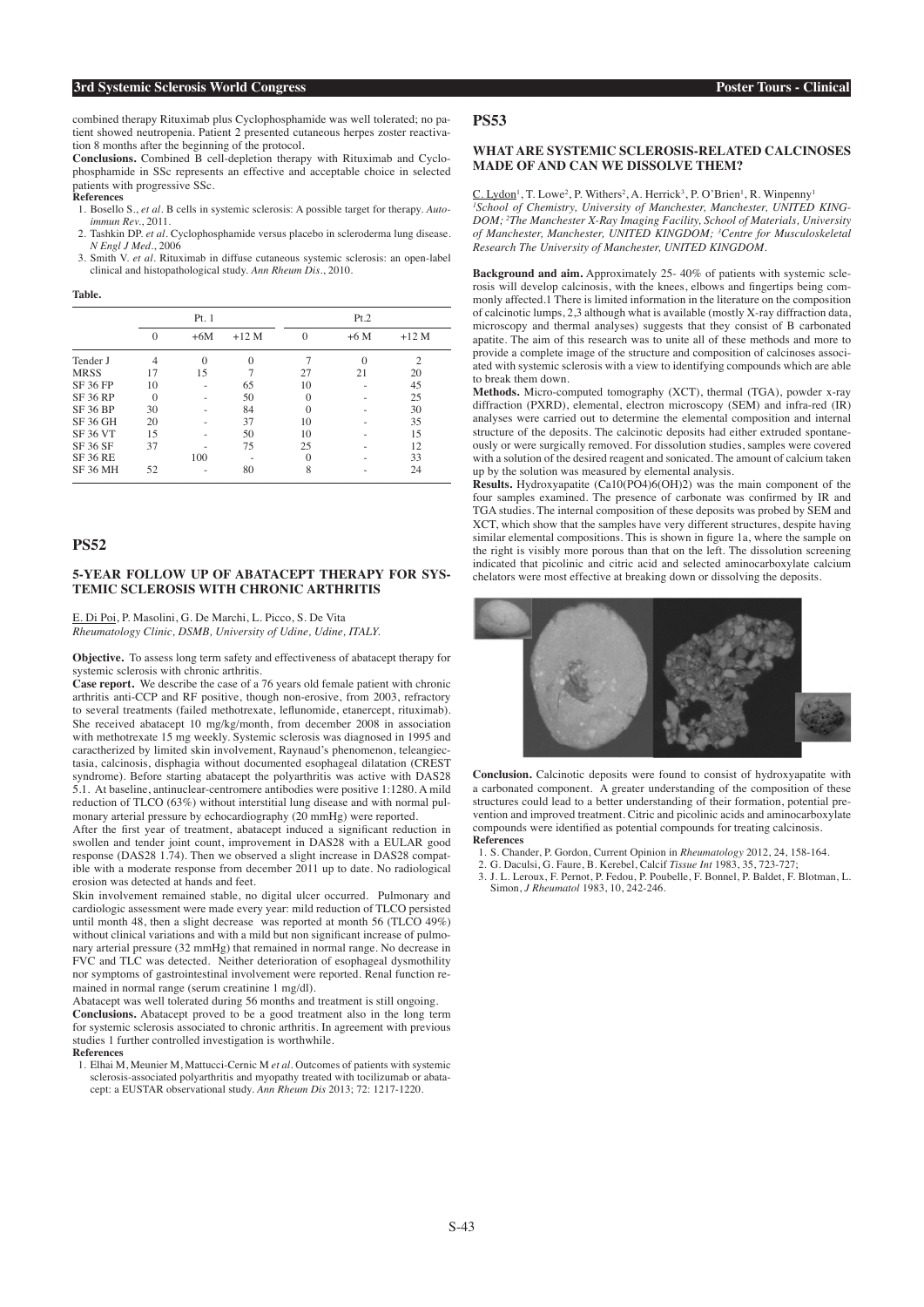### **ANTICENTROMERE ANTIBODY, DISEASE DURATION AND HISTORY OF SURGICAL DEBRIDEMENTS PREDICT CALCI-NOSIS IN PATIENTS WITH SYSTEMIC SCLEROSIS**

#### M. Mahmood<sup>1</sup>, J. Wilkinson<sup>2</sup>, <u>J. Mannin</u>g<sup>3</sup>, A. Herrick<sup>1</sup>

*1 Centre for Musculoskeletal Research, Salford Royal NHS Foundation Trust, The University of Manchester, Salford, UNITED KINGDOM; 2 Centre for Biostatistics, Institute of Population Health, The University of Manchester, Salford, UNITED KINGDOM; 3 Rheumatology Directorate, Salford Royal NHS Foundation Trust, Salford, UNITED KINGDOM.*

**Background.** Calcinosis (subcutaneous deposits of calcium occurring predominantly over pressure points), is a characteristic feature of systemic sclerosis (SSc), occurring in 20-40% of patients. Our aim was to examine clinical and serological associates of SSc-related calcinosis, and whether it is possible to build a model to predict presence of calcinosis.

**Methods.** This was a retrospective cohort study of patients with SSc attending a tertiary referral centre. Clinical and demographic features were reviewed. The variables examined were: age, gender, disease subtype, duration of SSc, previous intravenous prostanoid infusions, surgical debridement and/or amputation, autoantibody status (anticentromere and antitopoisomerase), pulmonary fibrosis and pulmonary hypertension. Logistic regression was used to investigate associations between demographic and clinical factors and the odds of clinical calcinosis. Variables of interest were then combined in a multiple regression model to obtain adjusted odds ratios and confidence intervals.

**Results.** A total of 317 patients (86% female, median age 60 years, range 24-91) were included. Ninety-four (30%) had clinically apparent calcinosis. Age distribution, and gender, were similar in those with and without calcinosis. Although a number of predictors suggested themselves during exploratory analysis of the data, only surgical debridements (history of debridements in 30.9% of those with and 8.6% without calcinosis), anticentromere status (positive in 54.3% with and 31.8% without calcinosis) and disease duration (17.0 years with and 10.7 years without calcinosis) remained significant after adjusting for other variables. Therefore a patient who had had debridements was more likely to have calcinosis compared to one who had not (OR [95% CI]: 3.39 [1.61 to 7.13]). Similarly, a patient with anticentromere positivity was more likely to have calcinosis (OR  $[95\% \text{ CI}]$ : 2.28 [1.24 to 4.21]). The odds of having calcinosis increased with disease duration (OR [95% CI]: 1.08 [1.04 to 1.11]): the odds of having calcinosis increased by 8% (CI, 4 to 11%) for each year since diagnosis. The specificity of the model was high (correctly classifying a patient who did not have calcinosis 91% of the time), but the sensitivity was relatively low, correctly classifying a patient who did have calcinosis only 35% of the time.

**Conclusions.** In a cohort of patients with SSc attending a tertiary centre, history of surgical debridement, positive anticentromere antibody and disease duration were predictors of calcinosis. However, the low sensitivity of a multiple regression model suggests there are other important predictors of calcinosis that have not been accounted for in this analysis.

# **PS55**

### **ANTI-CARBAMYLATED PROTEIN ANTIBODIES ARE PRE-SENT IN SYSTEMIC SCLEROSIS**

V. Riccieri, I. Bartosiewicz, M. PEndolino, K. Stefanantoni , N. Iannace, C. Alessandri, G. Valesini

*Università La Sapienza, Dipartimento di Medicina Interna e Specialità Mediche - Roma, Italia, Roma, ITALY.*

**Background.** Anti-CarP antibodies, a newly discovered autoantibody system in rheumatoid arthritis (RA), are present in patients with arthralgia and their presence predicts the development of RA independent from anti–CCP antibodies (1). Protein carbamylation, promoted by uremia and inflammation (2), is linked to vascular dysfunction and activation of mesangial cell with consequent collagen deposition and fibrosis (3,4,5). Thus we investigated for the presence of anti-CarP antibodies in patients with systemic sclerosis (SSc), where vascular damage is relevant.

**Patients and Methods.** We enrolled 48 patients with SSc. The mean age was 59,3 years (range 22–80 years), mean disease duration 116,3 months (range 3–360 months). Twenty-three patients (47,9%) had a diffuse form of the disease and 25 (52%) a limited one.

We found pulmonary fibrosis in 25 (52%) SSc patients, gastrointestinal symptoms in 24 (50%), pulmonary hypertension in 14 (29%), cardiac involvement in 9  $(18,75\%)$ .

Twenty-eight (58,3%) patients had an articular involvement.

Detection of Anti-CarP antibodies were performed by ELISA according to Shi J *et al.* while rheumatoid factor (RF) was measured by nephelometry.

**Results.** Eight patients (16,6%) were positive for anti-CarP antibodies, 14 (29%) had RF. In the SSc group of patients anti-CarP positivity was significantly higher than in the control group:  $8(16,6\%)$  patients versus  $1(2\%)$  control (311 UI, range 57–1762, versus 135 UI, range 39–749; *p*<0,001).

We found a significant correlation of anti-CarP antibody serum levels with RF (*p*<0,03). Almost all the anti-CarP antibody positive patients had articular involvement (7/8 patients, 86%), but it didn't gain a statistical significance. No significant correlation was found with any other clinical and laboratory data.

**Conclusions.** Anti-CarP antibodies are present in patients with SSc and correlates with RF positivity.

Further investigations on a major number of cases are needed to assess the role, if any for these new autoantibodies in this disease. **References**

 1. Shi J *et al.* Anti–CarP Protein Antibodies Are Present in Arthralgia Patients and Predict the Development of RA. *Arthritis Rheum* 2013; 65: 911-915.

- 2. Berlyne GM *et al.* Carbamylated proteins and peptides in health and in uremia. *Nephron* 1998; 79: 125–130.
- 3. Shaykh M *et al.* Carbamylated proteins activate glomerular mesangial cells and stimulate collagen deposition. *J Lab Clin Med* 1999; 133(3): 302-308.
- 4. Sirpal S. MPO-mediated lipoprotein carbamylation as a mechanistic pathway for atherosclerotic vascular disease. *Clin Sci Lond* 2009; 116: 681-95.
- 5. Wang Z *et al.* Protein carbamylation links inflammation, smoking, uremia and atherogenesis. *Nat Med* 2007; 13: 1176-84.

#### **Poster Tour 9:** *Musculoskeletal System & Rehabilitation*

#### **PS56**

### **THE DEVELOPMENT OF A MODIFIED HAND MOBILITY IN SCLERODERMA TEST AND ITS POTENTIAL AS AN OUT-COME MEASURE IN SYSTEMIC SCLEROSIS**

G. Sandqvist, J.Å Nilsson, D.M Wuttge, R Hesselstrand

*Section of Rheumatology, Department of Clinical Sciences, Lund University, Lund, SWEDEN.*

**Objective.** To develop the hand mobility in scleroderma (HAMIS) test to a modified HAMIS (mHAMIS) to make the test more feasible and to evaluate its psychometric properties in early systemic sclerosis (SSc) and during long-term follow-up.

**Methods.** This retrospective study is based on 266 patients previously examined using the original HAMIS. It comprises a cross-sectional part to develop the mHAMIS test, and a longitudinal design, to evaluate the psychometric properties of mHAMIS. Data were stratified into three groups with different disease durations: 1) 0–3 years, 2) 3.1–5 years, and 3) 5.1–9 years after disease onset. Sixtyfour patients were assessed in the first group and were included in the longitudinal study. Disease parameters were: skin involvement using disease subset and the modified Rodnan skin score, digital lesions and serum cartilage oligomeric matrix protein (COMP).

**Results.** Cronbach's alpha with item reduction was calculated separately for each group. Based on these analyses, a mHAMIS test consisting of finger flexion, finger extension, finger abduction and dorsal extension was created. The internal consistency of mHAMIS was: 0.78, 0.83 and 0.73 in the three groups. In the whole study group, mHAMIS showed a significant correlation with hand skin score (rs: 0.44), and was able to discriminate limited cutaneous SSc from diffuse cutaneous SSc (p=0.001). Longitudinal values of the mHAMIS, the hand skin score and serum COMP were closely paralleled, and the change in mHAMIS score between baseline and the first follow-up examination was significantly correlated with the change in hand skin score ( $rs = .44$ ;  $p = 0.001$ ) and the change in serum COMP (rs=.68; *p*=0.001).

**Conclusions.** The mHAMIS involves 4 easily measurable items, and has the potential to be a relevant measure of outcome in the evaluation of the consequences of fibrotic skin involvement in SSc.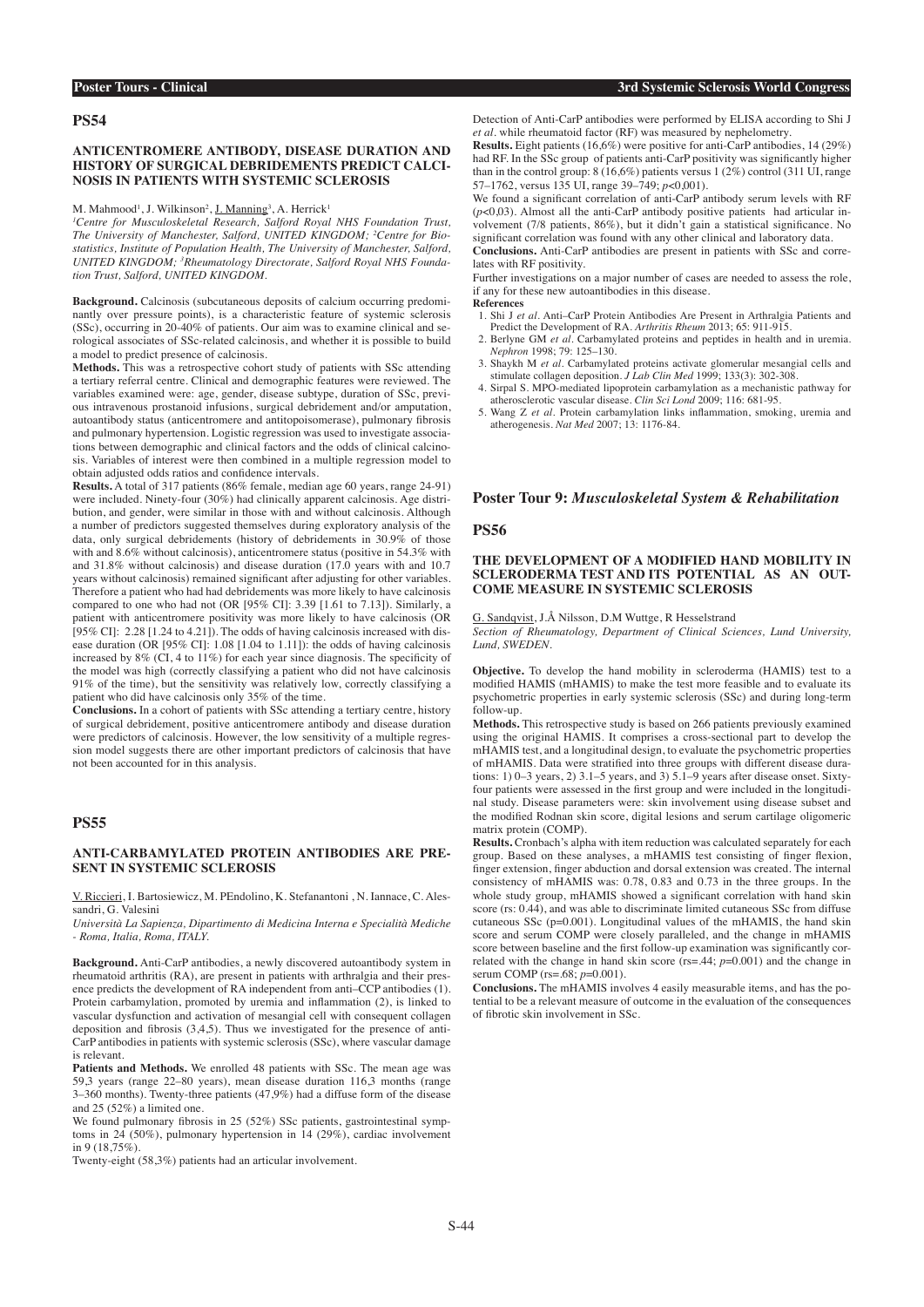### **ANALYSIS OF PATIENTS WITH SYSTEMIC SCLEROSIS AND RHEUMATOID ARTHRITIS OVERLAP SYNDROME**

A. Parma, A. Della Rossa, A. D'ascanio, S. Barsotti, C. Stagnaro, S. Bombardieri *Dipartimento di Malattie Muscolo Scheletriche e Cutanee U.O. Reumatologia, Pisa, ITALY.*

**Introduction.** Joint involvement is a common clinical feature in patients with systemic sclerosis (SSc), however, a true overlap with rheumatoid arthritis (RA) is rarer.

**Purpose.** The aim of the present work was to investigate prevalence, clinical and therapeutic approach as well as the serological profile of a series of SSc-RA patients.

**Patients and methods.** Of the 439 patients with SSc evaluated at our clinic, we retrospectively identified those who have an overlap syndrome and then we analyzed the main epidemiological, clinical and serological features of patients with SSc-RA.

**Results.** We identified 68 patients with overlap syndrome, including 18 with RA. Table I shows the main features of the patients with SSc-RA compared with those without RA.

There were no significant differences between the two groups in the prevalence of diffuse cutaneous SSc (26.3% in SSc-RA versus 28%), in the organ involvement (heart, lung and esophagus) and in the prevalence of digital ulcers.

The prevalence of anticentromere antibody (ACA) was lower in overlap SSc-RA (22.3% vs 47%, *p*0.06). SSc patients with RA developed arthralgia prior to Raynaud's phenomenon at a significantly higher incidence than those without (72% versus 25%, *p*<0.001).

In 60% of the patients the diagnosis of RA was subsequent to SSc onset, in 20% the diagnosis antedated SSc and in 20% was made in the same year. Eight of the 12 patients (75%) had erosive arthritis.

Rheumatoid factor (FR) and anti-citrullinated protein antibodies (ACPA) were more significantly higher in patients with SSc-RA (55.5% vs. 10.7%, *p*<0.001; 27.2% vs. 0.45%, *p*<0.001, respectively).

SSc-RA overlap syndrome subjects were compared with a group of patients with RA alone matched for age, sex and disease duration. Between the two groups there were no significant differences in the therapeutic approach (use of biological drugs and total dose of glucocorticoids). In boths groups the most used DMARDs were Methotrexate, Hydroxychloroquine and Leflunomide.

**Discussion.** The data of our study confirm those present in the literature. RA is one of the most common overlap disease in SSc patients (4,1%). RA doesn't seem to have a significant impact on the disease features of SSc. Furthermore SSc-RA patients seem to have a disease profile similar to RA subjects without SSc, as the therapeutic approach shows no difference.

**Table I.** Epidemiological features ofSSc-RA as compared to SSc non RA subjects.

|                                           | N 18            | SSc with RA SSc without RA<br>N 421 | $\boldsymbol{p}$ |
|-------------------------------------------|-----------------|-------------------------------------|------------------|
| male.female                               | 1.17            | $1 - 11$                            | <b>NS</b>        |
| Age, years (mean $+$ ds)                  | $64.12 + 10.99$ | $59.25 + 14.23$                     | <b>NS</b>        |
| Age at onset of $SSc$ , years (mean + ds) | $52.31 + 13.66$ | 49.88+14.77                         | <b>NS</b>        |
| Age at onset of RA, years (mean+ ds)      | $54.47 + 13.37$ |                                     |                  |
| Duration of $SSc$ , years (mean $+ ds$ )  | $10.81 + 9.74$  | $10.14 + 9.2$                       | NS               |
| Duration of RA, years (mean $+$ ds)       | $7.80 + 10.72$  | ÷                                   |                  |

#### **PS58**

### **ANTI-CCP ANTIBODIES AND RHEUMATOID FACTOR IN SYSTEMIC SCLEROSIS – PREVALENCE AND USEFULNESS**

E. Wielosz , M. Dryglewska, M. Majdan

*Department of Rheumatology and Connective Tissue Diseases, Medical University, Lublin, POLAND.*

**Introduction.** It is known that a-CCP antibodies and rheumatoid factor (RF) are the main tools to diagnose rheumatoid arthritis (RA). In systemic sclerosis (SSc), arthralgia are common manifestation but arthritis occurs rather rare. According to literature a-CCP antibodies and RF may be present in SSc, particularly with joint involvement.

**The aim.** The aim of the study was to assess the prevalence and usefulness of a-CCP antibodies and RF IgM in two groups of patients (pts) with SSc (limited cutaneous - lcSSc and diffuse cutaneous – dcSSc).

**Material and Methods.** The study was performed in 126 (99-female and 27 male) consecutive SSc patients treated in Department of Rheumatology, fulfilled the ACR classification criteria of SSc (57 diffuse SSc-dcSSc and 69 limited SSc –lcSSc). The mean age 53.5±13.11 years (range 18-81). The mean disease duration 6.27±6.02 years (range 0.1-23). A-CCP antibodies and RF in IgM class were determined using a ELISA commercial test. The different clinical and serological features of SSc was determined.

**Result.** According to our observation: 107/126 (80%) SSc pts had joint manifestations (arthralgia or arthritis), 38/126 (30%) SSc pts had arthritis and 8/126 (6.6%) had overlap syndrome (SSc- RA). The mean disease activity score28 (DAS 28) in group with SSc-RA was 4.46±1.29. A-CCP antibodies was found in 10 of 89 (11.2  $\frac{6}{9}$ ) SSc pts and RF IgM in 59 of 89(66%) pts. In group with joint involvement the a-CCP was present in 9 of 78 (11%) pts and RF in  $54$  of 77 (70%) pts. 1 of 10 (10%) pts had positive a-CCP antibodies and 4 of 13 (31%) pts had positive RF in SSc group without joint manifestations. In group with arthritis a-CCP antibodies was present 7 of 31 (22.6%) and RF was present in 20 of 28 (71%) pts. The significant higher titers of a-CCP antibodies  $(p=0.007)$ , RF IgM  $(p=0.038)$ , erythrocyte sedimentation rate (ESR)  $(p=0.019)$  and CRP  $(p=0.032)$ were observed in SSc group with arthritis compare to group without arthritis. Significant correlation was found between the group of SSc pts with arthritis and presence of a-CCP antibodies  $(p=0.013, \phi=0.263)$  and between the group of SSc pts with arthralgia and presence of RF IgM ( $p=0.025$ ,  $\phi=0.238$ ). No relationship was observed with arthritis and presence of RF IgM in SSc group.

**Conclusions.** 1. The prevalence of rheumatoid factor is common in systemic sclerosis. 2. In systemic sclerosis rheumatoid factor correlate with arthralgia and a-CCP antibodies correlate with arthritis.

#### **PS59**

### **EFFECTS OF PRESSURE RELIEVING INSOLES FOR FOOT PROBLEMS IN PEOPLE WITH SSC: THE PISCES RAND-OMIZED CONTROLLED TRIAL**

A. Redmond<sup>1</sup>, B. Alcacer-Pitarch<sup>1</sup>, J. Gray<sup>2</sup>, C. Denton<sup>3</sup>, A. Herrick<sup>4</sup>, N. Navarro-Coy<sup>2</sup>, H. Collie <sup>2</sup>, L. Loughrey<sup>1</sup>, S. Pavitt<sup>5</sup>, H. Siddle<sup>1</sup>, J. Wright<sup>2</sup>, P. Helliwell<sup>1</sup>, P. Emery<sup>1</sup>, M. Buch<sup>1</sup>

*1 Leeds Institute of Rheumatic and Musculoskeletal Medicine, Leeds, UNITED KINGDOM; 2 Leeds Institute for Clinical Trials Research, Leeds, UNITED KINGDOM; 3 Centre for Rheumatology, Royal Free Campus, University College London, London, UNITED KINGDOM; 4 Centre for Musculoskeletal Research, University of Manchester, Manchester, UNITED KINGDOM; 5 Leeds Institute of Health Sciences, University of Leeds, Leeds, UNITED KINGDOM.*

**Background.** Foot problems associated with systemic sclerosis (SSc; scleroderma) are common and disabling.

The objective of this randomized controlled trial was to evaluate whether foot pain and foot-related health status in SSc can be improved through the provision of a simple pressure-relieving and insulating insole.

**Methods.** A multicentre RCT conducted in four UK participating centres. A total of 141 consenting patients with confirmed SSc and plantar foot pain were randomised to receive either a commercially available pressure-relieving thermally insulating insole or a sham insole. Randomisation on a 1:1 basis was performed centrally.

The primary end point was a reduction in pain measured using the 100mm pain subscale of the Foot Function Index, after 12 weeks of intervention. Sample size was determined a priori based on a requirement to detect a 15mm difference (SD 25.7, alpha =  $0.05$  and power =  $90\%$ ).

In a subset of 49 patients at the lead centre, plantar pressure measures (maximum mean pressure at heel and forefoot, with and without insoles in situ) were also obtained.

**Results.** One hundred and thirty patients provided valid data for the primary endpoint. In both groups there was a systematic improvement in FFI pain subscale scores from baseline to 12 weeks (Active group -13.1mm, 95%CI -18.66 to-7.55; Sham group -10.7, 95%CI -16.17 to -5.28). An ANCOVA model adjusting for centre, gender and baseline FFI score confirmed no difference in effect between the intervention and sham groups (difference=-2.4, 95%CI -7.70 to 2.94, *p*=0.3778). Compared to a shoe-only baseline measure, the pressure was lowered in the heel region by use of the active insole (median difference (range) -24kPa (-75,22)) compared to the sham  $-4.6kPa$  ( $(-23,10)$ ,  $(p<0.01)$ ), but in the forefoot the difference between insole types was not significant; pressure change -17.2 kPa (-61,19) for the active insoles and  $-10.8$ kPa  $(-39,0)$  for sham insoles  $(p=0.31)$ .

**Conclusions.** The study compared a simple therapeutic insole with a sham device and found that over 12 weeks both produced a clinically worthwhile improvement in patient reported foot pain but with no difference between intervention arms. The active device produced a significantly greater reduction in pressure than the sham at the heel although not at the forefoot. This exploratory analysis suggests therefore, that despite careful selection the sham device introduced some unintended physical effect. The difficulty with employing a true sham as a control in physical intervention trials such as this may suggest the need for a zero intervention arm for similar studies in future.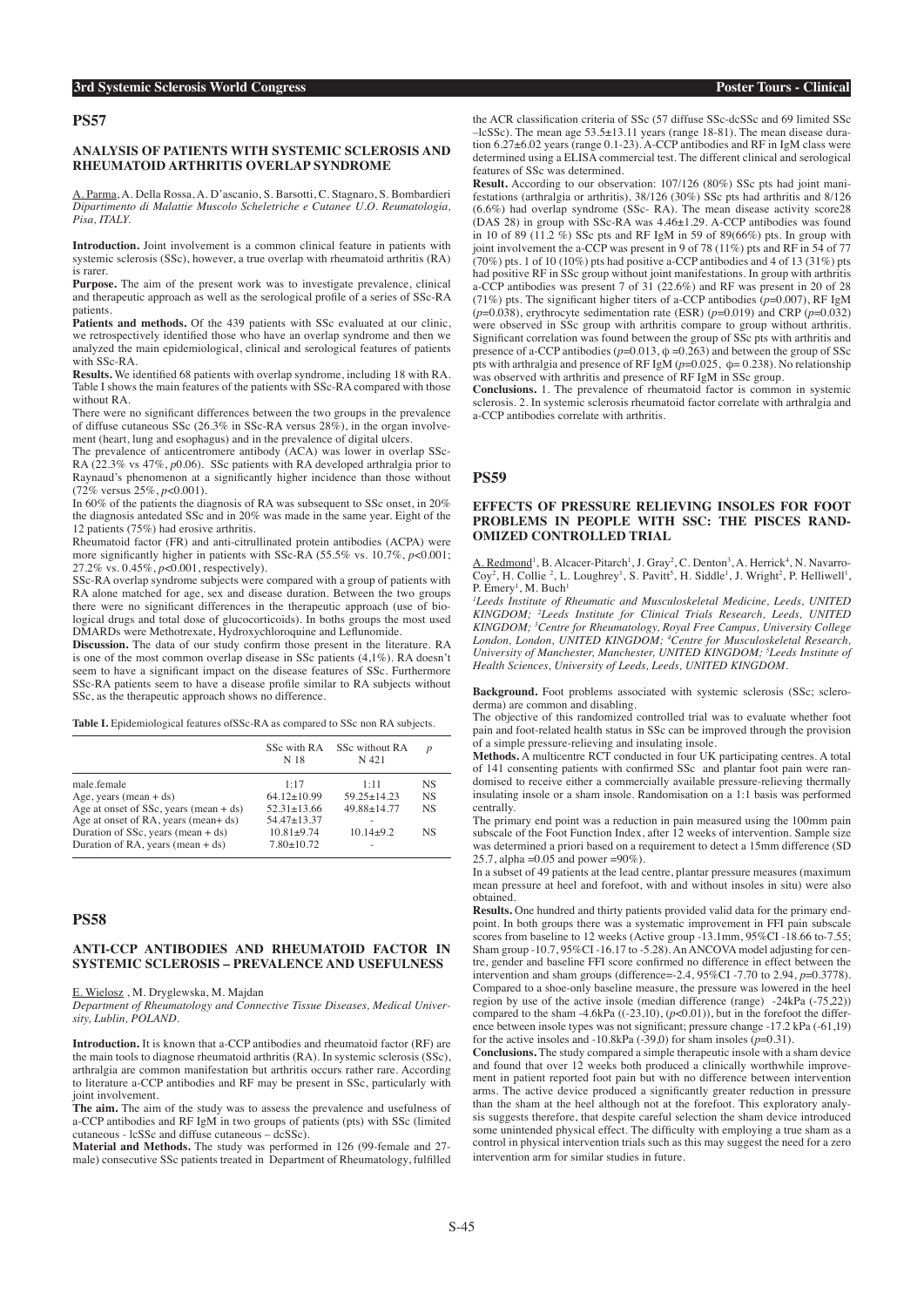### **HAND DISABILITY IN PATIENTS WITH SYSTEMIC SCLE-ROSIS: THE ROLE OF AN INDIVIDUALIZED REHABILITA-TION PROGRAM**

A. Volpe<sup>1</sup>, G. Apolloni<sup>2</sup>, G. Barausse<sup>1</sup>, R. Bortolotti<sup>1</sup>, F. Cavatorta<sup>1</sup>, S. Peccatori<sup>1</sup>, M. Felicetti<sup>1</sup>, C. Ferri<sup>3</sup>, G. Paolazzi<sup>1</sup>

*1 Rheumatology Unit, Santa Chiara Hospital, TRENTO, ITALY; 2 Physical Medicine and Rehabilitation Unit, Santa Chiara Hospital, TRENTO, ITALY3 Chair and Rheumatology Unit, University of Modena and Reggio Emilia, MODENA, ITALY.*

**Introduction.** Hand is often the first site of clinical manifestation of systemic sclerosis (SSc) and its function can be compromised not only by skin thickening but also by vascular injury and local tissue, joint and tendon inflammation. Patients may experience loss of joint mobility that interferes with everyday activities and can cause severe disability.The aim of the present study was to evaluate the results of an individualized hand rehabilitation program in 27 patients with SSc.

**Patients and Method**. Twenty-seven consecutive patients (herefrom defined as cases) with a diagnosis of SSc made according to the criteria of LeRoy, who attended our outpatient or daycare clinic (Trento) were enrolled. The main demographic and clinical characteristics of the 27 cases are shown in Table I. Twentyfive controls were recruited from another Rheumatology Unit (Modena). There was no significative difference in the demographic and clinical characteristics between cases and controls. The case group underwent a rehabilitation program consisting of 19 individual sessions of 45 minutes, every day for the first week and then two days a week for the subsequent 7 weeks. Each session included a combination of finger and wrist stretching and strengthening exercises, massages and occupational therapy. The outcomes considered were the Health Assessment Questionnaire (HAQ), the Hand Anatomic Index (HAI) and the Hand Mobility in Scleroderma (HAMIS) test. Both cases and controls underwent evaluation by the same examiner at baseline (T0) and after two months (T2); the cases were also evaluate at 12 months (T12). Non-parametric test were used for all the statistical analysis, for more clarity data in tables were expressed as mean and standard deviation. The level of statistical significance was set at *p*<0.05.

**Table I.** Main demographic and clinical characteristics of cases (n=27)

| $Age*, yrs$            |                          | 63.9 (12.4) |
|------------------------|--------------------------|-------------|
| Female, $n$ $(\%)$     |                          | 23(85.2)    |
| Disease duration*, yrs |                          | 6.7(2.4)    |
| Disease subset         | IcSSc. N $(\%)$          | 16(59.3)    |
|                        | $dcSSc, n(\%)$           | 11(40.7)    |
| Autoantibodies         | ANA, $n$ $(\%)$          | 8(29.6)     |
|                        | $ACA$ , n $(\%)$         | 8(29.6)     |
|                        | Anti-Scl $70$ , n $(\%)$ | 11(40.7)    |
| $TSS*$                 |                          | 7.7(4.2)    |
| Ulcers, $n$ (%)        |                          | 11(40.7)    |
| ILD, $n$ (%)           |                          | 16(59.3)    |
| $DLCO*, (%)$           |                          | 65.4 (19.6) |
| PAH, $n$ $(\%)$        |                          | 2(7.4)      |

\*Continuous data are espressed as mean (standard deviation).

IcSSc: limited cutaneous Systemic sclerosis; dcSSc. diffuse cutaneous Systemic sclerosis; ACA: anticentromere antibodies; Anti-Scl70: anti-Scl70 antibodies; TSS: modified Rodnan total skin score; DLCO: diffusing capacity for carbon monoxide, % predicted; PAH: pulmonary artery hypertension.

**Table II.** Variations of measured parameters in cases treated with a rehabilitative program and controls.

|                | Mean (standard deviation) |                 |            |                                 |  |
|----------------|---------------------------|-----------------|------------|---------------------------------|--|
| T <sub>0</sub> | T <sub>2</sub>            | T <sub>12</sub> | $T0-T1$    | T <sub>0</sub> -T <sub>12</sub> |  |
|                |                           |                 |            |                                 |  |
| 0.88(0.76)     | 0.72(0.65)                | 0.85(0.83)      | $0.014$ ns |                                 |  |
| 3.10(1.05)     | 3.43(1.04)                | 3.26(1.21)      | < 0.001    | ns                              |  |
| 3.48(1.05)     | 3.85(0.99)                | 3.58(1.07)      | < 0.001    | ns                              |  |
| 10.11(9.53)    | 7.78 (9.28)               | 7.56 (8.66)     | < 0.001    | < 0.001                         |  |
|                |                           |                 |            |                                 |  |
| 0.73(0.85)     | 0.74(0.84)                |                 | ns         | ٠                               |  |
| 3.44(1.31)     | 3.43(1.33)                |                 | ns         | ٠                               |  |
| 3.64(1.19)     | 3.58(1.10)                | ٠               | ns         | ٠                               |  |
| 9.16(10.10)    | 9.28 (10.28)              |                 | ns         |                                 |  |
|                |                           |                 |            | $p^*$                           |  |

\*Wilcoxon signed rank test.

T0: baseline; T2: two months; T12: twelve months; HAQ: Health Assessment Ques-tionnaire; HAI: Hand Anatomic Index; HAMIS: Hand Mobility in Scleroderma; ns: not significant.

**Results.** At baseline there was no significant difference in HAQ, HAI and HAMIS between cases and controls. We found that at baseline HAQ of both cases and controls correlate significantly with hand function parameters: HAI dx (r=-0.43, *p*=0.001), HAI sx (r=-0.40, *p*=0.003), and HAMIS (r=0.58, *p*=<0.001). In the case group the rehabilitation program was associated with a significant improvement of both HAQ and hand function outcomes at 2 months. At 12 months only HAMIS remained significantly improved (Table II).

Discussion. Our study shows that in SSc patients hand function correlates with HAQ and that an individualized rehabilitation program can improve both parameters. The benefit was only partially mainteined at twelve months, therefore it could be useful to repeat the program at least yearly.

#### **PS61**

### **SYSTEMIC SCLEROSIS-RELATED SYNOVITIS: IMAGING FEATURES AND HISTOLOGICAL EXAMINATION OF THE SYNOVIAL TISSUE**

M. Stoenoiu<sup>1</sup>, C. Galant<sup>2</sup>, M. Vanthuyne<sup>1</sup>, O. Barbier<sup>3</sup>, O. Cornu<sup>3</sup>, B.R Lauwerys<sup>1</sup>, A. Nzeusseu-Toukap<sup>1</sup>, F.E Lecouvet<sup>4</sup>, F.A Houssiau<sup>1</sup>

*1 Université Catholique de Louvain, Rheumatology department, Brussels, BEL-GIUM; 2 Université Catholique de Louvain, Pathology department, BELGIUM; 3 Université Catholique de Louvain, Orthopaedic surgery department, BEL-GIUM; 4 Université Catholique de Louvain, Radiology department, BELGIUM.*

Previous studies have shown an increased prevalence of synovitis and tenosynovitis in systemic sclerosis (SSc) as detected by musculo-skeletal ultrasound (US) or magnetic resonance imaging (MRI). The histological correlate of synovitis detected by imaging is not yet known as synovial biopsies were not available in these studies.

We aimed to assess the inflammatory and non-inflammatory lesions in synovial biopsies in patients suffering from SSc-related arthritis.

Seven synovial biopsies from 4 SSc patients (2 diffuse and 2 limited SSc) were obtained. Three patients had paired synovial biopsy before and after immunsupressor treatment shift and one patient had a single biopsy before starting immunosupressor therapy. Five knee biopsies and two wrists biopsies were analyzed by immunohistochemistry (IC). Imaging studies (MRI, US and/or arthroscopy) were performed prior to biopsies.

Disease duration from the Raynaud phenomena to the first synovial biopsy was 1-14 years. All patients had oligoarthritis at the time of the first biopsy. Imaging studies confirmed the presence of synovitis with increased synovial thickness and areas with hypervascularisation. In addition, in one patient, intra-articular calcifications were observed. Microscopic examination of the synovium revealed increased thickness and altered global architecture with marked angiogenesis, inflammatory cell infiltrates, increased collagen deposition and extracellular deposits. The increased thickness of the synovium was due both to increased deposition of collagen and infiltrates of inflammatory cells. These changes paralleled those observed by imaging and correlate with the duration of arthritis. IC revealed an increased density of T lymphocytes and macrophages with low density of B-cells and plasmocytes. Peri-vascular T-cell infiltrates and T-cells aggregates around inflammatory nodules were present, the latter being associated with marked deposits of non-collagen, amorphous material. Angiogenesis consisted mainly in increased density of immature vessels as detected by WT1 immunostaining. Arteriolar onion-skin like lesions were present in biopsies from more severe patients. At the time of the second biopsy, persistent arthritis was noted despite changes in immunupressor therapy. Paired synovial biopsies confirmed the persistency of abnormal synovial findings.

The histological correlate of joint involvement is shown to be synovitis in which the synovium is invaded by an inflammatory lymphocytic infiltrate, macrophages and immature vessels. Both inflammatory and non-inflammatory changes are present in the synovium from SSc patients including increased vascularity, collagen deposition and fibrosis. This pattern is distinct from that described in lupus arthritis, rheumatoid arthritis, psoriatic arthritis and osteoarthritis.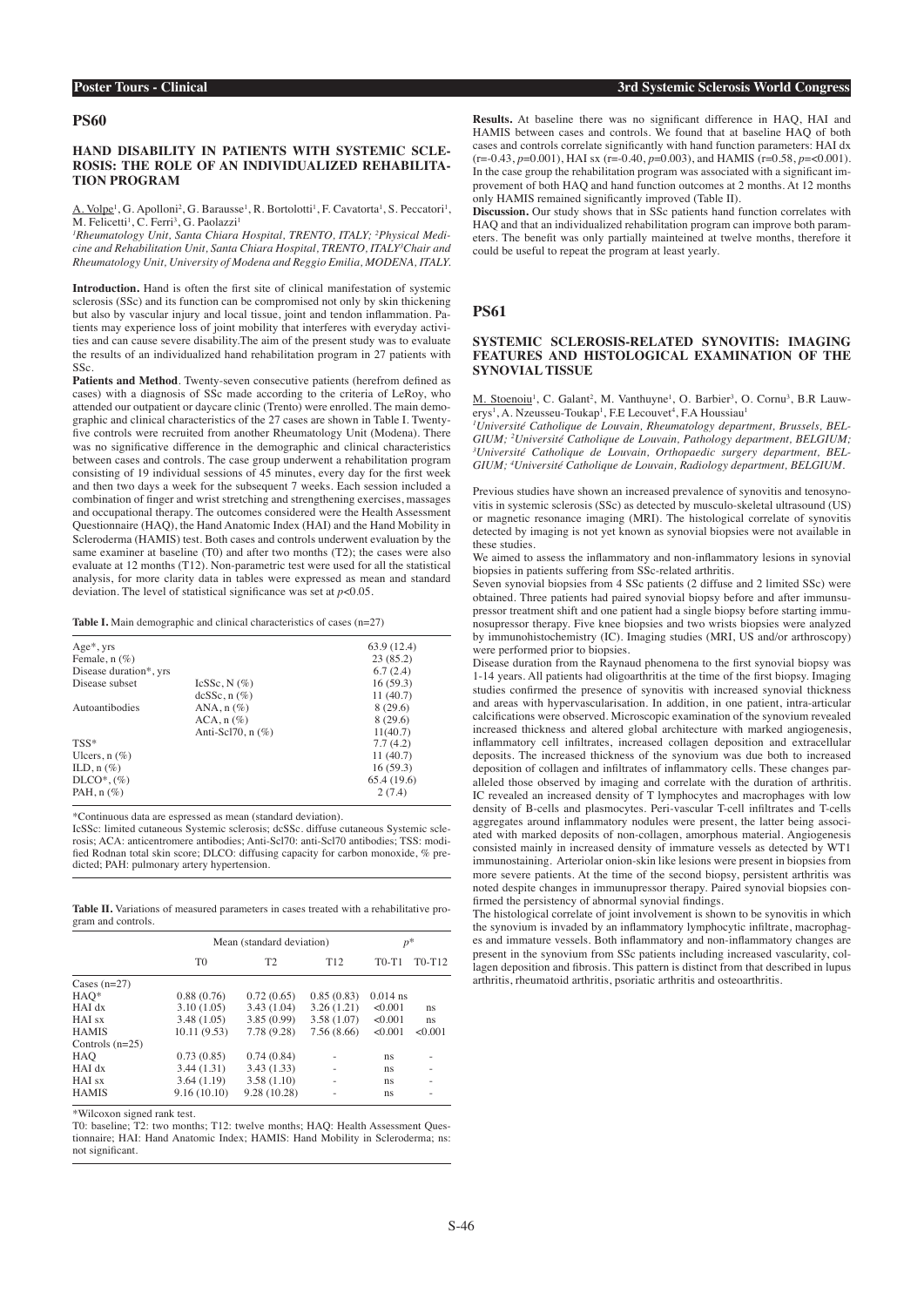### **3rd Systemic Sclerosis World Congress Poster Tours - Clinical**



**Fig. 1.** Imaging studies and immunohistochemistry characterization of the synovial biopsy in a 43 years old patient suffering from bilateral knee arthritis related to diffuse SSc.

#### **Poster Tour 10:** *Upper and Lower Gastrointestinal/nutrition*

# **PS62**

### **EVALUATION OF THE PATIENT-REPORTED OUTCOMES MEASUREMENT INFORMATION SYSTEM (PROMIS®) GAS-TROINTESTINAL (GI) SYMPTOMS MEASURES IN SYSTEMIC SCLEROSIS (SSC)**

D. Khanna<sup>1</sup>, L. Chang<sup>2</sup>, G. Melmed<sup>3</sup>, R. Hays<sup>2</sup>, P. Khanna<sup>1</sup>, B. Spiegel<sup>2</sup> *1 The University of Michigan, Ann Arbor, USA; 2 The University of California, Los Angeles, USA; 3 Cedar Sinai, West Hollywood, USA.*

**Introduction.** The National Institutes of Health PROMIS® roadmap initiative is a cooperative research program designed to develop, evaluate, and standardize item banks to measure patient-reported outcomes (PROs) across different medical conditions as well as the US population (www.nihpromis.org). As part of the National Institutes of Health PROMIS® roadmap initiative, we developed GI Symptoms measures that assess 8 domains: Gastroesophageal reflux (13 items), disrupted swallowing (7 items), diarrhea (5 items), bowel incontinence/soilage (4 items), nausea and vomiting (4 items), constipation (9 items), belly pain (6 items), and gas/bloat/flatulence (12 items). All scales are calibrated using a twoparameter IRT graded response model and scored on a T-score metric with a mean of 50 and SD of 10 in the U.S. general population. This paper evaluates the construct validity of the GI measures in patients with SSc.

**Methods.** 165 patients with SSc were administered the PROMIS GI Symptoms measures and UCLA SCTC GIT 2.0 instrument. GIT 2.0 has 5 symptom scales: reflux, distention/ bloating, diarrhea, constipation, and fecal incontinence.

Product-moment correlations of the PROMIS GI measures with the GIT 2.0 symptoms scales were used to evaluate construct validity. In a subset of patients (N=37), both instruments were administered at 2 time points. F-statistics was calculated from one-way ANOVAs to assess responsiveness to change

**Results.** Patients with SSc GI involvement had scale scores 0.2-0.7 SD worse than US population. Hypothesized correlations were larger than other scales and in the right direction (Table). F-statistics were greater for 6 of 8 PROMIS scales (range 0.45 for belly pain to 3.21 for reflux scale) vs. GIT 2.0 except for diarrhea scale (0.67 vs. 0.98 for GIT 2.0) and constipation scale (1.37 vs. 1.79 for GIT 2.0)

**Conclusion.** PROMIS GI Symptoms scales are significantly correlated with the hypothesized GIT 2.0 scales and 6 of 8 scales showed greater responsiveness to change than the GIT 2.0.

| Table. Product-moment correlations between PROMIS GI Symptoms scales and |  |  |  |  |
|--------------------------------------------------------------------------|--|--|--|--|
| UCLA SCTC GIT scales.                                                    |  |  |  |  |

|                      |      | bloating |      | Reflux* Distention/ Diarrhea Constipation | Fecal<br>Incontinence |
|----------------------|------|----------|------|-------------------------------------------|-----------------------|
| Reflux               | 0.77 | 0.44     | 0.13 | 0.25                                      | $-0.03$               |
| Disrupted swallowing | 0.61 | 0.39     | 0.16 | 0.21                                      | 0.13                  |
| Nausea and vomiting  | 0.66 | 0.44     | 0.20 | 0.22                                      | 0.18                  |
| Belly pain           | 0.45 | 0.49     | 0.23 | 0.34                                      | 0.04                  |
| Gas/bloat/flatulence | 0.46 | 0.73     | 0.30 | 0.29                                      | 0.10                  |
| Diarrhee             | 0.25 | 0.25     | 0.65 | 0.02                                      | 0.54                  |
| Constipation         | 0.37 | 0.32     | 0.05 | 0.76                                      | $-0.01$               |
| Fecal Incontinence   | 0.12 | 0.11     | 0.43 | $-0.18$                                   | 0.87                  |

\*GIT 2.0 Reflux scale about reflux, dysphagia to solid foods, and nausea/vomiting.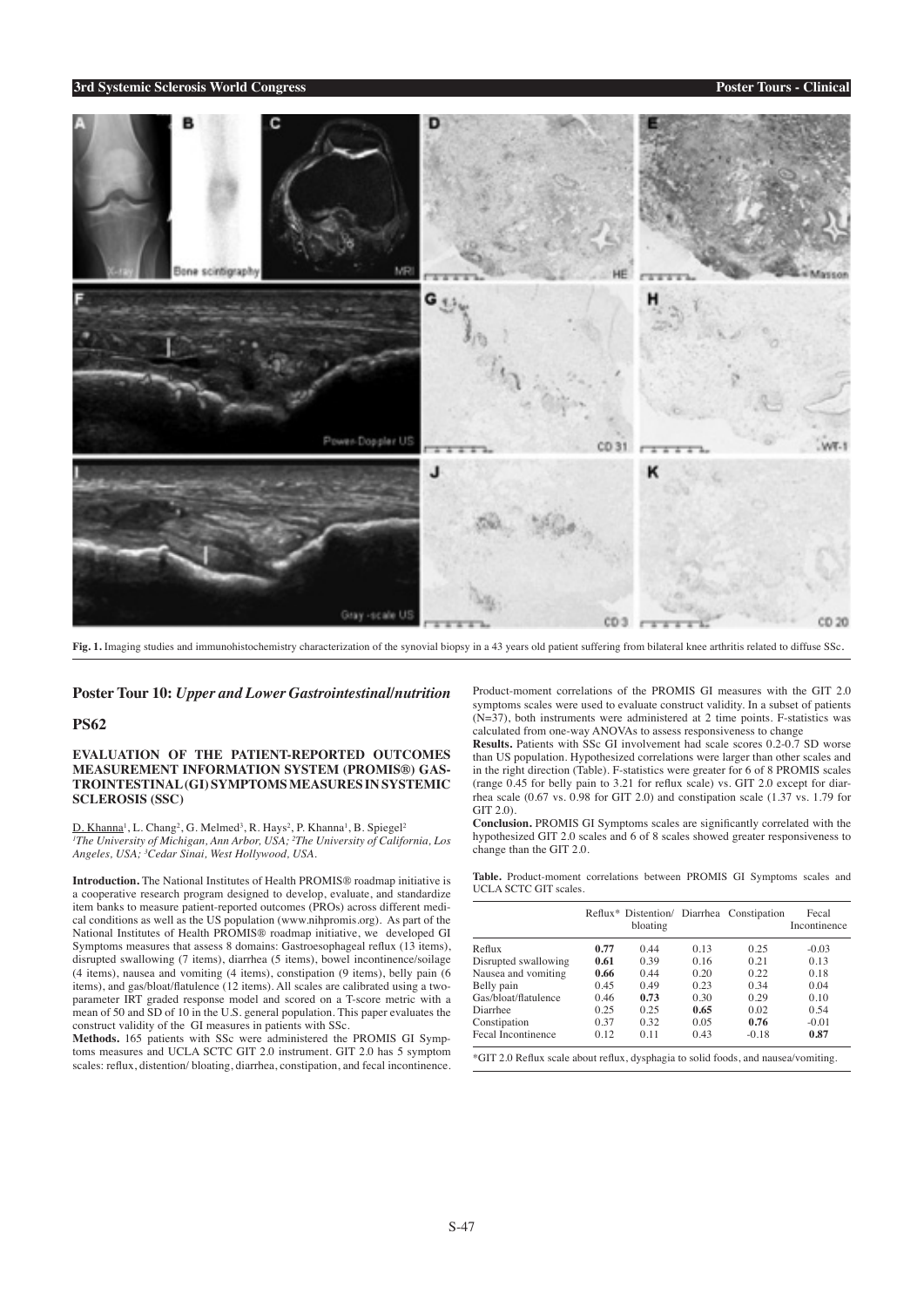### **UPPER GASTROINTESTINAL BLEEDING PREDICTS HIGH-ER MORTALITY IN SYSTEMIC SCLEROSIS PATIENTS**

Y. Braun-Moscovici<sup>1</sup>, D. Markovits<sup>1</sup>, I. Gralnek<sup>2</sup>, K. Toledano<sup>1</sup>, R. Beshara-Garzoz<sup>1</sup>, A. Dagan<sup>1</sup>, A Rozin<sup>1</sup>, Y. Chowers<sup>2</sup>, A. Balbir-Gurman<sup>1</sup>

*1 Rambam Health Care Campus, B.Shine Rheumathology Unit, Rappaport Faculty of Medicine, Technion, Haifa, ISRAEL; 2 Rambam Health Care Campus, Gastroenterology Institute, Rappaport Faculty of Medicine, Technion, Haifa, ISRAEL.*

**Background.** The gastrointestinal tract is involved in nearly all patients with systemic sclerosis  $(SSc)$  and is a source of great morbidity and even mortality. Aim: To assess whether there is correlation between upper gastrointestinal (UGI) endoscopy findings and mortality in SSc patients.

**Methods.** The records of 256 SSc patients seen in our rheumathologic clinic between the years 2003-2013 were reviewed. 140 patients who had at least one detailed endoscopic report and at least 6 months follow-up were included in the study. Patients data included demographic details, type of SSc, disease duration, modified Rodnan skin score (mRSS).

Endoscopic findings that were included in the analysis were esophagitis, ulcerations, tumors, gastric antral vascular ectasia (GAVE), gastric erosions, submucosal hemorrhages and lumen bleeding. The statistical methods used included descriptive statistics, T test, Spearman's correlation and multiple logistic regression analysis.

**Results.** Forty seven patients (16 diffuse SSc) had evidence of GAVE or antral erosions and hemorrhage. The mortality rate in this group, during the follow up was 37%, compared to 25% in the group of 93 (39 diffuse) SSc patients without endoscopic evidence of GAVE or UGI bleeding (*p*=0.009). There were no statistical differences between the groups regarding age (mean (SD) 55(13)years versus 55(14) years. The mRSS was higher in the group with UGI bleeding (mean (SD) 8(7) versus 5.6(4), but it did not reach statistical significance. The disease duration was shorter (mean (SD) 6.5(5.8) years versus 10.5(6.5)) – *p*<0.05.

Esophagitis was found in 90% of patients. All patients were under PPI treatment. **Conclusions.** A diagnosis of GAVE or UGI bleeding on endoscopy was associated with higher mortality, in our cohort. Shorter disease duration might be correlated with more aggressive course

### **PS64**

### **NUTRITIONAL SUPPORT IN PATIENTS WITH SYSTEMIC SCLEROSIS**

V. Ortiz-Santamaria<sup>1</sup>, A. Recasen <sup>2</sup>, C. Puig<sup>2</sup>, C. Soldevila<sup>2</sup>, J. Cuquet<sup>3</sup> *1 Granollers General Hospital. Rheumatology Unit., Granollers, SPAIN; 2 Granollers General Hospital. Endocrinology Unit., Granollers, SPAIN; 3 Granollers General Hospital. Internal Medicine Department., Granollers, SPAIN.*

Systemic sclerosis (SSc) is a multisystem autoimmune disease which involves gastrointestinal tract in about 90% of cases. It may contribute to nutritional deterioration.

**Objective.** To assess whether the application of a nutritional support protocol (1) to these patients could improve their nutritional status.

**Methods.** Unicentric prospective study, performed on an outpatient basis, in a county hospital. "Malnutrition universal screening tool" (MUST) was used to screen risk for malnutrition. Weight, height, energy and protein requirements, macronutrient intake and nutritional biochemical parameters were evaluated. Nutritional intervention was performed in patients at risk for malnutrition (MUST above 1) every three months until 1 year.

**Results.** Of the 72 patients, 9 (12.5%) were at risk for malnutrition. Iron deficiency anemia (18.35%) and vitamin D deficiency (54%) were the most frequently observed nutritional deficits.

| Data (mean + DS) $(n=9)$          | <b>Baseline</b>  | 12 months       |
|-----------------------------------|------------------|-----------------|
| Weight (kg)                       | $51.5 \pm 8.5$   | $54.3+9.1$      |
| $BMI$ (kg/m2)                     | $21.6 + 2.5$     | $22.0 \pm 3.2$  |
| Energy intake (Kcal)              | $1487 + 203$     | $1876 \pm 175$  |
| Protein intake $(g)$              | $67+12$          | $75+19$         |
| Carbohydrates $(\%)$              | $39.9 + 7.18$    | $43.7 + 4.3$    |
| Proteins $(\%)$                   | $18.2 \pm 1.7$   | $16.2 + 2.8$    |
| Fats $(\%)$                       | $40.5 + 6.2$     | $39.9 + 2.5$    |
| Fiber $(g)$                       | $15.4 \pm 6.6$   | $24.3 \pm 14.8$ |
| Hemoglobin $(12-16 \text{ g/dl})$ | $11.73 \pm 1.89$ | $12.55 + 1.83$  |
| Vitamin $D$ ( $>$ 30ng/ml)        | $21.5 \pm 8.87$  | $27.3 \pm 1.78$ |
| Albumin $(35-52 \text{ g/dl})$    | $38.78 \pm 2.03$ | $40 + 2.82$     |
| Ferritin $(30-400 \text{ ng/ml})$ | $59.5 + 37.7$    | $52 + 39.5$     |

**Conclusions.** Dietary intervention was able to improve body weight and food intake. Hemoglobin values and vitamin D deficiency improved with iron and vitamin D supplements. **References**

1. *Reumatol Clin* 2012; 8: 135-140.

# **PS65**

### **VASCULAR EVENTS ARE RISK FACTORS FOR ANAL IN-CONTINENCE IN SYSTEMIC SCLEROSIS: A STUDY ON MORPHOLOGY AND FUNCTIONAL PROPERTIES AS MEAS-URED BY ANAL ENDOSONOGRAPHY AND MANOMETRY**

R. Hesselstrand<sup>1</sup>, K. Andréasson<sup>1</sup>, M. Starck<sup>2</sup>, A. Scheja<sup>1</sup>, I Bartosik<sup>1</sup> *1 Department of Rheumatology, Lund, SWEDEN; 2 Department of Surgery, Malmö, SWEDEN.*

**Objectives.** The aim of the study was to study the anal sphincter morphology, anal sphincter pressure and the rectoanal inhibitory reflex in patients with systemic sclerosis (SSc) complicated by anal incontinence (AI) and to investigate possible risk factors for AI in SSc.

**Methods.** 19 SSc patients with severe AI were investigated using anal endosonography, anal manometry, and rectal manovolumetry. To determine risk factors for AI, data concerning disease characteristics for each SSc patient with AI were compared to 5 SSc patients without AI.

**Results.** Mean (SD) internal sphincter thickness was 1.3 (0.46) mm in patients with AI which was thinner ( $p < 0.001$ ) than reference data from healthy individuals whose internal sphincter measured 2.2 (0.45) mm whereas external sphincter thickness did not differ. Mean (SD) resting pressure in AI patients was lower than reference data from healthy individuals  $(60 (22)$  vs 94  $(29)$  mmHg,  $p<0.002$ ), whereas squeeze pressure did not differ. Centromeric antibodies, and features of vascular disease, ie presence of pulmonary arterial hypertension, digital ulcers, pitting scars or the need for Iloprost infusions were associated with AI, whereas fibrotic manifestations, ie modified Rodnan skin score, the diffuse cutaneous SSc subset or low vital capacity were not.

**Conclusions.** SSc patients with AI have a thin internal anal sphincter and a low resting pressure. Risk factors for AI among SSc patients are centromeric antibodies and vascular disease which supports the hypothesis that gastrointestinal involvement in SSc is in part a vascular manifestation of the disease.

### **PS66**

### **FAECAL LEVELS OF CALPROTECTIN IN SYSTEMIC SCLE-ROSIS ARE STABLE OVER TIME AND ARE HIGHER COM-PARED TO PRIMARY SJÖGREN'S SYNDROME AND RHEU-MATOID ARTHRITIS**

K. Andréasson<sup>1</sup>, T. Saxne<sup>1</sup>, A. Scheja<sup>1</sup>, I. Bartosik<sup>1</sup>, T. Mandl<sup>2</sup>, R. Hesselstrand<sup>1</sup> *1 Lund University, Department of Clinical Sciences Lund, Section of Rheumatol*ogy, Lund, SWEDEN; <sup>2</sup> Lund University, Department of Clinical Sciences Malmö, *Section of Rheumatology, Malmö, SWEDEN.*

**Introduction.** Faecal calprotectin (FC) has been proposed to be a biomarker of gastrointestinal (GI) disease in systemic sclerosis (SSc). The purpose of this study was to extend cross-sectional observations and prospectively assess the variability of FC over time in SSc patients. We also aimed to examine FC in relation to immunosuppressive therapy. Finally we wanted to analyse FC in other rheumatic diseases to evaluate the specificity of FC for SSc GI disease.

**Methods.** FC was measured in consecutive patients with SSc, primary Sjögren's syndrome (pSS), rheumatoid arthritis (RA) and in healthy hospital workers. The intraindividual variability of FC in SSc was assessed with intra class correlation (ICC) and κ statistics. Associations between FC and objective markers of GI disease and immunosuppressive medication were investigated.

**Results.** FC was associated with micronutrient deficiency and GI pathology as assessed by cineradiography confirming our previous results. FC showed only a limited intra-individual variation in SSc, ICC=0.69 (95% CI: 0.57-0.78) and κ=0.64 (95% CI: 0.56-0.73). Generalised immunosuppression did not have any significant impact on FC. FC was significantly higher in SSc patients compared to patients with pSS or RA as well as compared to healthy subjects.

**Conclusions.** FC is a promising non-invasive biomarker for GI disease in SSc. In view of stable levels over time, FC could be a useful marker when novel, more specific drugs targeting the GI tract in SSc will be introduced.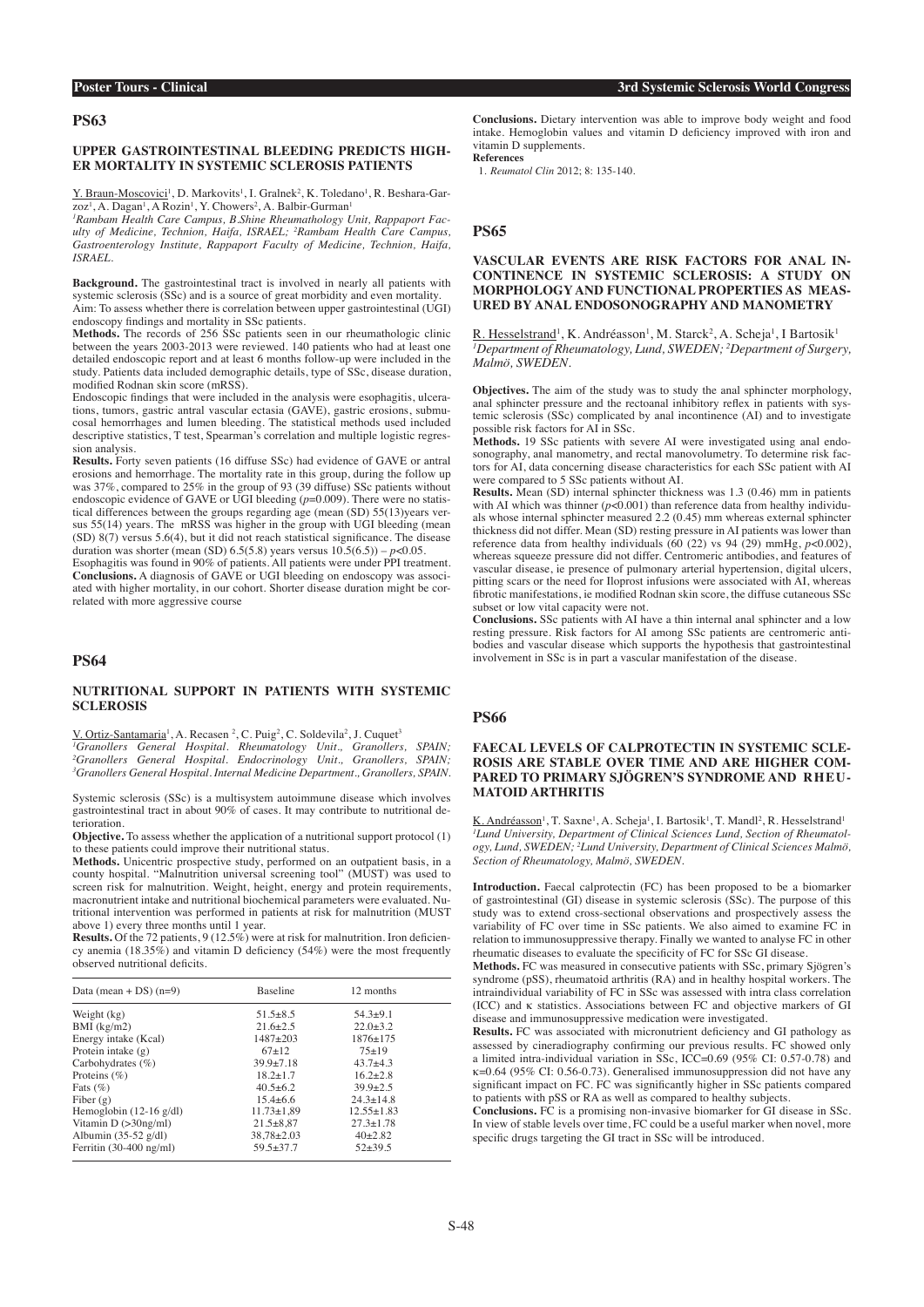### **GASTROINTESTINAL MUCOSAL ABNORMALITIES USING VIDEOCAPSULE ENDOSCOPY IN SYSTEMIC SCLEROSIS**

I. Marie<sup>1</sup>, M. Antonietti<sup>2</sup>, E. Hachulla<sup>3</sup>, B. Bienvenu<sup>4</sup>, A. Smail<sup>5</sup>, P. Duhaut<sup>5</sup>, S. Dominique<sup>6</sup>, P.Y Hatron<sup>3</sup>, E. Houivet<sup>7</sup>, H. Levesque<sup>1</sup>, J. Benichou<sup>7</sup>, P. Ducrotte<sup>2</sup> <sup>1</sup>Department of Internal Medicine, CHU Rouen, Rouen, FRANCE; <sup>2</sup>Department *of Gastroenterology, CHU Rouen, Rouen, FRANCE; 3 Department of Internal Medicine, CHU Lille, Lille, FRANCE; Department of Internal Medicine, CHU Caen, Caen, FRANCE; 5 Department of Internal Medicine, CHU Amiens, Amiens, FRANCE; 6 Department of Pneumology, CHU Rouen, Rouen, FRANCE; 7 Department of Biostatistics, CHU Rouen, Roeun, FRANCE.*

**Objective.** The aims of this prospective study were to: 1) determine both prevalence and characteristics of gastrointestinal mucosal abnormalities in unselected patients with SSc, using videocapsule endoscopy; and 2) evaluate whether the presence of gastrointestinal mucosal abnormalities is associated with clinical digestive manifestations, findings of gastric mucosal damage on gastroscopy, esophageal motor impairment as well as extra-digestive manifestations of SSc. **Methods.** 50 consecutive patients with SSc underwent videocapsule endoscopy. All SSc patients also completed questionnaires for digestive symptoms.

**Results.** The prevalence of gastrointestinal mucosal abnormalities was 52% in our SSc patients. Vascular mucosal lesions were predominant, including: 1) watermelon stomach (n=9), 3 of these latter patients exhibited antral gastritis on gastroscopy 2) gastric and/or small intestinal telangiectasia (n=7); and 3) gastric and/or small intestinal angiodysplasia  $(n=10)$ . We observed a marked correlation between gastrointestinal vascular mucosal lesions and: 1) the presence of anti-centromere antibody  $(p=0.01)$ ; and 2) the absence of anti-Scl  $70$  antibody  $(n-0.007)$ 

**Conclusion.** Our study underscores the usefulness of videocapsule endoscopy in identifying gastrointestinal mucosal abnormalities in 52% of our patients with patients. Moreover, our series highlights that gastrointestinal vascular lesions were predominant in our patients, occurring at early stage of SSc (<3 years). Interestingly, our findings underline that videocapsule endoscopy should be performed to disclose the presence of small intestinal vascular lesions (telangiectasia, angiodysplasia) in: 1) SSc patients with normal gastroscopy; and 2) persistently anemic watermelon stomach patients with SSc in whom, after appropriate endoscopic treatment, gastroscopy shows only mild remanence of antral vascular ectasia.

# **PS68**

### **ASSESSMENT OF VALIDITY OF GASTROINTESTINAL MOR-PHOLOGY PROCEDURES AND BACTERIAL OVERGROWTH TESTS USED IN SYSTEMIC SCLEROSIS, BASED ON OMER-ACT CRITERIA**

Y. Braun-Moscovici<sup>1</sup>, M. Braun<sup>2,3</sup>, D. Khanna<sup>4</sup>, A. Balbir-Gurman<sup>1</sup>, D.E, Furst<sup>5</sup> *1 Rambam Health Care Campus, B.Shine Rheumatology Unit, Rappaport Faculty of Medicine, Technion, Haifa, ISRAEL; 2 Beilinson Hospital, Liver Institute, Petach Tikva, ISRAEL; 3 Sackler School of Medicine, Tel Aviv University, Tel Aviv, ISRAEL; 4 University of Michigan Scleroderma Program, Ann Arbor, USA; 5 David Geffen School of Medicine, Therapeutic Research, University of California, Los Angeles, USA.*

**Background.** The gastrointestinal tract (GI) is involved in nearly all patients with systemic sclerosis (SSc) and is a source of significant morbidity and mortality. There is no single objective measure to assess the extent and severity of GI involvement in SSc patients. The evaluation of the regional morphology and motility and absorptive/ secretory functions of the GI tract by dedicated tests, provides a systematic approach to the assessment of GI involvement in SSC Only validated measures enable scientific research of the disease outcome and the effect of therapeutic interventions.

**Objectives.** To assess the validity of the morphology and bacterial overgrowth measures used to examine the GI tract in SSc, using the OMERACT criteria.

**Methods.** We performed a systematic literature search for published data on GI involvement in SSc, using the PubMed database for English-written articles and the Cochrane library from 1966 through the end of 2012. The keywords used were "systemic sclerosis" (SSc) and "scleroderma "and they were combined with text words such as esophagus, stomach, small bowel, colon, anorectal, malabsorption, bacterial overgrowth and procedures used for morphology and bacterial overgrowth assessment (eg endoscopy, breath test, ultrasound, lactulose test, xylose test, barium studies, mucosal biopsy), randomized controlled studies (RCT), clinical studies. Articles obtained from these searches were reviewed for additional references. Case reports or case series of less than 8 patients, articles with non separable data for SSc patients and reviews were excluded. The validity of the tests was evaluated according to the OMERACT principles.

**Results.** The search identified 468 titles or abstracts. Only 58 articles which answered the inclusion criteria and demonstrated at least one type of validation, were included. Of the 21 morphology, malabsorption and bacterial overgrowth tests examined only 5 tests (gastroscopy, UGI barium studies, mucosal biopsy, hydrogen and methane breath tests and 72 hours fecal fat test) are fully validated. There are a number of partially validated measures, including small bowel follow-through, colonoscopy, endoluminal MRI, endoanal US, jejunal cultures, xylose and lactulose tests.

**Conclusions.** Technologic advance lead to the introduction of new tests in GI assessment with better spatial and temporal resolution. However only a minority of morphology, malabsorption and bacterial overgrowth tests are partial or fully validated in SSc, conforming OMERACT principles. Proper validation in SSC of the modalities reviewed will provide valuable tools to improve our understanding of SSC and to be used as outcome measures in interventional studies.

### **Poster Tour 11:** *Pregnancy & Sexual Problems*

#### **PS69**

### **SEXUAL DYSFUNCTION: THE PHYSICAL AND PSYCHO-LOGICAL BURDEN ON WOMEN IN SYSTEMIC SCLEROSIS**

T. Ngcozana, C. Denton, V. Ong

*Centre of Rheumatology and Connective Tissue Diseases, Royal Free NHS Foundation Trust, London, UNITED KINGDOM.*

**Background.** Systemic Sclerosis (SSc) is a multisystem connective tissue disease associated with significant mortality predominantly as a consequence of cardiopulmonary complications but it is also associated with significant comorbidities including sexual dysfunction. The aims of this study were to evaluate the prevalence of the problem amongst women with SSc from a major single-centre in UK, the impact of SSc on sexual relationship and difficulties faced.

**Method** 100 women with limited (lcSSc) or diffuse (dcSSc) scleroderma were invited to complete a validated Female Sexual Function Index(FSFI) questionnaire that examined six major domains: desire, orgasm, arousal, lubrication, satisfaction and pain. The questionnaire was broadened to evaluate the psychological effects of sexual difficulties in interpersonal relationships including health professionals.

**Results.** 50% responded to the questionnaire of which 52% had diffuse disease subset with mean age  $(\pm SD, \text{years})$  56 $\pm 1.41$ . Mean disease duration is similar for both disease subsets with (mean ±SD, years) 12±2.8. 54% of the patients developed sexual difficulties after their diagnosis and the mean duration from SSc diagnosis to first sexual complaint was (mean,  $\pm$  SD, years) 4.0 $\pm$ 5.8. 84% of the patients reported significant sexual problems in the overall FSFI domains. 60% of the affected women revealed that their sexual complications had inflicted strain in their relationships leading to reduction of activities shared, emotional and financial changes. Some patients even reported breakdown in relationship as a consequence of sexual dysfunction. 46% of the subjects were able to discuss their sexual concerns with their partners, whilst 30% chose not to as they wish to keep these issues to themselves or felt embarrassed to discuss about their difficulties.Among the 32 (64%) women who discussed the problems with their partners, 56% found it to be helpful. 76% of the subjects reported that they had never been asked about sexual health by health professionals. However 52% revealed that they would have discussed their sexual problems if they were concerned. Interestingly 72% of these women admitted to not raising any concern about their sexual problems.

**Conclusion.** Our study showed that sexual dysfunction is common among women with SSc and presents a major burden for them and their partners physically and psychologically. It is often neglected by the patients and not openly discussed with partners and health professionals. Multidisciplinary teams treating scleroderma patients should be aware of and actively enquire about sexual health as it is a subject worth exploring so that patients' quality of life can be improved.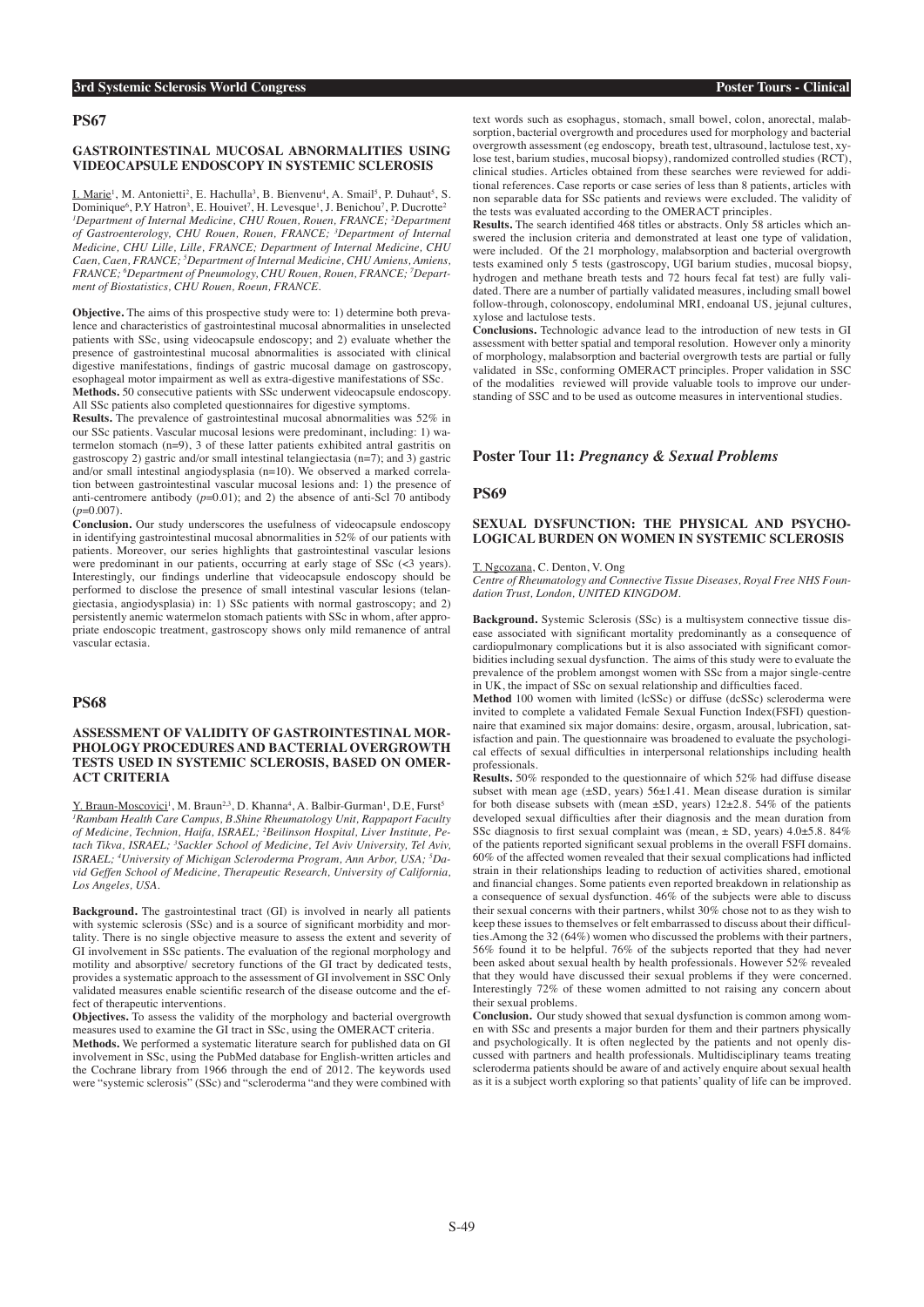### **IN WOMEN WITH SYSTEMIC SCLEROSIS, SEXUAL FUNC-TION IS AFFECTED BY DISEASE-RELATED AND PSYCHO-LOGICAL CONCERNS**

A. Del Rosso<sup>1</sup>, S. Maddali Bongi<sup>1</sup>, S. Mikhaylova<sup>1</sup>, M. Baccini<sup>2</sup>, M. Matucci- $Cerinic<sup>1</sup>$ 

*1 Department of Experimental and Clinical Medicine, Florence University, Florence, ITALY; 2 Unit of Geriatric Rehabilitation, ASL 10 Florence, Florence, ITALY.*

**Objective.** In Systemic Sclerosis (SSc) patients, sexual function is somewhat impaired. Our aim is to evaluate sexual function in women with SSc in comparison to controls and to investigate the association with socio-demographic and disease characteristics, physical and psychological variables.

**Methods.** 46 women with  $\hat{SSc}$  (age:  $\overline{56.1 \pm 12.4}$  years; 29 with ISSc, 17 with dSSc) and 46 healthy women (age:  $52.0 \pm 9.0$  years) were assessed for sociodemographic characteristics, gynecological anamnesis and administered with Female Sexual Function Index (FSFI), Short Form-36 (SF36), Health Assessment Questionnaire (HAQ), Hospital Anxiety and Depression Scale (HADS), Rosenberg Self-Esteem Scale (RSES), Coping Orientation to Problems Experienced-New Italian Version (COPE-NIV), Functional Assessment of Chronic Illness Therapy-Fatigue Scale (FACIT-F).

Patients were also assessed for disease duration and subset, Female Sexual Function in SSc (FSFS), Hand Mobility In Scleroderma Test (HAMIS), Cochin Hand Functional Disability Scale (CHFDS), Mouth Handicap in Systemic Sclerosis Scale (MHISS), Disability Sexual and Body Esteem Scale (PDSBE); fist closure, hand opening and mouth opening.

**Results.** In SSc patients, only FSFI desire subscale score was significantly lower (*p*=0.035) versus controls. FSFI scores were not different in dSSc versus lSSc patients (P=NS).

Total FSFI score, similar to controls, by bivariate analysis was negatively correlated with age (*p*=0.014), HADS-d (*p*<0.001), FACIT-F (*p*=0.044), COPE-NIV Avoidance Strategies subscale  $(p=0.012)$ ; and positively related with PDSBE  $(p<0.001)$ , SF-36 summary mental index  $(p=0.006)$  scales. FSFI total score was also negatively correlated to HAQ ( $p=0.022$ ), total MHISS ( $p=0.038$ ) and HAMIS  $(p=0.037)$  scores.

At multivariate analysis, in SSc, the factors independently associated with FSFI were vaginal dryness (B=-0.72; *p*<0.001), PDSBE (B=0.42; *p*=0.001) and HADS depression scale (B=-0.23; *p*=0.035). Together, these variables explained 70% of the variance in total FSFI.

At multivariate analysis in healthy participants, the factors independently associated with FSFI were age (B=-0.47; *p*=0.001), FACIT-F (B=-0.36; *p*=0.006), physical problems PP subscale of SF-36 (B=0.29; *p*=0.02) and COPE-NIV transcendental orientation scale (B=-0.24;  $p=0.037$ ), together, explaining 44% of the variance in total FSFI.

**Conclusion.** In SSc, sexual function, although not different from controls, is influenced by specific disease-related and psychological concerns, different from variables affecting sexual function in healthy controls. Thus, it should be included in patients evaluation and assessed in daily practice.

### **PS71**

### **SEXUAL DYSFUNCTION IS ASSOCIATED WITH ANXIETY AND HIGHER BODY MASS INDEX IN WOMEN WITH SYS-TEMIC SCLEROSIS**

M. Coutinho, I. Ruela, T. Santiago, C. Duarte, J.A.P. da Silva, M.J. Salvador *Coimbra University Hospital, Rheumatology Department, Coimbra, PORTU-GAL.*

**Introduction.** Impaired sexual function and limited sexual activity appear to be common among women with chronic illnesses, including Systemic Sclerosis (SSc). Physical and psychological consequences of the disease may be severe and their potential impact in the patient's sexual function is often neglected.

**Objective.** To evaluate sexual function in patients with SSc and its relationship with biological and psychological aspects of the disease experience.

**Methods.** A total of 36 SSc women were assessed. A standardized questionnaire was used to register demographic parameters, current therapies and clinical manifestations of SSc. Sexual function was assessed by self report using of the Female Sexual Function Index (FSFI), which evaluates 6 different sexual domains referring to the previous 4 weeks: Desire, Arousal, Lubrication, Orgasm, Satisfaction and Pain. An individual score was calculated for each sexual domain and an FSFI total score (sum of the weighted individual scores) was obtained for each patient. A cut-off value of 22.5 was used to classify patients as having sexual dysfunction or not (Brook Levis et al). Psychological, Functional and Quality of Life aspects were evaluated through the Hospital Anxiety and Depression Scale (HADS), Health Assessment Questionnaire (HAQ) and Short Form 36 (SF-36), respectively.

Statistical analysis was performed through SPSS. Comparison between groups was assessed through Mann-Whytney test or Chi 2 test, as adequate. p values <0.05 were considered significant in all statistical analyses.

**Results.** A total of 36 SSc women were included. Mean age was 58.8±11.1 years (mean  $\pm$  SD) and 80.6% presented the limited disease subtype. 91.7% had a partner and 55.6% were sexually active. Among the sexually active patients, 55% had sexual dysfunction (FSFI total score <22.5). Desire was the most affected domain (mean Desire score of 1.691±0.647 and 3.467±0.88, in patients with and without sexual dysfunction, respectively). Mean Body Mass Index (BMI) was significantly higher in women with sexual dysfunction (28.04±4.626 vs  $23.23\pm2.473$ ;  $p=0.016$ ). Higher anxiety levels were present in patients with sexual dysfunction (mean HADS-anxiety subscale of  $10.73 \pm 2.054$  vs  $8.56 \pm 2.128$ ; *p*=0.031,), although depression levels (HADS-depression subscale), functional disability (HAQ) and quality of life (SF-36) were similar in both groups. No differences were observed in sexual function according to SSc disease subtype. **Conclusion.** The majority of the sexually active SSc women suffered of sexual dysfunction and this was related with higher anxiety and BMI levels, which poses additional questions in the treatment of these patients. Further research to

#### **PS72**

### **THE VASCULAR HYPOTHESIS OF FEMALE AND MALE SEXUAL DYSFUNCTION**

E. Rosato, S. Quarta, L. Trombetta, S. Pisarri, F. Salsano *Sapienza University of Rome-Department of Clinical Medicine-Clinical Immu-*

*nology Unit-Scleroderma Center, Rome, ITALY*

investigate sexual dysfunction among these patients is needed.

To investigate the clitoral blood flow in systemic sclerosis (SSc) women and the flow inside cavernous arteries in SSc men. Doppler indices [peak systolic velocity (PSV), end diastolic velocity (EDV), the resistive index (RI), pulsatile (PI) indices and S/D (systolic/diastolic) ratio] were measured using an Aplio Ultrasound System SSA-790 (Tokio, Japan) equipped with convex 7.5 MHz probe. In SSc women Doppler indices of clitoral artery were measured at baseline, conversely in SSc men Doppler indices of cavernous arteries were measured at the peno-scrotal junction before and after pharmacostimulation with 20 mcg prostaglandin E1. Nailfold videocapillaroscopy (NVC) was performed by an optical probe videocapillaroscopy equipped with magnification 200 x contact lens and connected to image analysis software (Pinnacle Studio Version 8, Pinnacle Systems, Mountain View, California). The nailfold (distal row) of the second, third, fourth and fifth finger was examined in each patient.

Twenty women [median age 37 (25-45) years] and 20 men [median age 44 (21- 58) years] fulfilling the American College of Rheumatology preliminary criteria for the classification of SSc were enrolled. The Female Sexual Function Index (FSFI) and International Index of Erectile Function-5 (IIEF-5) were used to assess sexual function in women and men, respectively. FSFI was reduced in 6  $(30\%)$  of 20 SSc women and IIEF-5 was reduced in 16  $(80\%)$  of 20 SSc men.

Eight women have an early capillaroscopic pattern, 6 have an active capillaroscopic pattern and 6 have a late capillaroscopic pattern. No significant differences of PSV and EDV were observed in the three capillaroscopic patterns. Conversely, PI, RI and S/D ratio were significantly different in the three capillaroscopic patterns. PI ( $p$ <0,01), RI ( $p$ <0,001) and S/D ratio ( $p$ <0,01) increased with progression of capillaroscopic damage.

Also in SSc men Doppler indices of cavernous arteries were different in three capilaroscopic groups. PSV ( $p$ <0,001) decreased and EDV ( $p$ <0,001) increased with progression of capillaroscopic damage. No significant differences of RI  $(p>0.05)$  were observed in three capillaroscopic groups.

We can conclude that artery inflow of clitoral and cavernous arteries is reduced in the vast majority of SSc women and men. The artery inflow decreased with progression of capillaroscopic damage.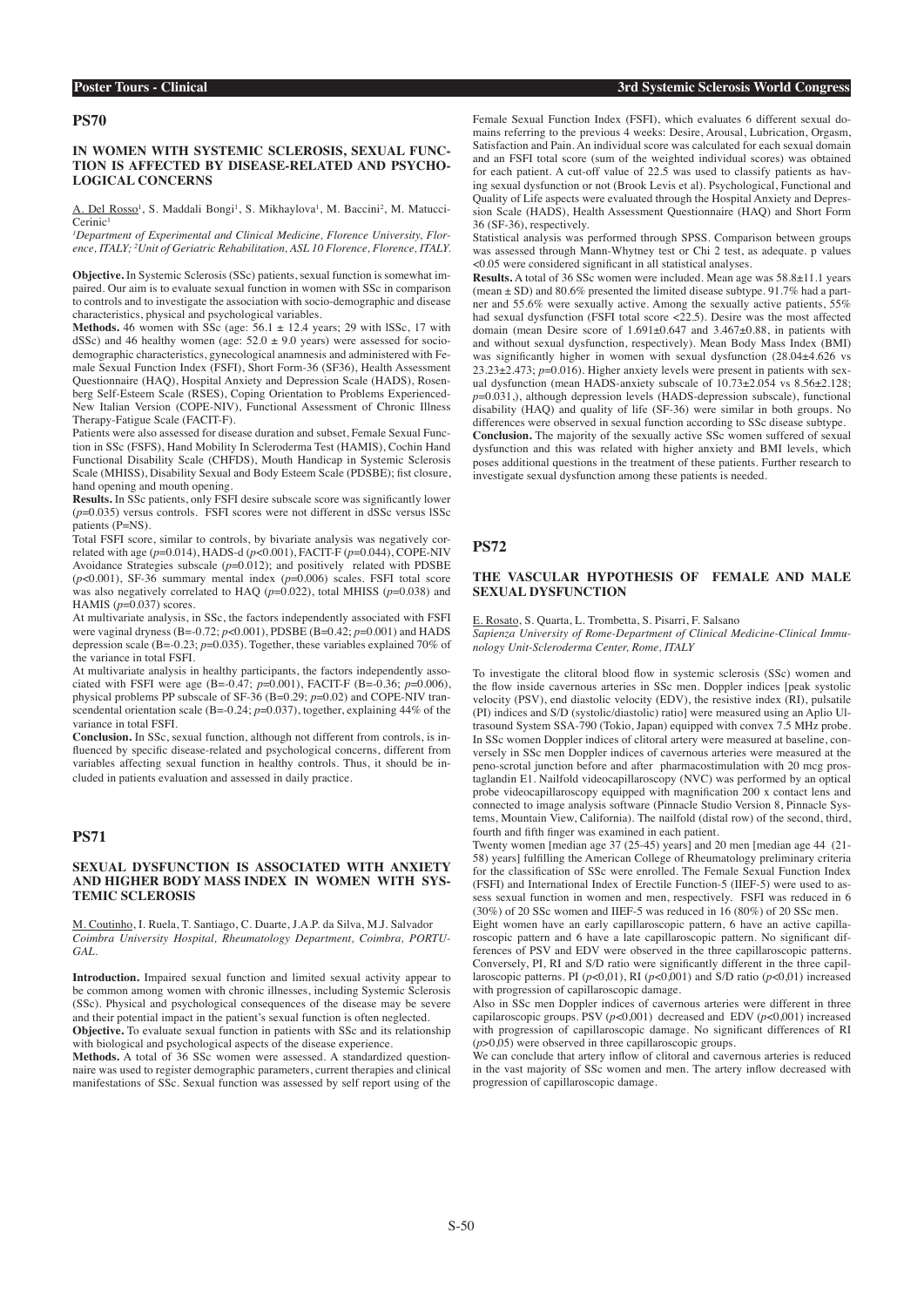### **IMPRESS 2 (INTERNATIONAL MULTICENTRIC PROSPEC-TIVE STUDY ON PREGNANCY IN SYSTEMIC SCLEROSIS). PROSPECTIVE, CASE-CONTROL STUDY OF PREGNANCY IN SYSTEMIC SCLEROSIS**

C. Di Blasi Lo Cuccio<sup>1</sup>, V. Ramoni<sup>2</sup>, M. Taraborelli<sup>3</sup>, M. Ostensen<sup>4</sup>, A. Mazzone<sup>5</sup>, V. Steen<sup>6</sup>, G. Valentini<sup>7</sup>, M. Limonta<sup>8</sup>, A. Brucato<sup>1</sup>, A. Tincani<sup>3</sup>, M. Matucci-Cerinic<sup>9</sup>

*1 Internal Medicine, Ospedale Papa Giovanni XXIII, Bergamo, ITALY; 2 Fondazione IRCCS Policlinico San Matteo, Pavia, ITALY; 3 Rheumatology, Università degli Studi di Brescia, Spedali Civili, Brescia, ITALY; 4 National Center of Pregnancy and Rheumatic Disease, University of Trondheim, Skippervn, Farsund, NORWAY; 5 Medicina Interna, Azienda Ospedaliera Ospedale Civile di Legnano, Legnano, ITALY; 6 Georgetown University Medical Center, Division of Immunology, Rheumatology and Allergy, Washington, USA; 7 Rheumatology, Second University of Naples, Policlinico Federico II, Napoli, ITALY; 8 Rheumatology, Ospedale Papa Giovanni XXIII, Bergamo, ITALY; 9 Rheumatology, University of Florence, Azienda Ospedaliera Careggi, Firenze, ITALY.*

**Background.** Systemic Sclerosis (SSc) has its usual onset in the mid-forties, but it's not unusual to find SSc women wanting a child, especially nowadays where a great number of women delay pregnancy. Data on pregnancy in SSc are limited. We recently published a large retrospective study: IMPRESS (Italian Multicentric study on PREgnancy in Systemic Sclerosis), partially supported by Italian patients associations, that studied 99 SSc women and their 109 pregnancies, admitted in 25 Italian centers within the years 2000-2011, compared with a general obstetric population (GOP). In SSc women preterm deliveries (25% vs. 12%) and severe preterm deliveries (<34 weeks) ( $10\%$  vs. 5%), intrauterine growth restriction (IUGR, 6% vs. 1%) and very-low-birth-weight babies (5% vs. 1%) were significantly more frequent than in the GOP. Multivariable analysis found that corticosteroid use was associated with preterm deliveries, while folic acid and anti-Scl70+ was protective. The disease remained stable in most SSc patients, but there were four cases of progression within one year from delivery. **Aim of the study.** to plan a new fully prospective study: IMPRESS 2 (International Multicentric PRospective Study on PREgnancy in Systemic Sclerosis). Patients and methods. we're planning a fully prospective, case-control study of 3 groups of people, enrolled at an International level: 1. 100 pregnant SSc patients, 2. 200 non-pregnant matched SSc women, 3. 200 healthy pregnant women. Their children will be studied at birth and at 1 and 3 years of age. IMPRESS 2 study will prospectively investigate disease activity of SSc during and after pregnancy, pregnancy complications and outcome in patients with SSc, children outcome at 1 and possibly 3 years, and the modern incidence of renal crisis, severe cardiac involvement and pulmonary hypertension in women with SSc, both pregnant and non-pregnant. Several ethical committees of the participating centres have approved the study, and enrolment is started: 14 pregnancies worldwide are currently ongoing.

**Expected results and Conclusion.** IMPRESS 2 will answer to the following important questions. 1. are complications of SSc more frequent during pregnancy than in the non-pregnant state? 2. Which is the current incidence of renal crisis, cardiac involvement, and pulmonary hypertension in scleroderma women, both pregnant and non-pregnant? 3. Is folic acid use protective for prematurity? 4. Are some autoantibodies protective for prematurity? 5.Which is the impact of prematurity on children development? Which is their IQ at 3 years? These data will be extremely important for counseling fertile SSc women contemplating a pregnancy.

# **Poster Tour 12:** *Therapy*

**PS74**

### **ALLOGENIC SKIN GRAFTING FOR SYSTEMIC SCLEROSIS ULCERS: PRELIMINARY DATA OF AN ITALIAN COHORT**

S. Barsotti<sup>1</sup>, V. Mattaliano<sup>2</sup>, A. d'Ascanio<sup>1</sup>, G. Mosti<sup>2</sup>, A. Della Rossa<sup>1</sup>, C. Ferri<sup>3</sup>, E. Giraldi<sup>4</sup>, D. Giuggioli<sup>3</sup>, C. Mattaliano, S. Bombardieri<sup>1</sup>

*1 UO Reumatologia - Azienda Ospedaliera Universitaria Pisana, Pisa, ITALY; 2 Casa di Cura M.D. Barbantini, Lucca, ITALY; 3 UOC Reumatologia - Azienda Ospedaliero-Universitaria Policlinico di Modena, Modena, ITALY; 4 Centro Multidisciplinare di Day Surgery - Azienda Ospedaliera di Padova, Padova, ITALY.*

**Backgroud.** Systemic sclerosis (SSc) is a systemic autoimmune disease of unknown etiology. Digital ulcers are common in patients with SSc with a prevalence around 30% while nondigital ulcers in are estimated at 4%. Both ulcers can cause severe pain and morbidity. Reconstructive surgery for hard-to-heal ulcers can be performed using preserved cadaver skin (allograft). This technique has been used both in burns and in chronic leg wounds by reducing pain, accelerating healing and minimizing scarring. The aim of this study was to assess the effect of allograft in a cohort of SSc patients with chronic ulcers.

Methods. From January 2006 to December 2012 consecutive SSc subjects affected by chronic ulcer (refractory to conventional treatment) referred to our vascular surgery department to perform allogenic skin grafting were enrolled. Data were retrospectively retrieved from clinical charts. Diagnosis of SSc was established using ACR criteria (1980). The primary outcome was to assess effectiveness in terms of pain reduction, evaluated using a visual analogue scale (VAS)and tolerability (rate of infection).

**Results.** A total of 43 SSc patients (5 male, 38 female) were treated using allogenic skin grafting. The mean age at the time of intervention was 60.8 years (min  $\tilde{39}$  – max  $\tilde{83}$ ). The ulcers were localized in the following areas: 34 lower extremities (10 digital), 8 upper extremities (3 digital), 1 both upper and lower digital ulcers. The mean ulcer duration was 27 months (min 2, max 140). Other risk factors for ulcers development recorded was:venous insufficiency (13 patients), arterial hypertension (17 patients), diabetes (3 patients), hypercholesterolemia (5 patients), obesity (1 patient).

The VAS for pain reduced by 84%: before the mean VAS value was 7.55 (min 4 – max 10) and immediately after the procedure was  $1.18$  (min 0 – max 5) –  $p < 0.001$ . No serious side effects was recorded after the procedure. All patients healed completely, but 37 % had an ulcer recurrence in the same location during the subsequent year. No patient presented an infection in the grafting area during the first 4 weeks after the surgery.

**Conclusion.** The use of allogenic skin grafting may be a safe and effective treatment for SSc chronic ulcers. This procedure seems to favour wound healing and significantly reduces pain as compared to conservative dressing. Further studies and randomized controlled trials are needed to identify prognostic factors of response to allografts and to help the selection of patients most suitable for the procedure.

# **PS75**

# **AUTOLOGOUS FAT TRANSFER FOR DIGITAL ULCERS TREATMENT IN SYSTEMIC SCLEROSIS**

G. Erba<sup>1</sup>, E. Allevi<sup>1</sup>, I. Mazzola<sup>2</sup>, M. Del Bene<sup>2</sup>, M.R. Pozzi<sup>1</sup>

*1 SS Reumatologia - Clinica Medica - AO San Gerardo, Monza, ITALY; 2 Chirurgia Plastica e della Mano - AO San Gerardo, Monza, ITALY.*

**Objective.** Digital ulcers (DUs) occur in up to 50% of patients with Systemic Sclerosis (SSc). DUs are painful, recurring and lead to functional disability. Management of DUs includes pharmacologic and local therapy: the healing is slow and the ulcer can become infected or evolve to gangrene. Autologous fat grafting (AFG) is a technique used in reconstructive surgery to promote repair of soft tissues. We used AFG to treat DUs refractory to conventional treatment to enhance healing.

**Methods.** We treated 9 SSc patients with 16 DUs. All were treated with iv Iloprost: 8 patients with CCB (calcium channel blocker), 7 with low dose aspirin, 2 with sildenafil and 4 with bosentan to prevent recurrence. The purified fat tissue was injected on the border of larger ulcers or at the finger base of smaller DUs. The AFG was done from 2 to 8 months since the ulcer onset.

**Results.** No improvement was observed in 3 pts. The outcome was positive with complete healing in 10 DUs and size reduction > 50% in 2, in 8 to 12 weeks. In all but three patients the pain improved allowing a reduction of analgesics.

**Conclusions.** The AFG was able to hasten ulcer healing and to reduce pain and the need of pharmacological therapy in the majority of the cases. The lack of efficacy on healing and pain was observed when the ulcers were long-lasting and with concurrent atherosclerotic macroangiopathy, especially those located on legs. Furthermore in a single patient the AFG was effective on the digital ulcer whereas the outcome of the ulcer of the heel was very poor.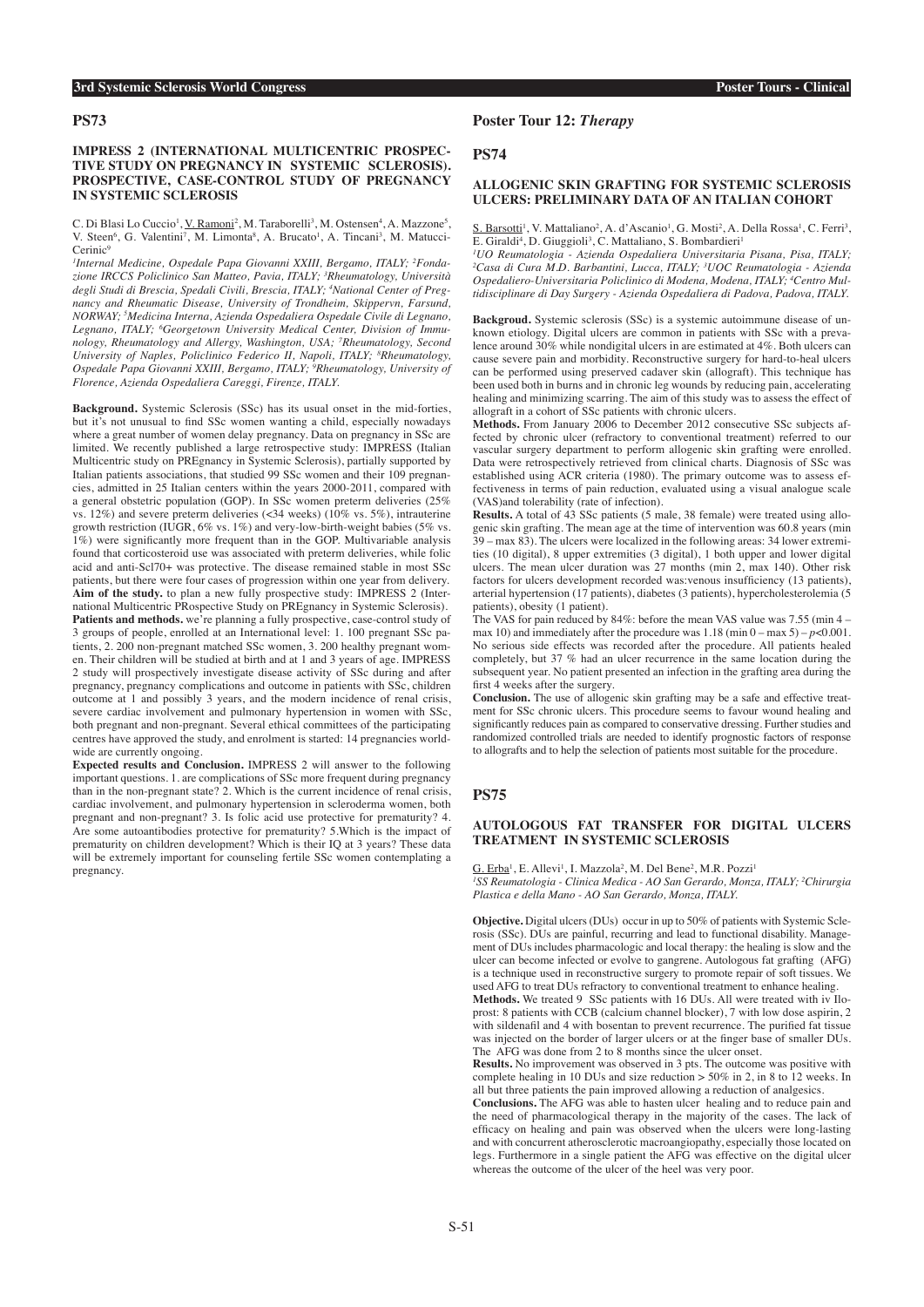### **LUNG TRANSPLANTATION IN SISTEMIC SCLEROSIS: EX-PERIENCE IN A SPANISH CENTER**

A. Fernández-Codina<sup>1</sup>, C. Simeón<sup>1</sup>, C. Berastegui<sup>2</sup>, G. Silveira<sup>2</sup>, A. Guillen<sup>1</sup>, V. Fonollosa<sup>1</sup>, V. Monforte<sup>2</sup>, M. Vilardell-Tarrés<sup>1</sup>, A. Román<sup>2</sup>

<sup>1</sup> Systemic Autoimmune Diseases Unit, Internal Medicine Department, Hospital *Universitari Vall d'Hebron, Barcelona, SPAIN; 2 Lung Transplantation Unit, Pneumology Department, Hospital Universitari Vall d'Hebron, Barcelona, SPAIN.*

**Objectives.** To describe the clinical features, evolution, complications and survival of patients with Systemic Sclerosis (SSc) who received lung transplantation. **Methods.** Six patients with SSc that underwent lung transplantation between May 2005 and July 2012 were included. Data were obtained from review of medical records and databases. Follow-up was continued until July 2013.

**Results.** All patients were caucasian. Four (66%) were women with a mean age of 45±8 years at the transplantation moment. Distribution by SSc subset according to the Le Roy and Medsger's criteria was: 4 limited and 2 diffuse. All patients had Raynaud's phenomenon and mild to moderate esophageal involvement; 5 musculoskeletal and heart involvement; 3 digital ulcers and pulmonary arterial hypertension (PAH).

Lung transplantation was carried out due to: interstitial lung disease (ILD) in 3 patients, ILD associated to PAH in 2, and 1 to PAH. Five lung transplants were bilateral and one unilateral. Initial complications were: gastroparesia in 3 patients, diaphragmatic palsy in 1, and acute cellular rejection in 2. Two individuals showed no early complications. Late complications were: bronchial stenosis in 2 patients, bronchiolitis obliterans syndrome in 2, and restrictive allograft syndrome in 1. All patients were immunosupressed with tacrolimus, mycophenolate mofetil and corticosteroids.

Median survival was 83% at one year and 80% at two years. Deaths were due to respiratory infections in two patients (39 and 54 months after transplantation) and lung adenocarcinoma in one (7 months after transplantation).

**Conclusions.** Lung transplantation is an effective treatment for advanced ILD and/or PAH associated to SSc patients. Bilateral lung transplantation was the most common procedure. In our series, infectious complications were the leading cause of death. Mortality at one and two years was similar to that described in the literature for other lung transplantation indications. More studies are needed to assess long term effectiveness of this treatment.

# **PS77**

### **LONG TERM EFFICACY OF PERIORAL AUTOLOGOUS FAT TRANSPLANTATION ON SCLERODERMA SKIN FIBROSIS: A CONTROLLED STUDY VERSUS HYALURONIC ACID FILL-ER**

N. Del Papa<sup>1</sup>, D. Sambataro<sup>1</sup>, E. Zaccara<sup>1</sup>, W. Maglione<sup>1</sup>, G. Di Luca<sup>2</sup>, A. Parafioriti<sup>3</sup>, E. Armiraglio<sup>3</sup>, A. Di Bernardo<sup>3</sup>, F. Caviggioli<sup>4</sup>, V. Vinci<sup>4</sup>, M. Klinger<sup>4</sup> *1 Ospedale G. Pini - U.O.C. Day Hospital Reumatologia, Milan, ITALY; 2 Ospedale G. Pini - U.O.S. Chirurgia Vascolare, Milan, ITALY; 3 Ospedale G. Pini - U.O.C. Anatomia Patologica, Milan, ITALY; 4 Multimedica Holding SpA -* 

*U.O.C. Chirurgia Plastica, Milan, ITALY.*

Autologous fat tissue grafting (AFTG) has been successfully used in the treatment of different sclerotic conditions, including scleroderma.

We evaluated in patients with SSc who complained of a reduced mouth opening, the long-term efficacy, safety and durability of AFTG of the lips in improving mouth opening in comparison with hyaluronic acid (HA) filler. We also investigated whether these procedures may induce some changes in the microvascular architecture and dermal structure of the treated skin area.

**Materials and Methods.** We studied 25 patients with dcSSc, (median age 35+15 yrs, disease duration 11+8years): 15 were treated by topical perioral AFTG according to Coleman technique and 10 by HA filler. Baseline and after treatment (at months 3, 6, and 12) mouth opening changes were assessed by measuring inter-incisal distance and oral perimeter, skin hardness was tested by digital durometer. Pre- and post-treatment modifications of microvascular architecture were assessed by counting capillaries in the inferior lip videocapillaroscopy (VC)

images. Similarly, histological sections of perioral skin biopsy were examined at baseline and 3 months to evaluate dermo-epidermic junction (DEJ), the collagen content (by Masson's Trichrome staining) and microvessel density (MVD) (by anti-CD34/CD31staining).

**Results.** 3 months after treatment both the inter-incisal distance and oral perimeter significantly increased (*p*<0.001), and durometer scores were significantly decreased in comparison to the baseline evaluation  $(p=0.03)$ . At the same time a significant skin neovascularization became evident, both considering the VC images (*p*<0.001) and MVD scores in IH sections (*p*<0.0001). Finally, some skin histological aspects also improved, as shown by the significant changes in DEJ flattening scores  $(p<0.0001)$  and collagen content with less abnormal and denser collagen bundles. At 6 and 12 months, despite the disappearance of filling effect, both the functional improvement in mouth opening and the increased number of capillaries were maintained. No effect either on the mouth opening, VC images and skin histological aspects was observed in SSc patients treated by HA filler. **Conclusions.** The present study shows that, in patients with SSc, AFTG can improve mouth opening, induce a neovascularization, and partially restore the skin structure. All these effects were confirmed in the long-term observation. The lack of functional and biological effects in the control group treated by HA filler, suggests that the observed therapeutic effect of lipostructure may be specifically ascribed to the on site transplantation of fat tissue. Our study may open new perspectives for the local and general therapeutic approach to SSc.

#### **PS78**

# **NEW FAT-DERIVED PRODUCTS FOR TREATING INDUCED-SKIN LESIONS OF SCLERODERMA IN NUDE MICE**

A. Daumas<sup>1</sup>, N. Serratrice<sup>2</sup>, D. Ould Ali<sup>2</sup>, P. Nguyen<sup>2</sup>, L. Giraudeau<sup>3</sup>, J. Veran<sup>3</sup>, J. Magalon<sup>3</sup>, L. Andrac-Meyer<sup>4</sup>, B. Granel<sup>5</sup>, G. Magalon<sup>2</sup>

<sup>1</sup>Department of Internal Medicine AP-HM CHU Timone, Marseille, FRANCE; <sup>2</sup>Department of Plastic and Reconstructive Surgery AP-HM CHU Conception, *Marseille, FRANCE; 3 Culture and Therapy Unit AP-HM CHU CONCEPTION, Marseille, FRANCE; 4 Departement of Anatomopathology AP-HM CHU NORD, Marseille, FRANCE; 5 Department of Internal Medicine AP-HM CHU NORD, Marseille, FRANCE.*

Scleroderma is an auto-immune disease characterized by an excessive fibrosis of the skin. We previously validated a murine model of scleroderma and showed an antifibrotic and a proangiogenic effect of fat microinjection (MF). Fat is harvested with a 14 gauge , 2mm cannula and reinjection is performed with a 21 gauge cannula. In addition to the MF, we purify the stromal vascular fraction (SVF) of adipose tissue and platelet-rich plasma (PRP) from blood. We evaluated and compared the efficacy of MF, SVF, PRP, and mixtures of these products: MF + SVF and MF + PRP, in the murine model of skin-induced lesions of scleroderma. This project was divided in three parts: Induction of skin sclerosis in nude mice by daily subcutaneous injections of bleomycin (BLM) during 4 weeks. Preparation and subcutaneous injections of the different cell therapy products of human origine. Skin biopsies 8 weeks post-injections. 66 nude mice were used. Fat was harvested from the abdomen, to obtain MF and SVF, peripheral whole-blood was taken ta prepare PRP. We injected 0.5 cc of the different cell therapy products containing respectively:  $131,000$  cells injected/mouse for the SVF and  $\hat{0}$ , 64 million of platelets injected/mouse for PRP derived products. BLM skin-induced lesions were checked by histological analyses in control mice. BLM-treatment induced a 21.74% increase of the dermis thickness, a 40.28% increase of the epidermis thickness *i.e.* a 23.74% increase of the total skin thickness. Time didn't affect skin-induced lesions of scleroderma and injections of the control solutions (chloride sodium or ringer lactate) didn't reverse skin sclerosis. This work has demonstrated the effectiveness of these different biotherapies on skin-induced lesions of scleroderma. MF, MF + SVF and MF + PRP completely reversed while SVF and PRP partially corrected skin sclerosis. A 13.7% decrease of the dermis thickness was observed with SVF, and a 20.7% decrease was observed with the PRP. Products containing MF were still present 8 weeks post-injections, suggested the long-term potential effects of the MF. The number of visible vessels observed in the deep dermis was significantly increased in SVF or MF + SVF conditions, compared to others, showing the expecting SVF proangiogenic effects. We highlighted the interest of mixtures MF + SVF and MF + PRP compared to the MF, SVF and PRP separately for their regenerative and proangiogenic properties. These effects on the sclerotic skin should have potential clinical applications in the treatment of the SSC human disease.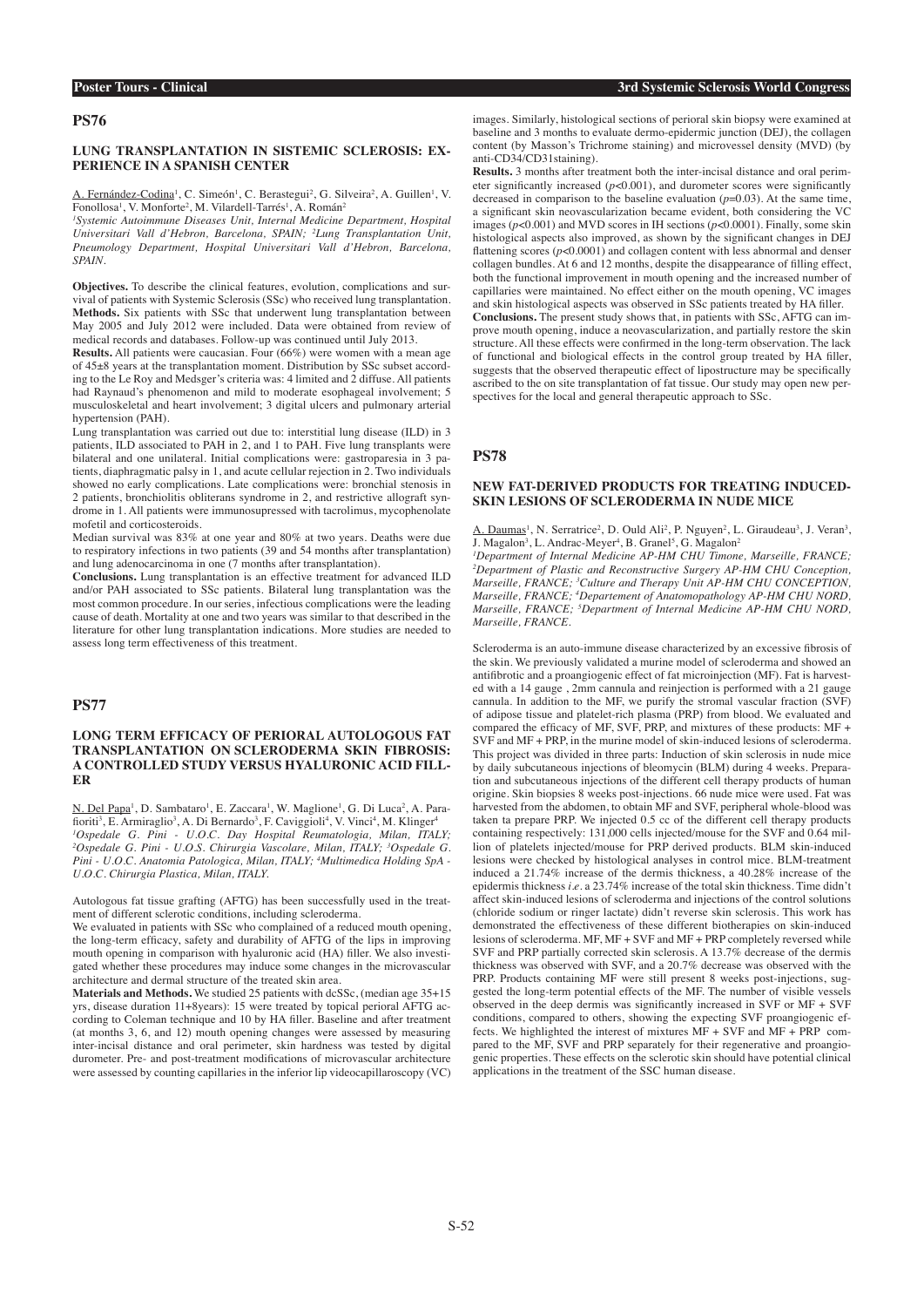### **THE USE OF ADIPOSE-DERIVED REGENERATIVE CELLS (ADRCS) IN THE TREATMENT OF SCLERODERMA OF THE HANDS: A PROSPECTIVE TRIAL**

G. Magalon<sup>1</sup>, A. Daumas<sup>2</sup>, P. Nguyen<sup>1</sup>, F. Sabatier<sup>3</sup>, J. Veran<sup>3</sup>, L. Giraudo<sup>3</sup>, J. Eraud<sup>1</sup>, E. Jouve<sup>4</sup>, B. Granel<sup>2</sup>

*1 Plastic and Reconstructive Surgery, Marseille, FRANCE; 2 Internal Medicine, Marseille, FRANCE; 3 Cell Therapy Unit, Marseille, France; 4 Statistical Unit, Marseille, FRANCE.*

**Introduction.** Hand disease in Systemic Sclerosis can be complicated by acrocyanosis, digital ischemia, ulcers and digital retraction which lead to functional disability, pain, and a significant impairment of the quality of life. Currents treatments are modestly effective. The safety, feasibility, functional and trophic effects of the injection of stromal vascular fraction (SVF) from adipose tissue in the fingers of patients with SSc were evaluated.

**Patients and Methods.** 12 patients with scleroderma who had undergone many treatment failures and expected an improvement of their hand disability were included, after consent and verification of the inclusion / non-inclusion criteria. All had a Cochin hand function disability Scale >20/90. The trial was granted a favorable opinion by the Ethical Committee and the French Health Products Safety (ANSM).

120 grams of fat were harvested from the abdominal region by liposuction under local anesthesia and immediately supported by the cell treatment unit. 5 ml of FVS were extracted with the Celution® 800/CRS (Cytori Therapeutics, Inc, USA) medical device. 1 ml was reinjected in the fingers under neuroleptic analgesia, using a 25-gauge cannula (0.5 mm), in the lateral areas of the proximal interphalangeal regions in the long fingers and in the metacarpophalangeal region in the thumbs. The injection was performed 2 hours after harvesting and quantification of the cell product. The average dose of cells injected per finger was 3.7 106. Clinical monitoring was programmed at one, seven, twenty-one days, two and six months.

**Results.** Mean age was 54.5±10.3 years, 7 patients had a cutaneous limited scleroderma and 12 had Raynaud's syndrome which appeared at 14.3±7.7 years (range 5-34) before. Duration of scleroderma was  $9.9\pm 7$  years (range 2-24). Rodnan score was 14±9.7 (range 3-32). The ulnar and radial arteries were patent by Doppler ultrasound. No infectious or ischemic complications were observed. No serious adverse events were reported. Results from several tests showed a significant improvement  $(p<0,001)$ : Cochin hand functional disability scale; pain in hands evaluated with the visual analogic pain scale. Raynaud's syndrome; SSc-HAQ. Hand mobility test (HAMIS) and Rodnan score focused on hand were improved.

**Conclusion.** This study demonstrates the feasibility and tolerability of injecting autologous FVS in the fingers. An improvement was observed in hand functions, the intensity of pain in the fingers, Raynaud's syndrome and quality of life.

### **PS80**

### **NO CORRELATION OF CD4+ LYMPHOPENIA AND CLINI-CAL RESPONSE TO AUTOLOGOUS STEM CELL TRANS-PLANTATION FOR SYSTEMIC SCLEROSIS**

#### M. Wagner<sup>1</sup>, I. Kötter<sup>2</sup>, W. Vogel<sup>1</sup>, L. Kanz<sup>1</sup>, J. Henes<sup>1</sup>

*1 University Hospital Tuebingen, Department of Hemato-Oncology, Rheumatology and clinical Immunology - Tuebingen - Germany, Tuebingen, GERMANY;*  <sup>2</sup> Robert-Bosch- Hospital, Department of Nephrology, Rheumatology - Stuttgart *- Germany, Stuttgart, GERMANY.*

**Background.** Autologous stem cell transplantation (aSCT) for systemic sclerosis (Ssc) has recently been proven effective. Nevertheless there are patients who respond to therapy very impressively and sustained and others who do not or relapse. Purpose of this study was to evaluate a possible correlation of long lasting lymphopenia and response to treatment.

**Methods.** CD4+ lymphocytes of 32 (20 male and 12 female) patients who underwent aSCT in Tuebingen were evaluated. Our treatment regimen consists of cyclophosphamide  $(CYC)$  + granulocyte stimulating factor (GCSF) for mobilization; CD34+ selection and CYC + antithymocyteglobuline (ATG) or CYC + ATG + thiotepa (n=6) for conditioning (n=26). Response to treatment was defined as improvement of modified rodnan skinscore (mRSS) >25%. As a relapse we counted patients with any worsening in thoracal CT scan or >25% in mRSS. CD4+ lymphocytes were counted using immunophenotyping by fluorescence activated cell sorting.

**Results.** Twenty-seven (84%) of the patients responded to treatment whereas 5 patients (15%) showed no improvement. Six patients (19%) relapsed and 21 (66%) achieved an ongoing treatment success. We found a long lasting lymphopenia in most of the patients but no correlation between sustained response and lymphopenia, even more those patients with good response recovered rather earlier. **Conclusion.** CD4+ lymphopenia is not the key mechanism underlying the ongoing response to aSCT for patients with Ssc.

#### **PS81**

### **INTEREST OF MICRO REINJECTION OF AUTOLOGOUS ADIPOSE TISSUE IN THE FACE OF PATIENTS WITH SYS-TEMIC SCLEROSIS**

N. Sautereau<sup>1</sup>, J. Eraud<sup>2</sup>, A. Daumas<sup>3</sup>, L. Giraudo<sup>4</sup>, F. Sabatier<sup>4</sup>, G. Magalon<sup>2</sup>, B. Granel

*1 Department of Internal Medicine AP-HM CHU Nord, Marseille, FRANCE;*  <sup>2</sup>Department of Plastic and Reconstructive Surgery AP-HM CHU Conception, *Marseille, FRANCE; 3 Department of Internal Medicine AP-HM CHU Timone,*  Marseille, FRANCE; <sup>4</sup>Culture and Therapy Unit AP-HM CHU Conception, Mar*seille, FRANCE.*

Orofacial manifestations of systemic sclerosis (SSc), found in over 90% of cases, are responsible for functional disability and significant aesthetic discomfort. The score Mouth Handicap in Systemic Sclerosis (MHISS) assesses specifically disability involving the mouth and the face. It explains for over 36% of the total disability related to SSc.

SSc presents with a wide range of orofacial manifestations including perioral skin fibrosis, perioral wrinkles, limited mouth opening, sicca syndrome and temporo-mandibular pain syndrome.

In the absence of standard treatment, we propose an open study analyzing the functional and aesthetic effects of micro reinjection of autologous fat in the face of SSc patients.

Adipose tissue has been used for more than one century for its volumizing and trophic properties. Indeed, it contains stromal vascular fraction rich in multipotent mesenchymal stem cells called Adipose-Derived Stem Cells (ADSCs).

**Material and Methods.** This prospective single-center opened pilot study includes 13 patients with SSc according to the American College of Rheumatology criteria and the Leroy & Medsger criteria for SSc. All patients wish for a therapeutic care of their face. They present a MHISS score greater than 20 and a mouth opening less than 55 millimeters. They have no anticoagulant medication or daily corticosteroid greater than 20mg per day, their BMI exceed 17. Micro fat grafting is a minimally invasive procedure performed under local anesthesia. Fat tissue is harvested using a 14 gauge or 2mm cannula. Then it is refined as described by SR Coleman. 10 to 25cc of this product is transferred through a 21 gauge or 0.8mm cannula in four points of the face.

Patients are assessed at baseline, three and six months after surgery.

**Results.** The expected outcome is improvement of the MHISS score at least 5 points over 48.

The results of secondary endpoints will evaluate clinical data (Health Assessment Questionnaire adapted to scleroderma, painful facial syndrome, sicca syndrome, Rodnan score for the face, tolerance) and paraclinical aspects (cutometry data and 3D photography).

**Conclusion.** The injection of autologous adipose tissue has shown efficacy in the treatment of limited forms of scleroderma . This study aims to evaluate the effectiveness of this non-invasive procedure in treatment of orofacial manifestations in SSc. It could offer a safe and non-invasive way to improve patients' quality of life.